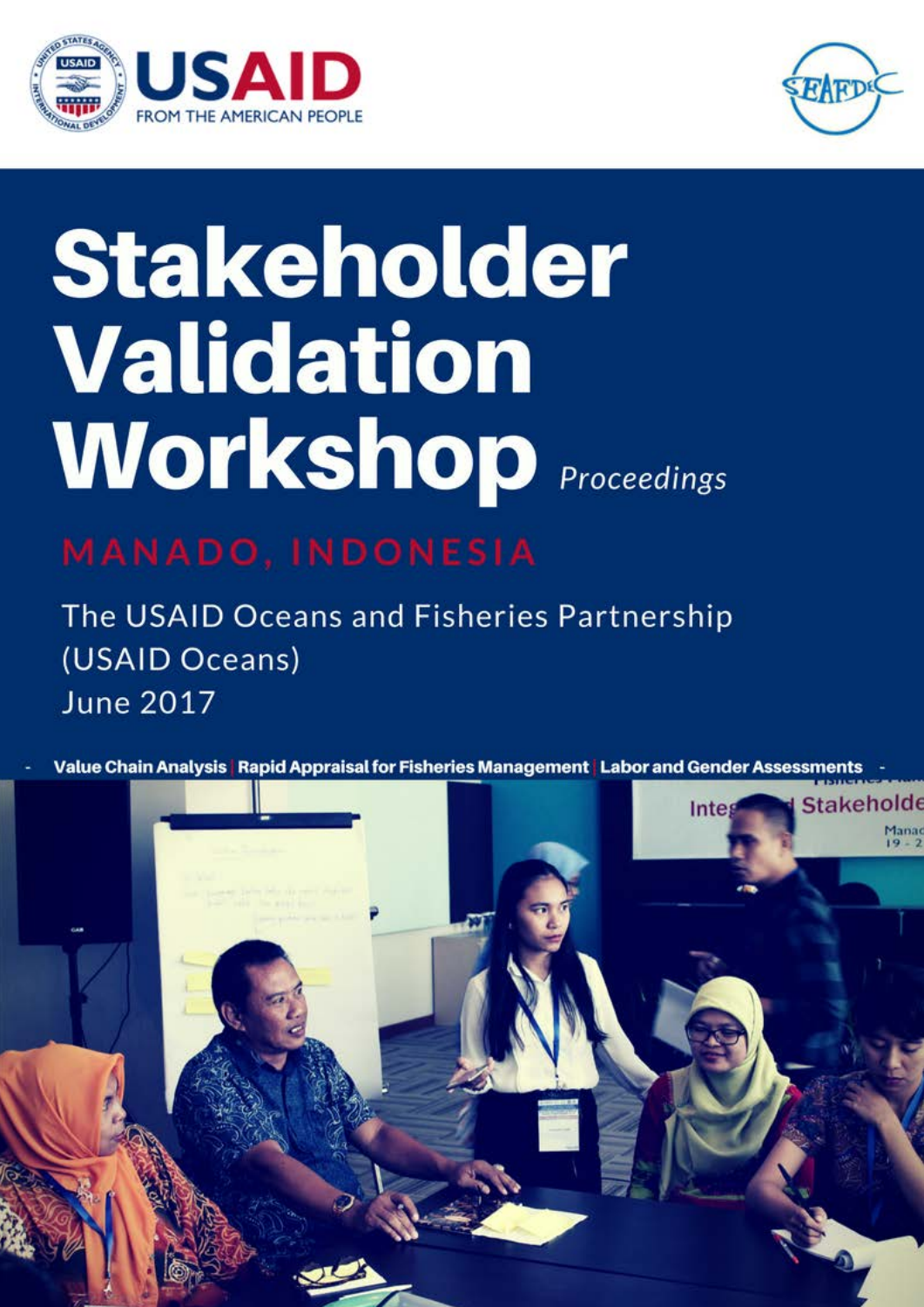Contract Number: AID-486-C-15-00001 Contract Period: May 14, 2015 to May 13, 2020

Submitted by: Universitas Sam Ratulangi, Indonesia

January 2018

This document was produced by the Universitas Sam Ratulangi, Indonesia for the USAID Oceans and Fisheries Partnership (USAID Oceans), a United States United States Agency for International Development/ Regional Development Mission for Asia (USAID/RDMA) Activity.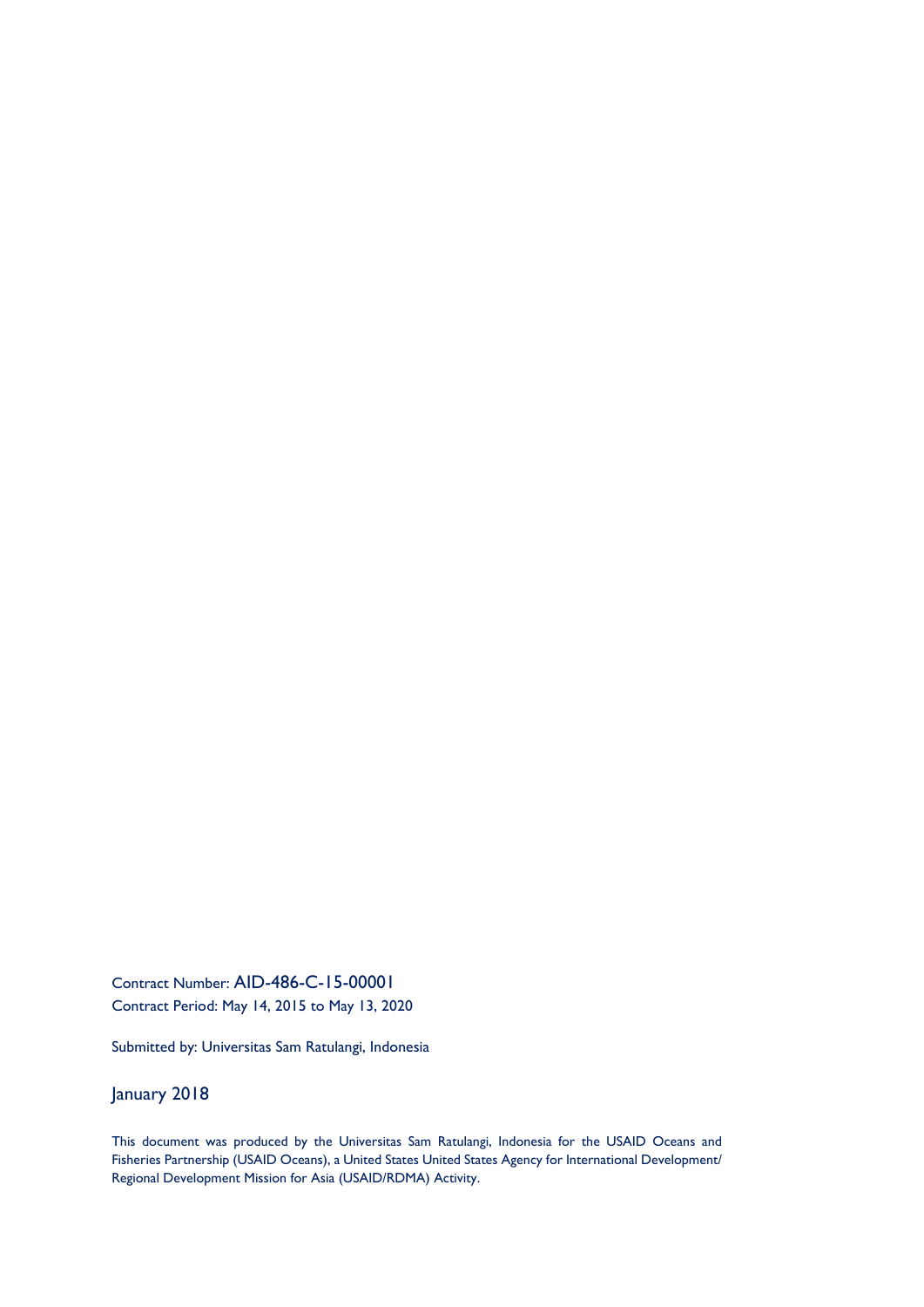# **TABLE OF CONTENTS**

| 2.               |                |  |  |  |  |  |
|------------------|----------------|--|--|--|--|--|
| $\overline{3}$ . |                |  |  |  |  |  |
|                  | 3.1            |  |  |  |  |  |
|                  | 3.2            |  |  |  |  |  |
|                  | 3.3            |  |  |  |  |  |
| $\mathbf{4}$     |                |  |  |  |  |  |
| 5.               |                |  |  |  |  |  |
|                  | 5.1            |  |  |  |  |  |
|                  | 5.2            |  |  |  |  |  |
|                  | 53             |  |  |  |  |  |
|                  | 5.4            |  |  |  |  |  |
| 6.               |                |  |  |  |  |  |
|                  | 6 <sub>1</sub> |  |  |  |  |  |
|                  | 6.2            |  |  |  |  |  |
| 7 <sub>1</sub>   |                |  |  |  |  |  |
|                  | 7 I            |  |  |  |  |  |
|                  | 7.2            |  |  |  |  |  |
|                  |                |  |  |  |  |  |
|                  |                |  |  |  |  |  |
|                  |                |  |  |  |  |  |
|                  |                |  |  |  |  |  |
|                  |                |  |  |  |  |  |

# **LIST OF TABLES AND FIGURES**

| Table 3. The optimum value of small pelagic fish biomass and production, and the optimum level of fishing     |  |
|---------------------------------------------------------------------------------------------------------------|--|
| Table 4. Estimated production, catch per unit effort, cost, revenue and profits of small pelagic fishery from |  |
| Table 5. Estimated number of fishers of small pelagic fishery, and their productivity and income operating at |  |
| Table 6. Sample of issues, operational objectives, indicators and management measures as compiled by Human    |  |
|                                                                                                               |  |
|                                                                                                               |  |
|                                                                                                               |  |
|                                                                                                               |  |
|                                                                                                               |  |
|                                                                                                               |  |
|                                                                                                               |  |
|                                                                                                               |  |
|                                                                                                               |  |
|                                                                                                               |  |
|                                                                                                               |  |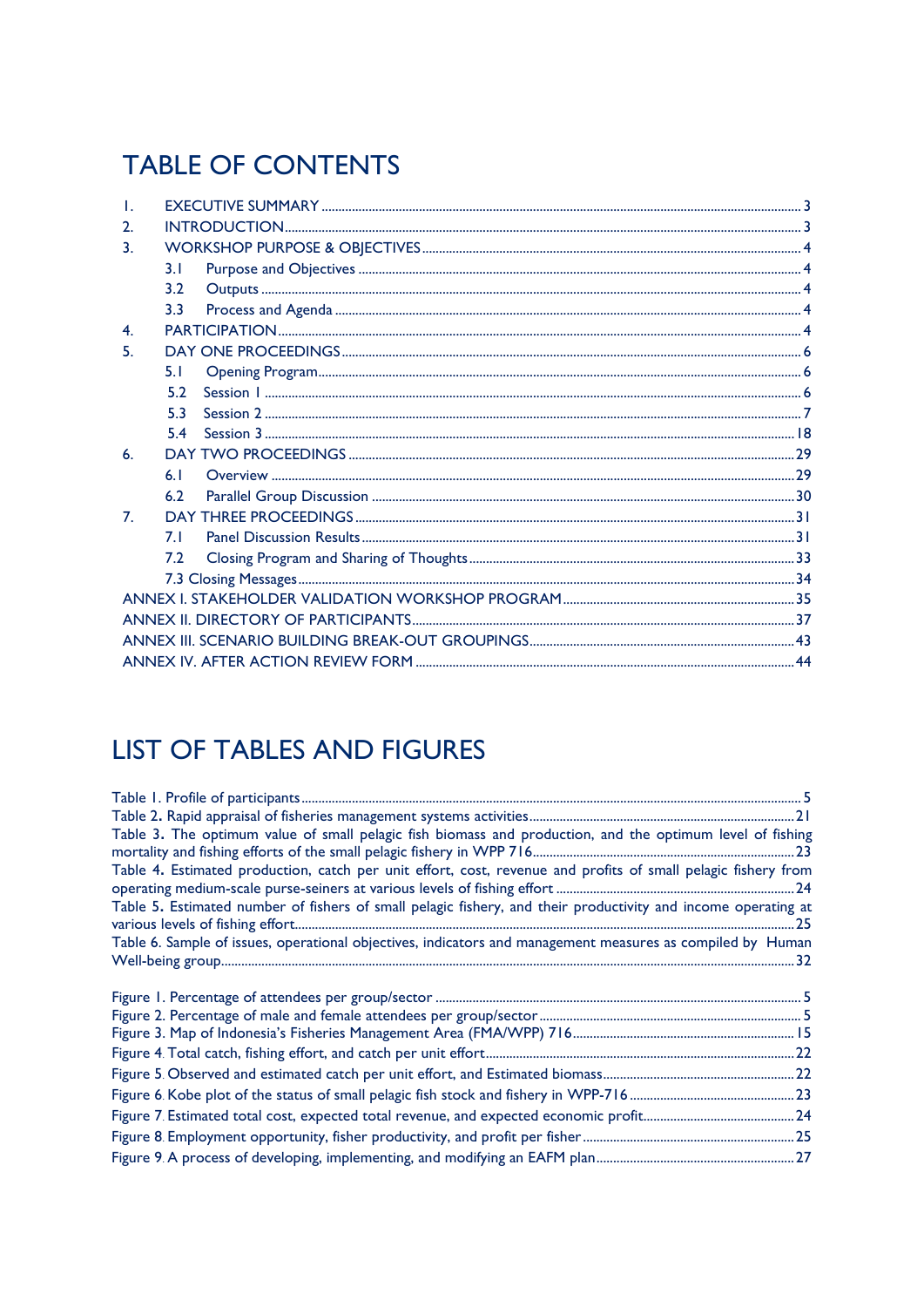# ACRONYMS AND ABBREVIATIONS

| <b>ASEAN</b>        | Association of Southeast Asian Nations                               |
|---------------------|----------------------------------------------------------------------|
| <b>ATH</b>          | Alliance of Tuna Hand-liners                                         |
| <b>CDT</b>          | <b>Catch Documentation and Traceability</b>                          |
| <b>CDTS</b>         | Catch Documentation and Traceability System                          |
| <b>CFP</b>          | <b>Common Fishery Policy</b>                                         |
| <b>CPUE</b>         | Catch per Unit Effort                                                |
| <b>CTI-CFF</b>      | Coral Triangle Initiative on Coral Reefs Fisheries and Food Security |
| <b>EAFM</b>         | Ecosystem Approach to Fisheries Management                           |
| FAO                 | Food and Agriculture Organization of the United Nations              |
| <b>FAD</b>          | <b>Fish Aggregating Device</b>                                       |
| <b>FMA</b>          | Fisheries Management Area (WPP)                                      |
| ILO.                | International Labour Organization                                    |
| IRR.                | Implementing Rules and Regulations                                   |
| <b>IUU</b>          | Illegal, Unreported and Unregulated (fishing)                        |
| LGU                 | <b>Local Government Unit</b>                                         |
| MMAF                | Ministry of Marine Affairs and Fisheries                             |
| NGA                 | National Government Agency                                           |
| <b>NM</b>           | <b>Nautical Miles</b>                                                |
| <b>PNG</b>          | Papua New Guinea                                                     |
| <b>PPP</b>          | Public-Private Partnership                                           |
| <b>RAFMS</b>        | Rapid Appraisal of Fisheries Management Systems                      |
| <b>SEAFDEC</b>      | Southeast Asian Fisheries Development Center                         |
| <b>SFMP</b>         | Sustainable Fisheries Management Plan                                |
| <b>SEAFDEC</b>      | Southeast Asian Fisheries Development Center                         |
| <b>UNSRAT</b>       | Sam Ratulangi University                                             |
| <b>USAID</b>        | United States Agency for International Development                   |
| <b>USAID Oceans</b> | USAID Oceans and Fisheries Partnership Activity                      |
| VCA                 | Value Chain Analysis                                                 |
| <b>WCPFC</b>        | Western and Central Pacific Fisheries Commission                     |
| <b>WPP</b>          | Wilayah Pengelolaan Perikanan (FMA)                                  |
|                     |                                                                      |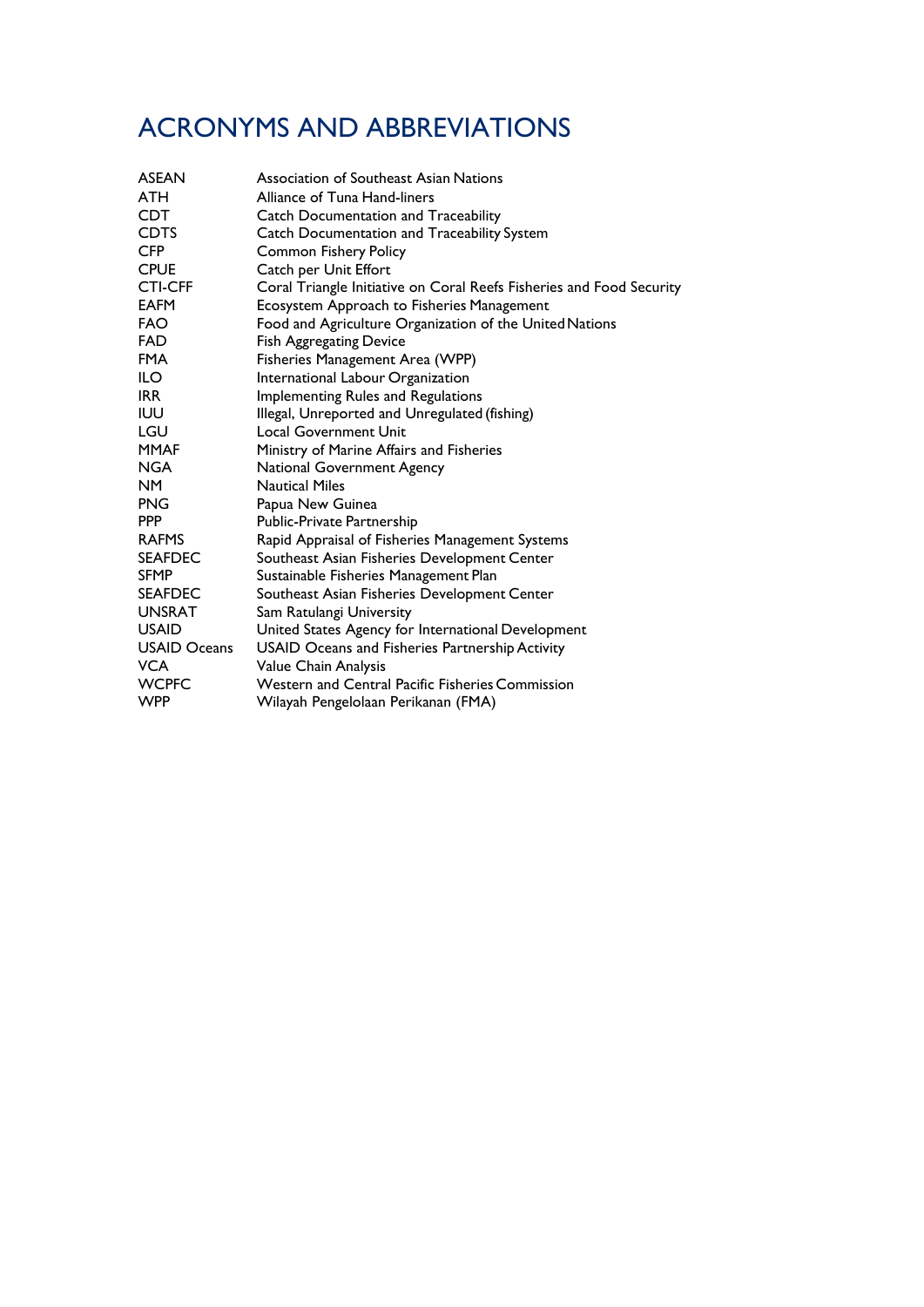# <span id="page-4-0"></span>1. EXECUTIVE SUMMARY

The USAID Oceans and Fisheries Partnership (USAID Oceans) held the Integrated Stakeholder Consultation Workshop in Manado, Sulawesi Utara Province, Indonesia, June 19-21, 2017. The workshop presented the progress of the USAID Oceans' implementation in Indonesia and served as a venue to present and validate the results of the program's Rapid Appraisal for Fisheries Management Systems (RAFMS), Value Chain Analysis, and gender and labor assessments of fisheries and their value chains. Results were validated by stakeholder groups from the national and local fisheries and related government agencies, private sector, civil society organizations and individual men and women fishers. The workshop also served to initiate the crafting of the learning site Sustainable Fisheries Management Plan (SFMP) through the Ecosystem Approach to Fisheries Management (EAFM).

The three-day workshop was facilitated by Sam Ratulangi University (UNSRAT) and was attended by approximately 100 participants including fisheries business members, fishermen, local and central government, academics, training centers, association of fishermen, small scale fish processors, and non-government organizations. The workshop resulted in the production of validated and updated results of the four USAID Oceans studies; generated a list of issues and problems, opportunities, and recommended interventions for the Bitung learning site; and initiated the development of a Sustainable Fisheries Management Plan (SFMP) through an Ecosystems Approach to Fisheries Management (EAFM).

# <span id="page-4-1"></span>2. INTRODUCTION

Southeast Asia houses some of the world's most productive and diverse marine ecosystems. These ecosystems provide food and income to over 200 million people in the region; however, unsustainable fishing practices threaten biodiversity, food security and livelihoods.

The USAID Oceans and Fisheries Partnership (USAID Oceans) is a partnership between the United States Agency for International Development, the Southeast Asian Fisheries Development Center (SEAFDEC) and the Coral Triangle Initiative for Coral Reefs, Fisheries and Food Security (CTI-CFF) that works to strengthen regional cooperation to combat illegal, unreported and unregulated fishing, promote sustainable fisheries and conserve marine biodiversity in the Asia-Pacific region. USAID Oceans supports the development of a transparent and financially sustainable catch documentation and traceability system (CDTS) to help ensure that fisheries resources are legally caught and properly labeled. This risk-based, electronic system will be applied to wild capture fisheries in Southeast Asia and the Pacific region and will be based on the ecosystem approach to fisheries management (EAFM).

After conducting Rapid Appraisals, Value Chain Analyses and Gender Studies, USAID Oceans conducted a threeday Integrated Stakeholder Consultation Workshop (ISCW). The workshop served to update stakeholders on program progress, present and validate the results of four learning site studies (Rapid Appraisal for Fisheries Management Systems (RAFMS), Value Chain Analysis, and gender and labor assessments of fisheries and their value chains), and initiate the crafting of the learning site Sustainable Fisheries Management Plan (SFMP) for Fisheries Management Area (FMA) 716.

The workshop was divided into two main sessions. The first day began with an opening ceremony led by the Indonesia Ministry of Marine Affairs and Fisheries (MMAF) followed by presentation on the current Fisheries Management Plan for FMA 716. Remarks from Head of the Marine and Fisheries Institution of Sulawesi Utara Province followed, and subsequently presentations on the progress of USAID Oceans' activities at learning site and the results of the four conducted learning site studies presented by USAID Oceans' subcontracted researchers, Marine Change, UNSRAT, Verite and Masyarakat dan Perikanan Indonesia).

Days two and three focused on the development of the learning site CDTS and Sustainable Fisheries Management Plan for FMA 716. Discussions focused on gathering inputs and comments from participants such as overarching objectives, challenges and opportunities, identified indicators for each operational objective, and management measures for the SFMP.

This workshop report aims to convey the process and the dynamics of the discussion that took place during the workshop.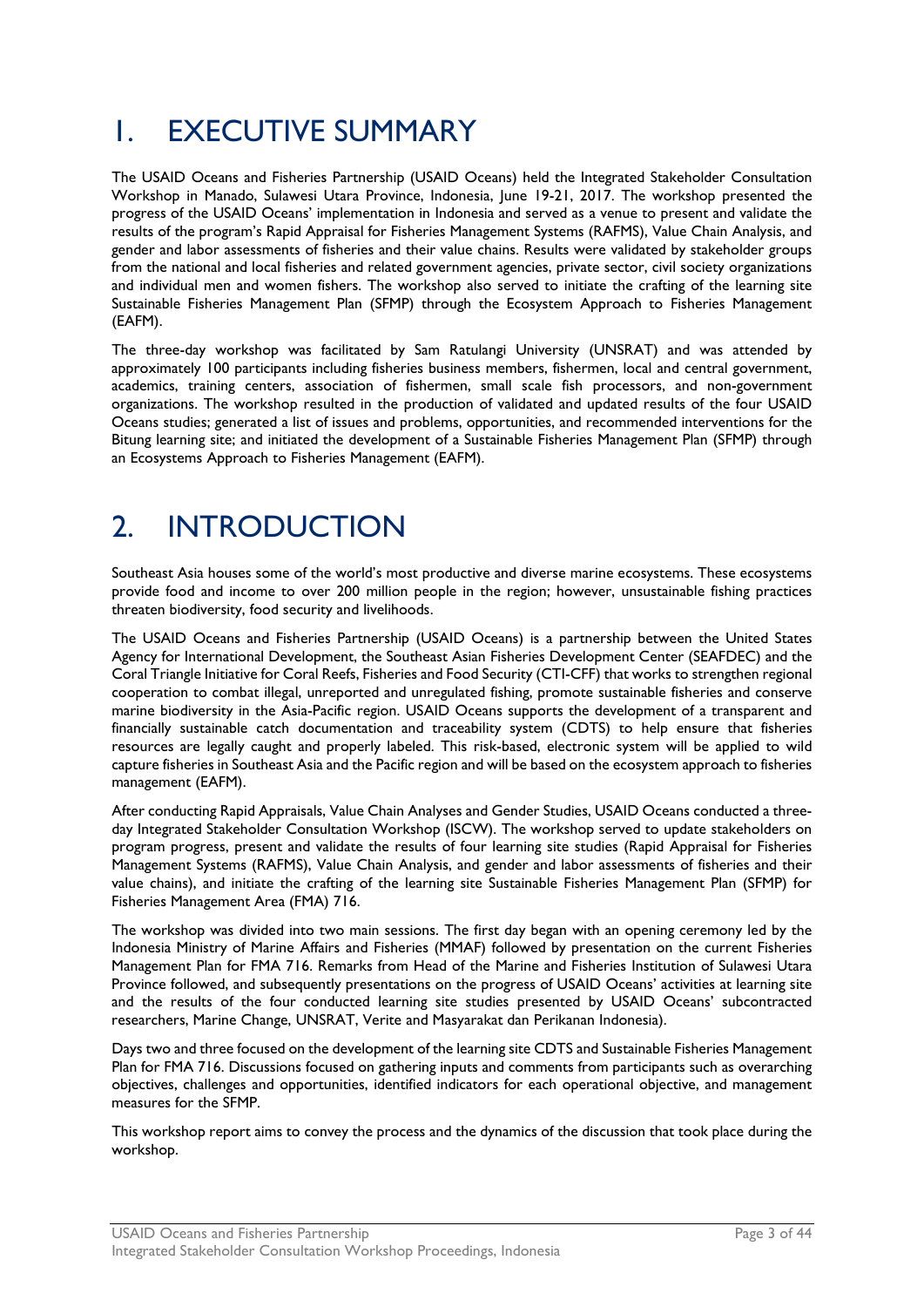# <span id="page-5-0"></span>3. WORKSHOP PURPOSE & OBJECTIVES

# <span id="page-5-1"></span>3.1 Purpose and Objectives

The aim of USAID Oceans' Integrated Stakeholders Consultation Workshop (ISCW) was to update stakeholders on program progress, present and validate the results of four learning site studies (Rapid Appraisal for Fisheries Management Systems (RAFMS), Value Chain Analysis, and gender and labor assessments of fisheries and their value chains), and initiate the crafting of the learning site Sustainable Fisheries Management Plan (SFMP) for Fisheries Management Area (FMA) 716.

# <span id="page-5-2"></span>3.2 Outputs

The main outputs of the ISCW were:

- Presentation and validation of USAID Oceans' learning site study results;
- Inputs to Initiate the crafting of the SFMP for FMA 716 with prioritized issues, fisheries management interventions; and
- Recommendations to USAID Oceans for upcoming Bitung learning site activities and implementation strategies.

# <span id="page-5-3"></span>3.3 Process and Agenda

The Integrated Stakeholder Consultation Workshop (ISCW) was conducted on June 21-23, 2017, in Manado, Indonesia. The three-day meeting was facilitated by UNSRAT and convened over one hundred local stakeholders. Annex I contains the full workshop agenda.

On day one, a formal opening ceremony was held with welcome remarks provided by the Dean of Faculty of Fisheries and Marine Science, Sam Ratulangi University as the organizer of the workshop. An opening speech by the Minister of the Indonesia Marine Affairs and Fisheries (MMAF) of Indonesia was delivered by the Director of Fish Resources Management, Dr. Reza Shah Pahlevi, who noted her appreciation of the partnership with USAID Oceans to improve fisheries management in the Bitung learning site. The opening session was followed by three sets of presentations: 1) the national policy on fisheries management and development in provincial water presented by Mr. Saut Tampubolon of MMAF, 2) the program progress and planned activities of the USAID Oceans Activity and 3) the results of USAID Oceans' learning site studies. Question and answer sessions were held at the end of each presentation set.

On day two of the workshop, an overview of day one's activities was presented, explained by Dr. Daisy Makapedua of UNSRAT. Days two and three of the workshop shifted from presentations to breakout groups, divided as such:

- Group 1: Ecological well-being
- Group 2: Human well-being
- Group 3: Governance

The first group discussion session was designed to discuss and identify fisheries issues. The second group discussion focused on prioritizing identified issues and discussing the operational objectives of fisheries management. On day three, the third and final discussion session focused on identifying recommendations and solutions for the identified priority issues, including measures, indicators, and reference points.

The workshop culminated with participant remarks on their experience and takeaways from the workshop, followed by closing remarks from USAID Oceans, MMAF and the USAID Regional Development Mission for Asia.

# <span id="page-5-4"></span>4. PARTICIPATION

The workshop was attended by one hundred participants from non-governmental agencies (NGAs), local government units (LGUs), local academe, fishing industry players (such as small-scale and commercial fishers, financiers/scalers, retailers, processors, and relevant civil society organizations), research organizations subcontracted by USAID Oceans (i.e. Marine Change, UNSRAT, Verite, and MDPI), USAID and USAID Oceans, and SEAFDEC (Table 1).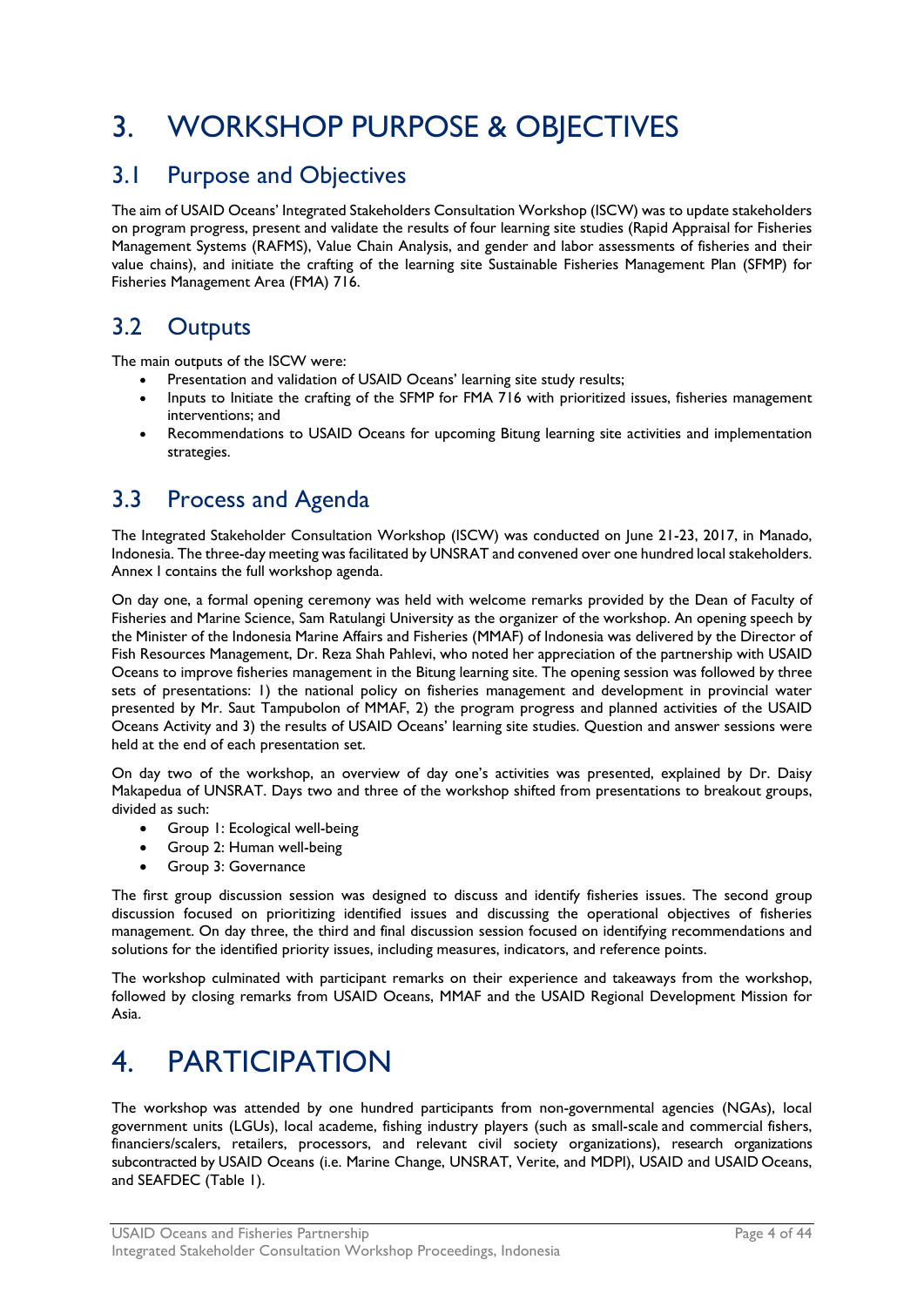#### **Table 1. Profile of participants**

| <b>Sector/Group</b>                       | <b>Male</b> | <b>Female</b> | <b>Total</b> |
|-------------------------------------------|-------------|---------------|--------------|
| National Government Agency                |             |               |              |
| <b>Local Government Unit</b>              | 10          | q             | 19           |
| Academician                               |             |               |              |
| Fishing Industry Player                   |             |               | 15           |
| <b>USAID Oceans Implementing Partners</b> | 9           | 15            | 24           |
| <b>USAID and USAID Oceans</b>             |             | ี่ ว          | 23           |
| <b>SEAFDEC</b>                            | າ           |               |              |
| Total                                     | 47          | 53            | I 00         |

<span id="page-6-1"></span><span id="page-6-0"></span>Fishing industry players were the most represented sector in the workshop, closely followed by NGA representatives (Figure 1). While the workshop was roughly balanced by sex, more males participated in the workshop in total (Figure 2). See Annex II for the complete list of participants.

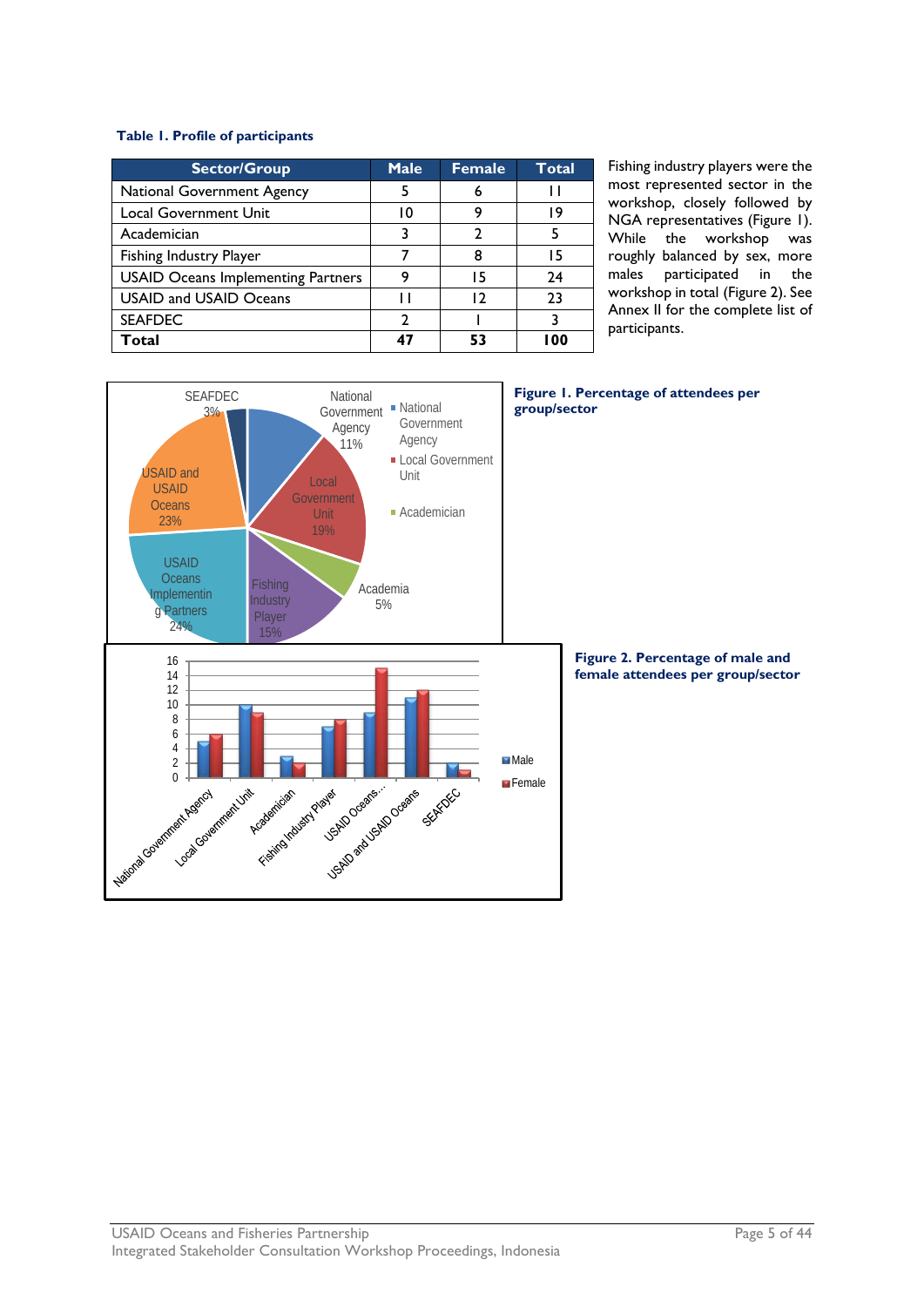# <span id="page-7-0"></span>5. DAY ONE PROCEEDINGS

# <span id="page-7-1"></span>**5.1** Opening Program

**Welcome Remarks**



The workshop opening ceremony was facilitated by Professor Grevo S. Gerung, the Dean of Faculty of Fisheries and Marine Science on behalf of the Rector of Sam Ratulangi University. Professor Gerung welcomed all participants to Manado and conveyed the support of the Rector, Professor Dr. Ellen Kumaat. He explained Indonesia's strategic position between the two oceans that makes the country very rich in marine resources, especially in FMA 716. He continued to note that, "even if we ensure that our marine resources are very rich, we also have to realize that fish, especially pelagic fish are transboundary resources, thus fishing technology should also continue to be improved in line with the development of fisheries biology in ensuring the natural recovery of marine resources. The more we protect our marine resources through the EAFM model, the more the harvests will be." This activity, undertaken by UNSRAT in cooperation with Ministry of Marine Affairs and Fisheries under USAID Oceans'

support, shows that the management of fishery resources must be integrated comprehensively, instead of partially handled on each separate issue. He continued to note the complex nature of fisheries challenges which include accounting for biological and ecological impacts, gender equity, quality control, and the advancement of fishing technologies. He closed his speech by hoping that the output of the workshop will be benefit to all participants in coastal community and industrialized fisheries.

# **Opening Remarks**



Opening remarks from the Minister of MMAF were represented by the Director of Fish Resources Management, Mr. Reza Shah Pahlevi, who spoke about the importance of sustainable fisheries management in Bitung's and MMAF's appreciation of USAID Oceans' support. USAID Ocean's selection of Bitung as a program learning site is fitting given the area's extensive biodiversity. He noted that current fisheries production data indicate that some areas are being harvested inconsistently, thus the importance of the development and adoption of a Sustainable Fisheries Management Plan.

# <span id="page-7-2"></span>5.2 Session 1

# 5.2.1 Policies of North Sulawesi Province on Fisheries Management and Development in Provincial Waters of FMA 716



The head of Marine and Fisheries Affairs of North Sulawesi Province, Mr. Ronald Sorongan, opened by welcoming the participants to North Sulawesi Province. He explained about the richness of the province's marine resources that need to be utilized wisely in order to sustain the resources for the livelihood of the next generations. He then explained the fisheries production of the province in recent years as well as the potential future production. The provincial government, through MMAF, has tried to increase fisheries production by empowering the fishermen, especially the small scale ones, with infrastructures such as providing subsidized small fishing vessels, improving fish port facilities; facilitating fishing permits and conducting capacity building through various trainings. He closed by wishing the participants of the workshop fruitful results through discussions that could benefit for the improvement of the fisheries in Bitung

and surrounding areas in North Sulawesi Province.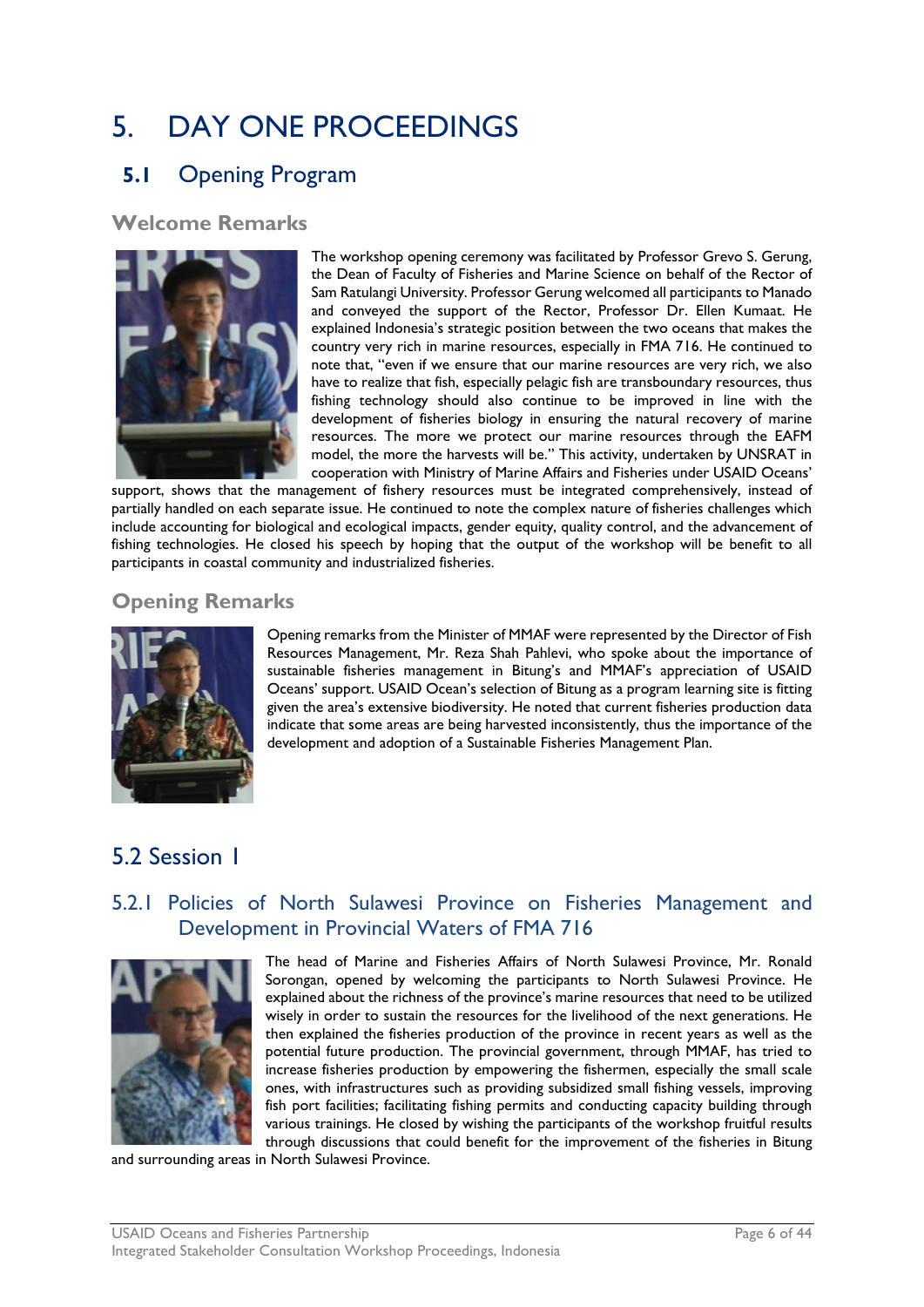### 5.2.3 Overview the Oceans and Fisheries Partnership (USAID Oceans)



Dr. Purwanto presented USAID Oceans' program overview. He noted the partnership's primary objective which is to strengthen regional cooperation to promote sustainable fisheries across Southeast Asia's diverse marine ecosystems. USAID Oceans is a collaboration between the United States Agency for International Development and the Southeast Asian Fisheries Development Center, and works to strengthen regional cooperation to combat illegal, unreported and unregulated fishing, promote sustainable fisheries and conserve marine biodiversity in the Asia-Pacific region.

The USAID Oceans and Fisheries (USAID Oceans) Partnership supports the development of a transparent and financially sustainable catch documentation and traceability system to help ensure that fisheries resources are legally caught and properly labeled. Working across ASEAN (Association of Southeast Asian Nations)

and Coral Triangle member countries, USAID Oceans has established two learning sites—General Santos City, Philippines and Bitung, Indonesia. These sites will support the development, implementation, and testing of the CDTS and will serve as a hub for regional knowledge sharing for replication and expansion.

USAID Oceans helps regional organizations with harmonizing oversight policies, providing standard training curricula and developing joint initiatives on sustainable fisheries and marine biodiversity conservation. USAID Oceans believes that close coordination, communication and collaboration among regional stakeholders will enhance the effectiveness and implementation of the catch documentation and traceability system, and thus works to forge a strong regional network of fisheries organizations. USAID Oceans works across five major workstreams: catch documentation and traceability, EAFM, human welfare, public-private partnerships, and communications and outreach.

# <span id="page-8-0"></span>5.3 Session 2

### 5.3.1 Profile of Fisheries and Fisheries Recourses in FMA 716

Bitung is situated at the point where the National Fisheries Management Areas (FMA) 715 and 716 meet. The waters of the Sulu-Sulawesi Marine Ecoregion (SSME) that surround Bitung are globally significant and during the past two decades have become a high priority for global conservation and sustainable development efforts. In 2003, the governments of Indonesia, Malaysia, and the Philippines developed an international ecoregion conservation plan for the SSME. By 2009, management of the SSME was formally prioritized through the establishment of the Coral Triangle Initiative on Coral Reefs, Fisheries, and Food Security (CTI-CFF), supported through several regional and global governmental and non-governmental partners. The international agreement to create and cite CTI-CFF's International Headquarters in neighboring Manado City is an indication of the significant importance that the global community places on the marine biodiversity of Northern Sulawesi. Today, the area remains of significant regional and international policy interest in terms of both marine biodiversity conservation and fisheries management (particularly for tuna species). The strategic location of Bitung makes it an important area for the implementation and testing of Oceans' CDTS and adoption of a Sustainable Fisheries Management Plan.

**Learning site ecosystem.** FMA 716, locally translated to "WPP 716," is comprised of coastal areas with mangroves, coral reefs and deep waters. More than 86 species of fish are harvested from this fishing area, which is extremely diverse and include rare species such as the coelacanth, an ancient and rare order fish. In addition, more than nine species of crustaceans and more than 10 species of mollusks can be found in its waters. Fisheries production from this fishing area, amounting to 255 thousand tons in 2012, consisted of large pelagic fish species (48.5%), small pelagic fish species (33.1%), demersal fish species (9.8%), reef fish species (5.2%), crustaceans (2.4%), and other living aquatic species (1.0%).

**At-risk species present.** In 2016, the United States Presidential Task Force on Combating IUU Fishing established a list of "at-risk species" that are particularly vulnerable and threatened by IUU activities. FMA 716 is home to 10 at-risk species, including blue swimming crab, dolphin fish, groupers, red snappers, sea cucumber, shark, shrimps, swordfish, and tuna species.

**Priority biodiversity threats.** IUU fishing practices, combined with overfishing, pose serious threats to the region's biodiversity. Among other impacts, IUU fishing increases uncertainty regarding catch and fishing efforts.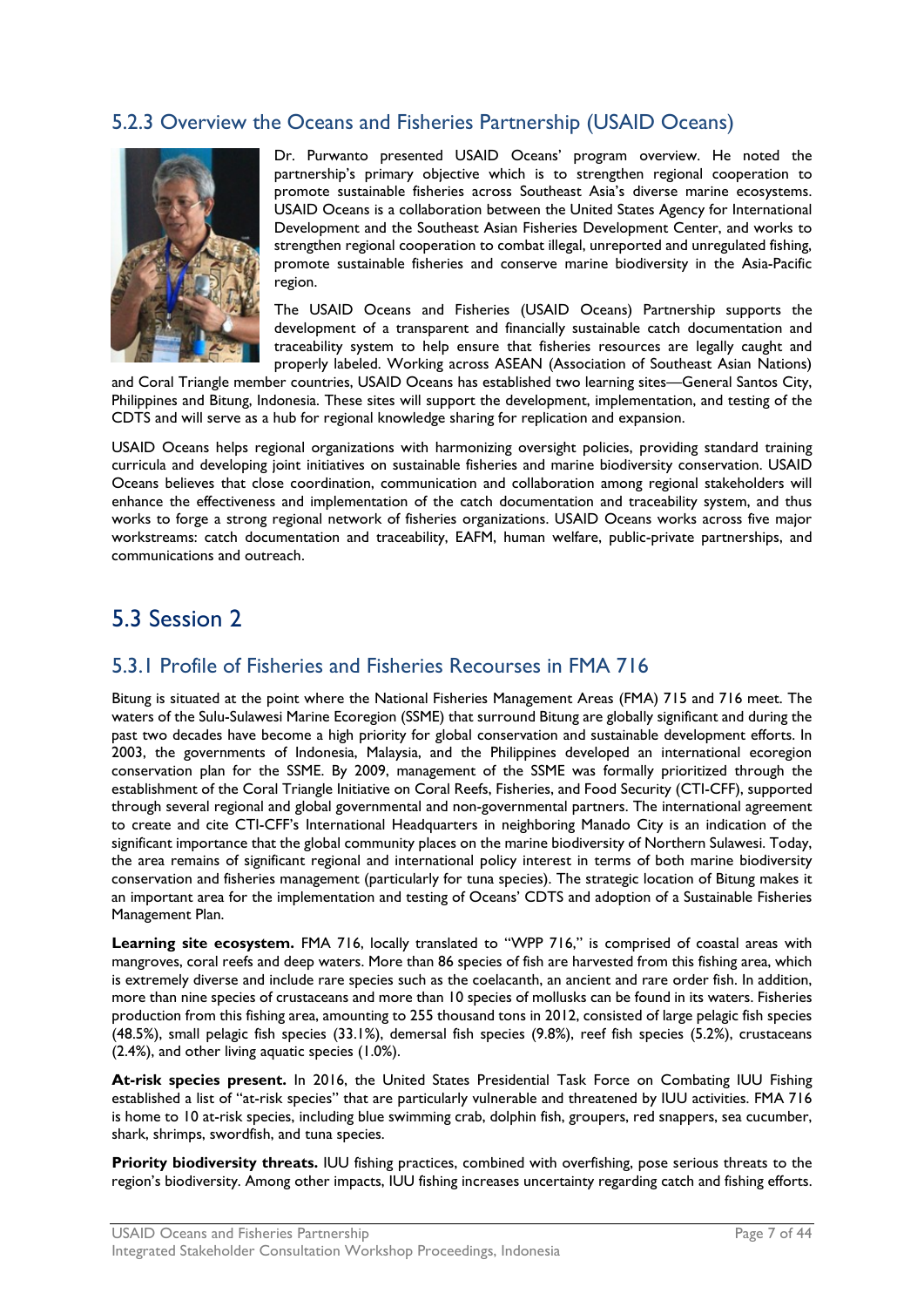This uncertainty and lack of data to assess current fish stocks results makes it difficult to formulate and implement fisheries management plans.

# **SITUATIONAL ANALYSIS**

#### **Economic Profile –**

*Annual Landings*. Tuna comprises the majority of fish landed at Bitung Ocean Fishing Port, although over 60 species are notably landed at the port. In 2015, approximately 36,000 tons of fish products were landed in the Bitung port, down from a high of 122,704 metric tons in 2014. The drop in landings is the result of a change in regulations which aim to eliminate illegal and harmful fishing practices.

*Proportion of Fish Landed.* Of the catch landed in Bitung in 2015, approximately 81% were tuna species—skipjack (40%), yellowfin and bigeye (21%), and frigate/mackerel tuna (19%). In addition to tuna, scad, squid, Spanish mackerel and marlin are also landed, but in volumes much less significant than those of tuna species.

*Processing.* Bitung is home to multiple tuna canneries that purchase fish landed at Bitung (including from poleand-line and handline operators) as well as imported frozen products from the Philippines and Papua New Guinea (PNG). Some canneries operate their own purse seine fleet, largely fishing in the western Pacific Ocean around PNG.

Primary tuna processing operations in Bitung focus on: (1) fresh or frozen tuna products, primarily for high-value international markets (Japan/Northern Asia, Europe, and the United States.); or (2) canned products for domestic and regional export markets. In 2015, most of Indonesia's export products were either prepared/preserved (43%) or frozen (41%).

*Export.* Globally, Indonesia currently ranks as the sixth largest tuna exporting country by value, and Bitung is one of the main tuna fishing ports and processing centers in Indonesia. Between 2011 and 2015, tuna from Bitung was exported to 34 countries in total, but the top five market destinations, Germany, United Kingdom, Thailand, the United States, and Switzerland, comprise 79% of the total 116,662.33 metric tons of product exported. For the European Union, demand for traditional Fish Aggregating Device (FAD)-caught purse seine canned tuna products are sluggish, while demand for sustainable FAD-free Marine Stewardship Council-labelled tuna and pole and line product is high and rapidly increasing. In Southeast Asian countries, demand for both raw material and processed tuna products has been rising, and increases in demand are expected from Middle-East, Latin America and Africa.

#### **Supply Chain Overview –**

*Vessel Types.* Both small and large-scale fisheries operations are active in FMA 716, with both fishing households and commercial operations landing catch at Bitung Port from small, medium, and large-scale vessels. As of September 2016, there were 1,040 vessels registered in Bitung. Approximately 46% of the registered vessels use hand line as the main fishing gear, 32% use purse seine (off-shore tuna purse seiners as well as in-shore small pelagic purse seiners), 3% use pole and line and 19% of registered vessels utilize other gears.

Small vessels make up approximately 95% of the fleet, and include non-power and outboard motor boats (80%) as well as small vessels weighing under five gross tons (4.8%). Small-scale vessels are not required to have fishing licenses to operate. Vessels between five and thirty gross tons are required to obtain a fishing license from the Provincial Fisheries Services, amounting to 4.8% of the current fleet.

*Fisherfolk and Fishing Methods.* There are approximately 6,700 people engaged in fishing activities around the Bitung Fishing Port, including fishers, factory workers, and merchants. The average number of crew on a mini purse-seiner is 19-20 on a large purse-seiner, six on a handliner, and 27 on a pole-and-line vessel.

Fisher interviews conducted by USAID Oceans indicated that the average overall trip distance of the vessel was 76 nautical miles (nm). The collection vessels travel the farthest, up to 250nm, spending and spend on average 15 days per trip at sea. Handline fishers went 16 day trips to 64 nm (6-200nm) on average. Pole and line vessels averaged 77nm (4-100nm) on seven day trips.

Mini purse seiners travel to 59nm, while large purse seiners average much longer trips that span from 21-180 day trips and as far as 200nm. Fishing time varies, dependent on the type of fishing gear used, but on average is approximately seven hours per day.

Under current government regulations, vessel monitoring systems (VMS) and automatic identification systems (AIS) systems are in place for the vessels >30GT, covering only a small portion of Indonesia's active fishing fleet.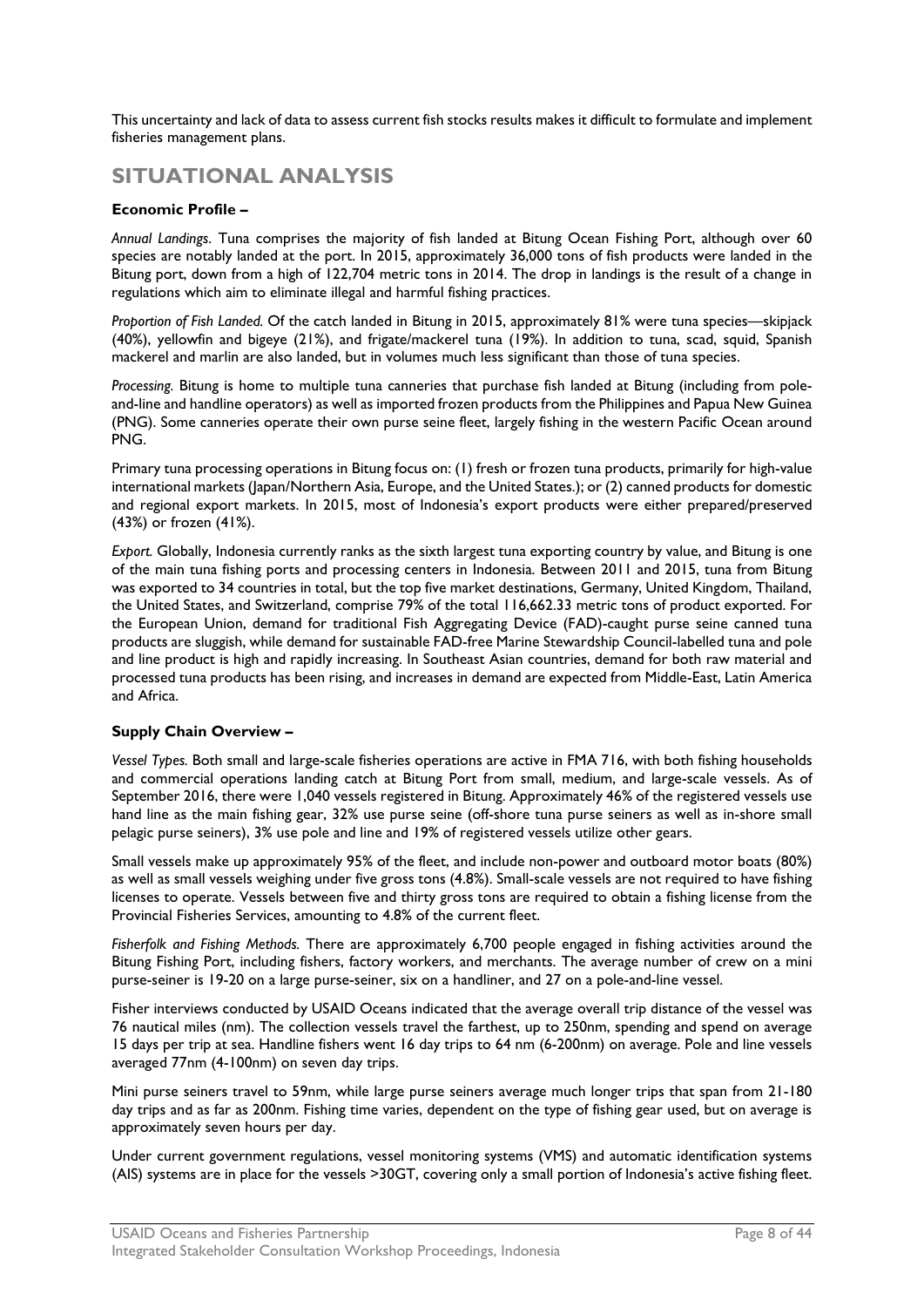Fishers interviewed indicated that 33.9% have GPS and radio and 23.3% have GPS, radio, and VMS.

*Processing Operations.* In Bitung, fish and fishery products are processed both in large and small scales. Large-scale processing includes canned, fresh frozen, and fresh chilled tuna, and is distributed to both domestic and export markets. There are 67 registered processors in Bitung, performing processes such as loining, packaging, smoking, and freezing of tuna species. Combined, the processors have a production capacity of 939 tons per day and a total installed capacity of 17,756 tons of cold storage. There are seven registered tuna canning businesses with a combined total installed capacity to produce 585 tons of tuna per day, and store 8,600 tons of raw materials.

#### **Priority Challenges –**

*Illegal and Overfishing.* IUU fishing practices in WPP 716 have many harmful impacts, including overfishing and habitat destruction. Foreign fishing vessels that operate in the fishing zone increase the difficulty of regulation and enforcement, requiring action on a regional and international level. Collaborative, regional action to supplement national interventions, including increased trade regulations for fisheries products would support decreased prevalence of IUU activities.

*Human Welfare*. Human welfare concerns are present in Bitung's tuna fisheries. Based on surveys conducted with individuals working in Bitung tuna canneries, many are employed as contractual workers with very short-term employment (e.g., day laborers) who work without employment security and are not entitled to basic employee rights or benefits. Similarly, fishing boat laborers often operate as undocumented workers, without basic employee rights or benefits. There are reported instances where such fishing boat labors failed to return home to their families, without explanation. Ensuring a safe and transparent labor chain is central to human welfare priorities in the Bitung learning site.

*Economic Development*. Indonesia's National Medium-Term Development Plan for 2015-2019 aims to increase economic competitiveness, particularly through increasing the country's comparative advantage of natural resources. The Plan aims to increase the productivity and efficiency of fisheries, a goal that will require enhanced fisheries management to bolster the health and abundancy of the region's fisheries resources. Fisheries management must be an integral part of enhancing the competitiveness of fisheries products to ensure a sustainable future for the country's marine ecosystems and biodiversity. As such, Indonesia is taking steps to develop and implement eco-certification and catch documentation and traceability to optimize fisheries management.

### **OPPORTUNITIES**

Combating IUU fishing and enhancing the sustainability of marine resources presents many complex challenges. Bitung, and many other ports throughout the Asia-Pacific region face the issues of overfishing, increased demand for fisheries products, and complications in regulation and enforcement due to vast fishing territories and transboundary fishing, among others. With these challenges, however, come opportunities for intervention and enhancement. Three main areas of intervention with high-impact results include: **ensuring tuna vessels comply with fisheries laws and regulations, enhancing fisheries management plans** to sustain fishery resources and optimize socioeconomic benefits, and **increasing regional collaboration** to establish coordinated efforts in fisheries management, regulatory design, and enforcement approaches.

To further these opportunities, USAID Oceans has established the following objectives and corresponding achievements:

- **Better understand supply chain value chains.** USAID Oceans conducted a value chain assessment to identify the main export markets and articulate the cost, benefits, and return on equity.
- **Enhance fisheries management through an Ecosystem Approach to Fisheries Management.** USAID Oceans conducted an in-depth analyses to support EAFM plan development that links with broader Sulu-Sulawesi Sea Regional Frameworks.
- **Address human welfare concerns to support policy development and intervention.** Human welfare scoping was conducted to enable USAID Oceans to better understand human welfare issues, including instances of gender inequality and labor rights abuses in the fisheries sector.
- **Develop strategic partnerships that support CDT system implementation.** USAID Oceans has engaged with the private sector to secure their strong support, thus ensuring a mutually beneficial and financially sustainable CDT system.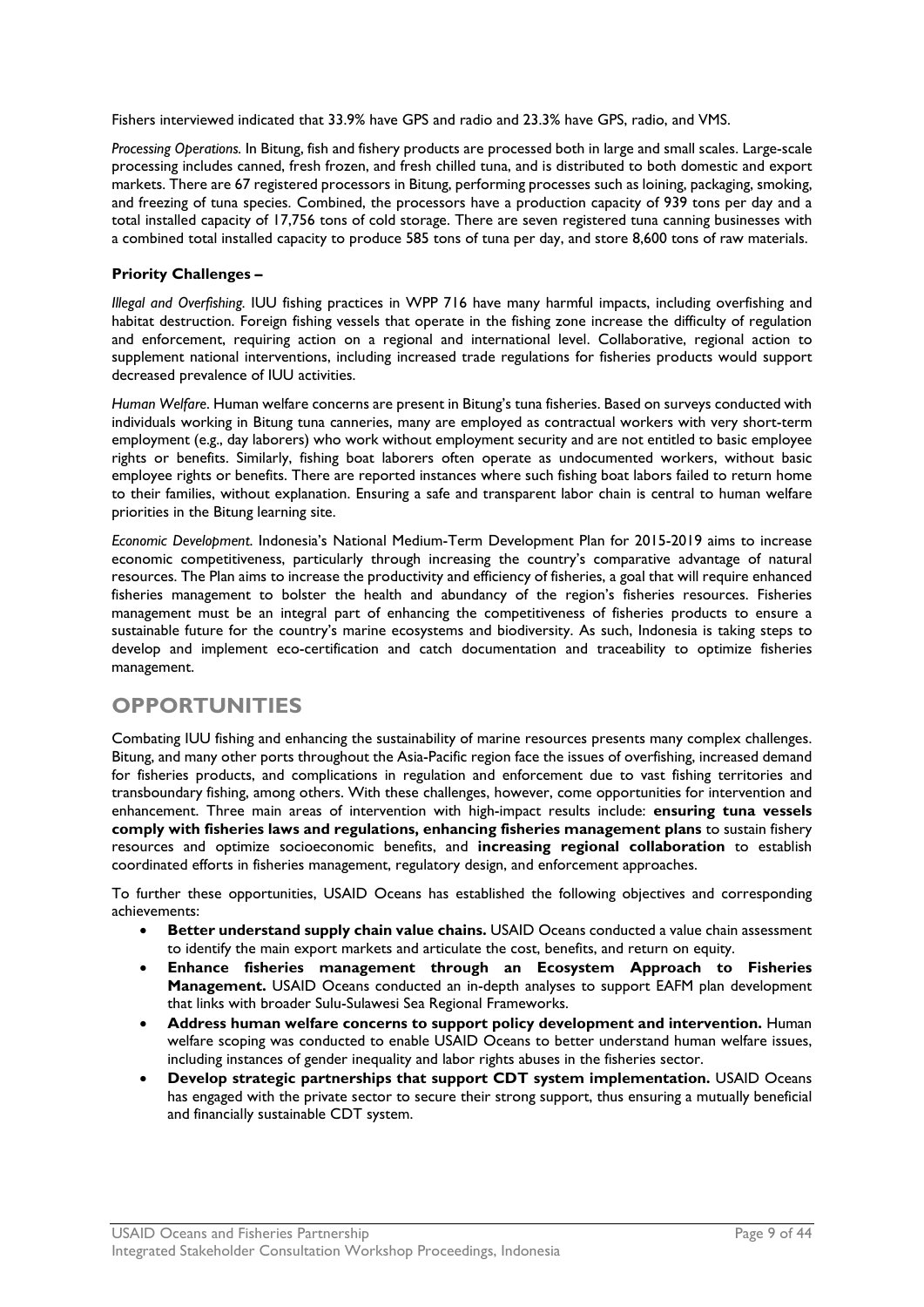# 5.3.2 Results of Value Chain Analysis in Bitung

### **OVERVIEW**

USAID Oceans conducted a Value Chain Analysis study in late 2016 to assess Bitung's tuna industry. The study was undertaken by Marine Change, an advisory firm focused on investments in the Asian marine sector that advances sustainable business. The value chain analysis (VCA) was conducted as a key first step to understand the catch documentation and traceability (CDT) processes and requirements along the value chain, identify the main exporting markets and explore market/buyer requirements and customer preferences. In turn, this study supports the CDT design approach, partnership development and industry engagement in Bitung and along the value chain.

### **FINDINGS**

#### **FISHERY OVERVIEW –**

**Tuna Production at Bitung Oceanic Fish Port:** 36,842 tons (2015); tuna species represented 81-90% of all fish caught and reported in Bitung between 2011-2014.

**Vessel and Gear Types:** 1,040 registered vessels: 80% < 30 GT and 32% < 5GT

*Handline fishery:* 46% of registered vessels *Purse seine fishery:* 32% of registered vessels *Pole and line fishery:* 3% of registered vessels *Other fisheries:* 19% of registered vessels use other gear, including beach seine, gill net, rawai trawl and bottom longline

**Fishers:** The typology of fishers varies widely in Bitung, from small scale independent fishers who own and operate small vessels and conduct daily trips, to fishers employed by small, medium and large businesses that operate fishing boats taking longer trips to sea. There are approximately 6,700 people engaged in fishing activities around the Bitung Fishing Port.

**Traders:** 11 registered/licensed traders and an unknown number of informal traders play an aggregation and logistics role in Bitung, moving fish from landing point to processors for export or to local markets.

**Processors:** 67 processors are registered in Bitung, performing activities such as loining, packaging, smoking and freezing of tuna species. Combined, these processors have a production capacity of 939 tons/day and a total installed capacity of 17,756 tons of cold storage and1,136 tons of Air Blast Freezer storage.

**Canneries:** 7 tuna canneries are registered in Bitung with a combined total installed capacity of 585 tons of tuna/day.

**Export Markets:** Germany, United Kingdom, Thailand, U.S. and Switzerland comprise 79% of the total product exported from Bitung between 2011-2015.

#### **Production and Export Volumes (2015):** 45,208.5 tons total

*Yellowfin:* 9,662.7; 1,152.0 exported to U.S., 525.8 to Switzerland, 291.2 to Australia, 213.5 to Spain *Skipjack:* 18,263.1; 4,085.0 exported to UK, 3,352.3 to Germany, 283.2 to Netherlands, 219.4 to Switzerland *Eastern little tuna:* 53.9 *Frigate:* 8,746.5 *Bigeye:* 116.4 *Other species:* 8,366.0

#### **EXISTING CATCH DOCUMENTATION AND TRACEABILITY PRACTICES –**

Entities involved in capture fisheries in Indonesia are subject to various government requirements for business licenses, such as licenses to capture, transport fish or run a fish business. Similarly, fishing vessels, depending on size, are subject to licensing and documentation requirements, such as registration documentation. For fishing vessels <5GT, catch certificates, issued by the government, are required. The Port Authority is responsible for issuing Catch Certificates. There are two catch certificate documents: the initial sheet and the derivative sheet.

- The Catch Certificate Initial Sheet is a requirement for fishing boats above 5GT, and consists of the following documents:
	- Application Form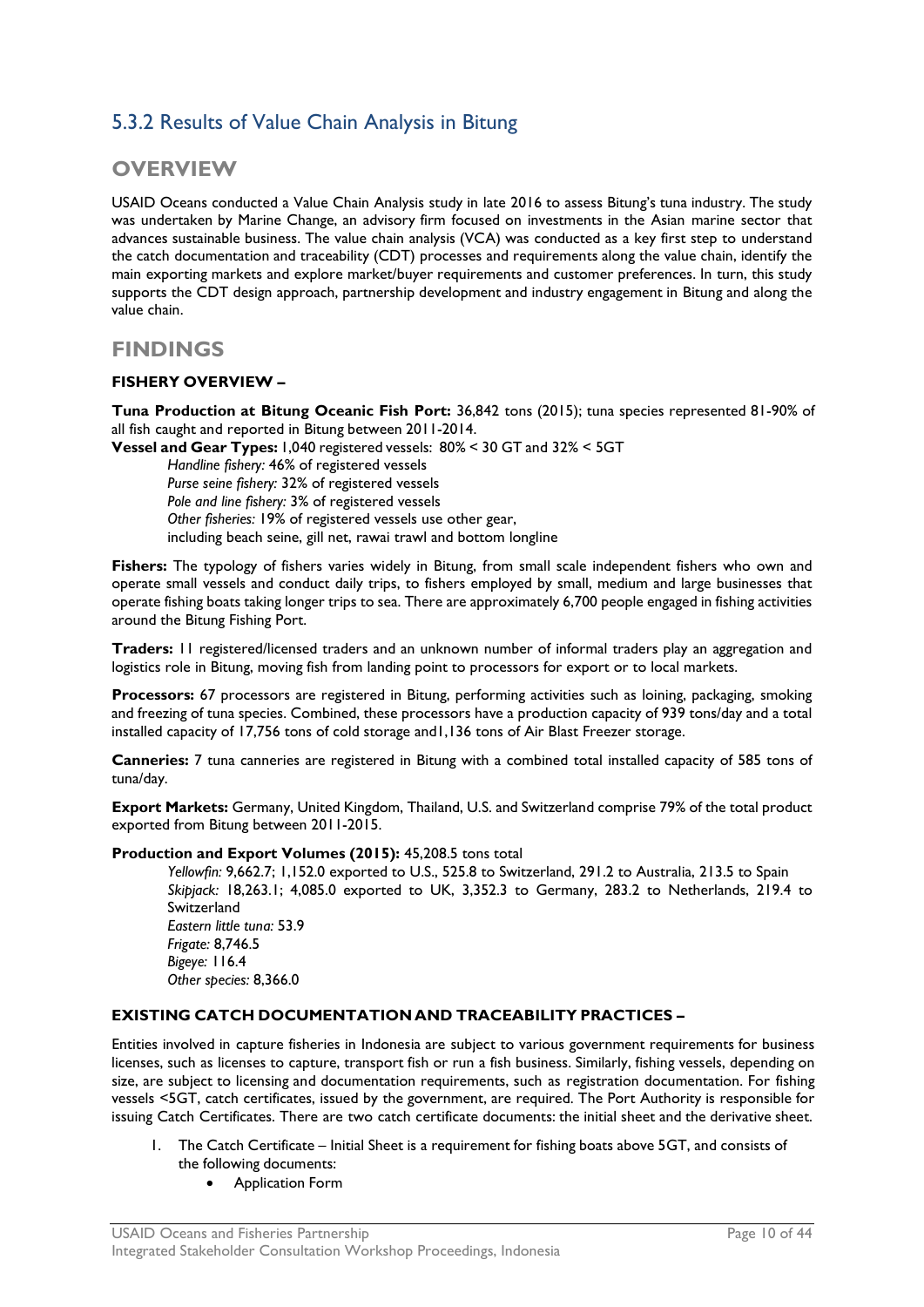- Photo identification of requesting party
- Draft SHTI (Sertifikasi Hasil Tangakapan Ikan a Fisheries Catch Certificate statement containing information on the catch of fish landed from fishing vessels for the purpose of recording)
- Surat Izin penangkapan Ikan (SIPI, a license to capture fish)
- Pas Besar/Kecil
- Surat Tanda Bukti Lapor Kedatangan Kapal (STBLKK) Letters of Evidence Reporting Ship Arrival
- Laporan Hasil Verifikasi Pendaratan Ikan (LHVPI) Report of Fish Landing Verification, a report prepared by the Supervisory Fisheries after verifying the landing of fish as a condition of issuance SHTI.
- Copy of logbook
- SKPI Surat Keterangan Pendaratan Ikan (SKPI) Certificate of Fish Landing (SPKI), if outside of Bitung

Once issued, the Catch Certificate – Initial Sheet contains: fish species, catch areas, dates, estimated live weight, estimated weight to be landed and verified weight landed.

- 2. The Catch Certificate Derivative Sheet is requested by the exporter, which is typically the cannery or processor. It can only be issued with the approved Catch Certificate – Initial Sheet as an attachment, as some of the information will derive from the Initial Sheet. In order to obtain The Catch Certificate – Derivative Sheet, the requesting party must submit the following documents:
	- Application form
	- Photo identification of requesting party
	- Derivative of SHTI
	- Fish purchase receipt
	- Laporan Hasil Verifikasi Pendaratan Ikan (LHVPI) Report of Fish Landing Verification
	- Photocopy of SIPI and Pas Kecil
	- Photocopy of Surat Tanda Bukti Lapor Kedatangan Kapal (STBLKK) Letters of Evidence Reporting Ship Arrival
	- Vessel forms
	- Packing list and invoice
	- Bill of Lading
	- Surat Keterangan Pendaratan Ikan (SKPI)
	- Notification of export goods

Once issued, the Catch Certificate – Derivative Sheet contains a description of the product (e.g., fresh tuna, frozen loin, etc.), the species and verified landed weight, a list of vessels that provided raw material and volumes for each vessel (vessel name, registration number), the name and address of the importer, and transportation information (number of flight and bill number, vessel name and flag, container number, etc.).

In Bitung, tuna processors and canneries report that complying with catch certificate processes is cumbersome, time consuming, and costly. Furthermore, once the paperwork is submitted, there are long waits (at least five days) for catch certificates to be issued by the government.

#### **INDONESIAN COASTAL TUNA SUSTAINABILITY ALLIANCE –**

Three organizations that are currently active in Indonesia include Masyarakat dan Perikanan Indonesia (MDPI), Assosiasi Perikanan Pole & Line Handline Indonesia (AP2HI) and the International Pole and line Foundation (IPNLF), share common objectives to enable Indonesian coastal tuna caught one-by-one to enter the market at a premium price under various certification schemes, with full traceability in place. They also aim to create benefits at the community level for the small-scale fishers involved.

In May 2016, the leadership of these three organizations, together with the USAID Oceans' team, agreed on the need to develop an alliance, the Indonesian Coastal Tuna Sustainability Alliance (ICTSA), to work towards common goals, with a clear five-year strategy and plan for the 2016 – 2019 period. Marine Change and Future of Fish will provide key support for the development of the alliance and the partnership with USAID Oceans, in analyzing the traceability system and building a sustainable business model to scale and sustain the CDT system in the long-term.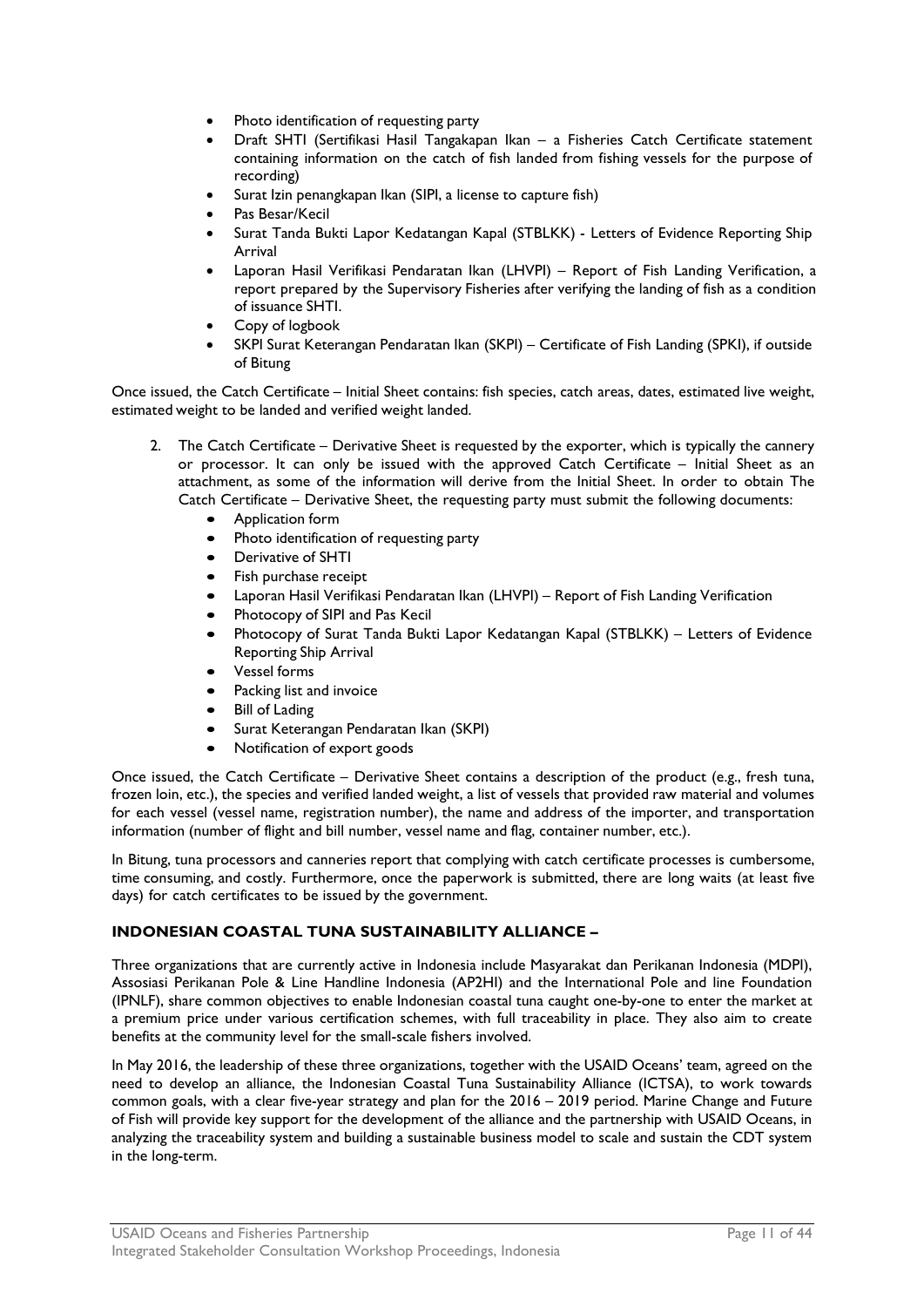ICTSA draft phased strategy:

- Phase 1 (September December 2016): research and understand the traceability landscape, CDT system gaps assessment, value chain analysis, alliance business model development and initial design of the demonstration/testing phase (phase 2)
- Phase 2 (2017): deploy the CDT system demonstration, monitor and review performance, communication successes and challenges, identify resources and develop long-term expansion and scaling strategy for the wider tuna sector in Indonesia
- Phase 3 (2018-2019): scale the CDT system to other sites and incorporate more companies and features.

# **METHODOLOGY**

Marine Change identified the main actors and stakeholders by determining the scope of the tuna value chains from point of catch to final consumer, developed a series of semi-quantitative interview tools to further capture data and views at the main value chain transaction points, and then conducted extensive 'on the ground' interviews with the main actors and stakeholders at the Bitung Oceanic Fish Port. The team identified priority end-markets, their export requirements and the perceived value of improved traceability in those markets. Finally, the team focused on the CDT requirements for different stakeholders in Bitung, highlighted leverage points for CDT and explored the business case for implementing a CDT system in Bitung. This was conducted through a mixture of desktop research and on the ground interviews.

# 5.3.3 Results of Labor Analysis

### **OVERVIEW**

In 2016, USAID Oceans conducted a study on the labor profile of Indonesian fisheries, with a particular focus on Bitung, North Sulawesi. The study was undertaken by Verité, a global nonprofit organization that conducts research, training, and advocacy for safe, fair, and legal work conditions. The study researched labor conditions in Bitung's tuna sector and identified ways that labor and social concerns could be integrated with the program's Catch Documentation Traceability (CDT) system. Initial scoping studies were conducted in February and March 2016 with in-depth field studies conducted in October 2016. Research was conducted following Indonesia's moratorium on foreign fishing vessels, which was announced in 2014 and lifted in November 2015. The moratorium banned foreign fishing vessels from Indonesia's waters, and in 2015 was expanded to include trawl and seine net fishing. The moratorium had a significant effect on fisherfolk, as all fishing boats above 30 gross tons were prohibited from sailing, and small boats without completed documents were also grounded.

### **FINDINGS**

#### **TYPES OF WORK AND DEMOGRAPHICS –**

#### **Vessel Based Work**

On vessels, the main occupations are fisher, captain, engine crew and cook. Workers range from 15 to nearly 60 years old and originate from Gorontalo, Bitung, Sangihe Islands, Nusa Tenggara Timur and the Philippines. In Bitung, there are Filipino fishers working on Indonesian boats and Indonesian fishers on Filipino boats. Many of these workers go back and forth between Indonesia and the Philippines, often without identity or work documents.

#### **Land Based Work**

Male and female land-based workers interviewed were between 18 and 62 years old, from the Indonesian villages of Gotontalo, Bitung, Manado, Kotamobango, Sangihe and from the Philippines. In factories, men are usually assigned to receiving, skinning, scrubbing and loading the fish; women's tasks include skinning, scrubbing, packing and loading fish. Research findings showed that women are heavily engaged in processing fish, with the total percentage of women factory workers between 60-80 percent.

#### **Gender Roles**

In general, fishing is an economic activity that tends to be dominated by men, and women are usually involved in activities related to processing and the commerce of seafood. Previous research has noted that men are culturally considered to possess the appropriate strength, courage and knowledge to fish, while women's work has always been portrayed as complementary or supplementary to the main work of fishing.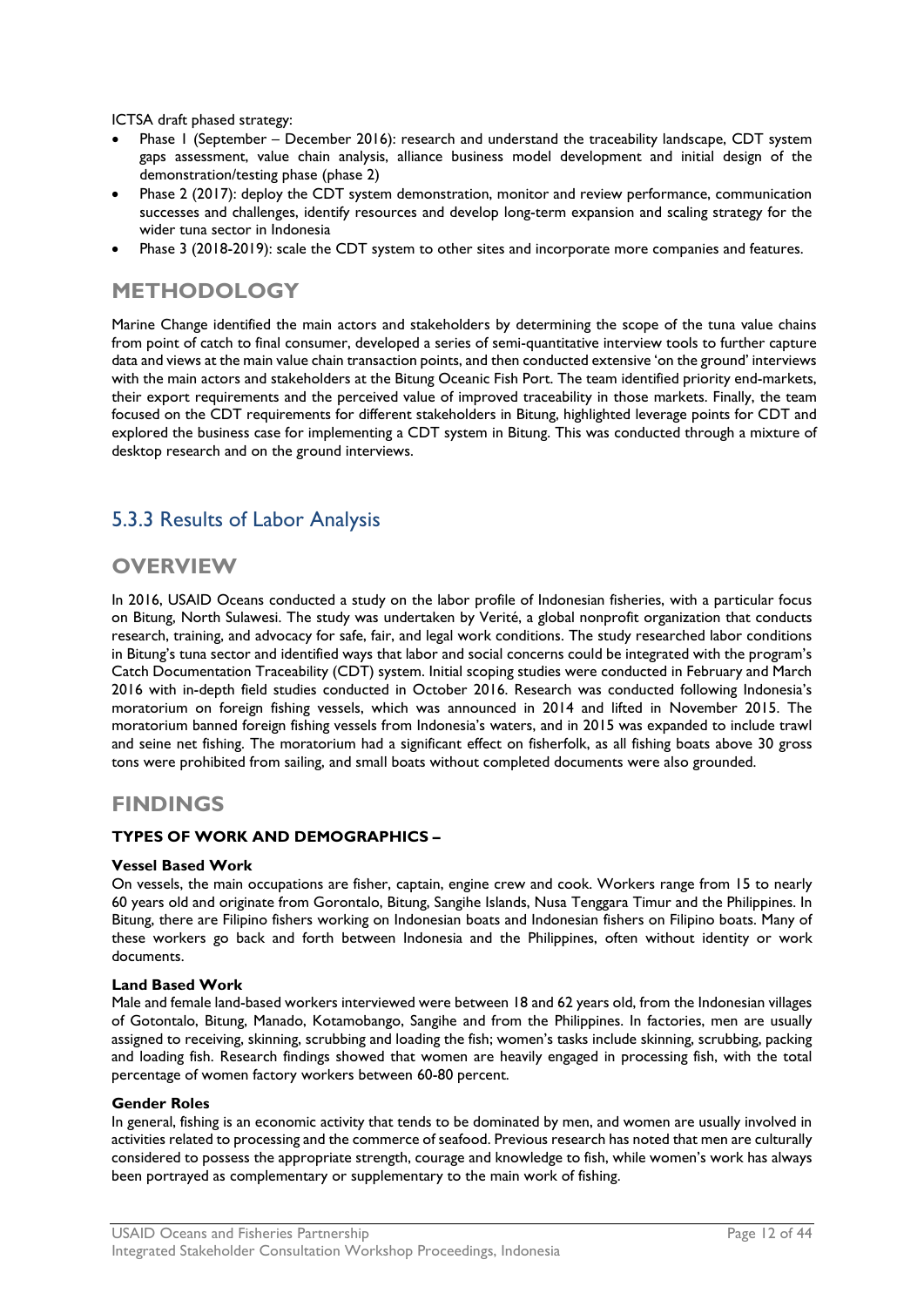This gendered structuration also characterizes the fishing industry in North Sulawesi. All fishers, fishing crew, graders, collectors and land-based support crew (engaged in weighing, cleaning, icing and boxing) are men. The only women researchers encountered were traders, fish sellers, seafood processors or land-based/factory workers. This gendered division of labor has resulted in women's exclusion from higher value work in fishing. The USAID Oceans Gender Analysis is a reference for a deeper study of gender arrangements in fishing communities and an understanding of the value of women's work.

#### **WORKING CONDITIONS –**

The study did not make any determination on the prevalence of forced labor; however, several risk indicators of forced labor and human trafficking were detected using the International Labour Organization's definition. Identifying specific risk indicators as they manifest in the sector, and factoring in the mechanisms that render workers "invisible" – or beyond the pale of protective regulations – can provide insight into the types of risk and vulnerability faced by workers.

#### **Working Hours**

*Vessel based:* Workers sleep whenever they can, as there are no fixed working hours while at sea. Fishers interviewed said that it takes between 30 minutes and three hours to catch a single tuna, depending on the fish's size and endurance. At the time of the research, most hand-line boats stayed at sea anywhere from three to five days due to sea patrols and other logistical limitations. Before the moratorium, ships stayed out at sea for weeks or even months.

*Land based:* Working hours and benefits vary across companies and particularly between canning companies and fresh loins/product factories. Workers at all facilities visited reported working seven hours a day on average. In most cases, they were also required to work unpaid overtime on occasion (although overtime is sometimes paid). One facility took pay deductions of USD \$.20/minute for toilet breaks or lateness, while another facility provided benefits such as transport allowance, family allowance and free food during overtime shifts.

#### **Wages, Benefits and Deductions**

*Vessel based:* Vessel-based workers do not receive a monthly salary, and their income depends on their agreement with the boat owner who determines the payment mechanism (usually a profit-sharing scheme). The fishers do not receive payment until the tuna is caught and sold. Filipino crew members usually earn double the amount of the Indonesian crew, regardless of whether it is an Indonesian or Filipino boat, as Filipino fishers tend to work alone and Indonesian fishers work as a team. Fishers are not provided with health insurance and are often vulnerable to mounting cycles of debt, as advances are commonly given to their family members before fishers return from their voyage.

*Land based:* Canning companies pay workers on a daily basis, and take-home pay varies. On average, workers at these plants earn less than the provincial minimum wage. All workers interviewed said that their employers facilitated the provision of health insurance (BPJS) and social security (JAMSOSTEK), with workers' contributions deducted monthly from their salary.

#### **Health, Safety and Security**

*Vessel based:* Fishers often sustain nylon cuts and burns from hauling tuna out of the sea and are subject to poor weather conditions such as extreme rain, typhoons, or high waves, patrols and being hit by a larger ship. Workers seldom use gloves or any other type of personal protection equipment and none of the boats researchers visited had life vests or rubber rings.

*Land based:* In the processing plants, workers are constantly exposed to and inhale chlorinated air, as chlorine is used to sterilize boots and to wash workers' hands. Floors are often wet and slippery, as before packing and freezing tuna loins, the loins are watered during the cutting process. Uncomfortable working conditions were observed, such as very hot or cold temperatures; denied access to toilets; and frequent hand and skin irritation due to chemical allergies.

#### **Job Security and Vulnerability**

Workers in Bitung's tuna fishing sector faced increased vulnerability from the moratorium on foreign fishing vessels. For both sea and land-based workers the ban has led to an increased precariousness of employment and fear of job loss.

*Vessel based:* At the time of the field research, the moratorium on foreign vessels was still in effect, and the authorities were still monitoring, inspecting and arresting illegal and undocumented boats and workers. Many of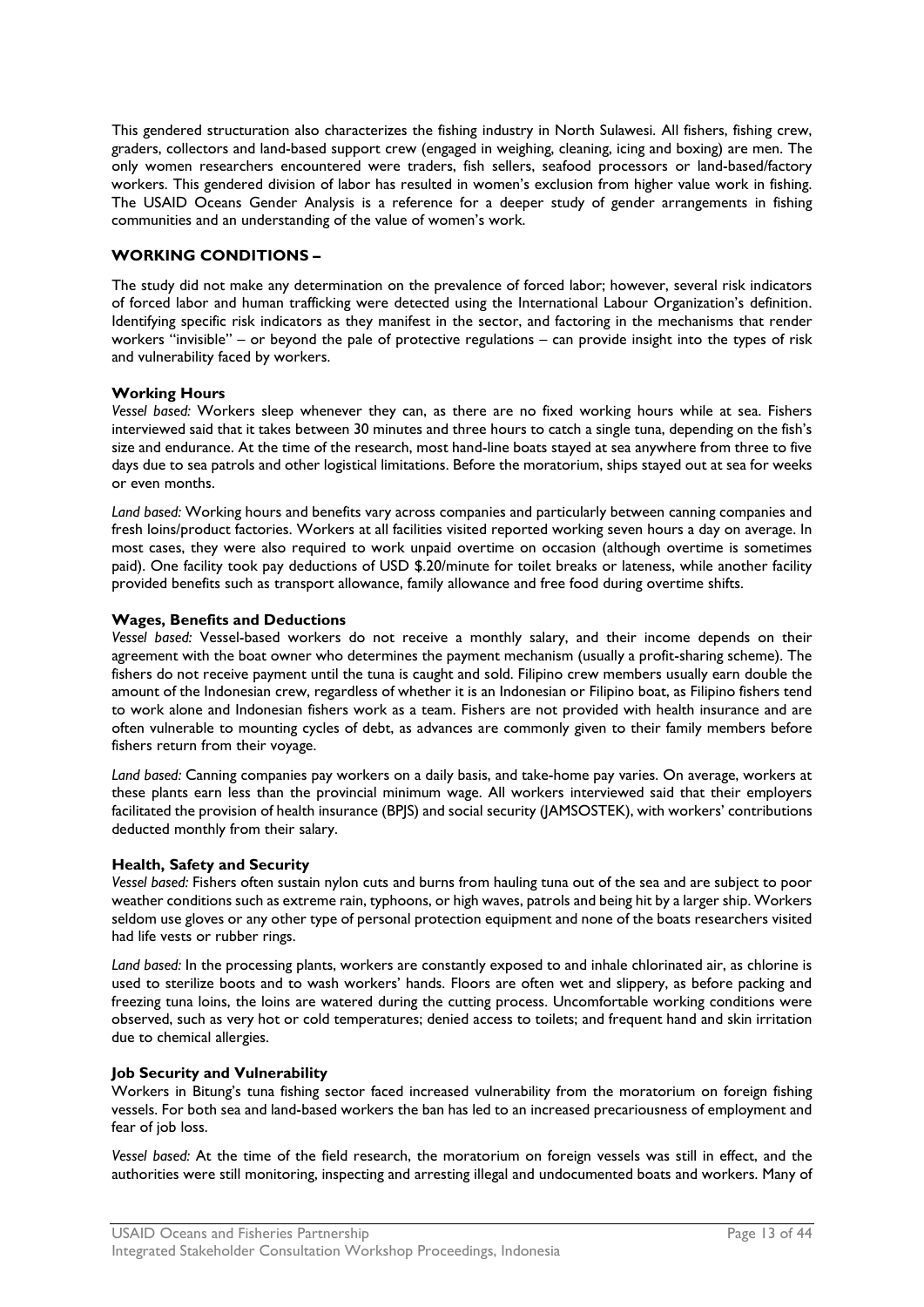the seized foreign boats were docked in Bitung, because either their license had expired or the issuance quota for licenses had been reached. Boat owners were penalized with a warning, and their licenses were either suspended or revoked. This served as a strong warning to illegal fishers in Indonesian waters. Some crewmembers, many of whom come from distant islands like Java and Flores, returned to their hometowns, but some did not have enough money to do so and remained attached to their grounded boats. Others found work with the few remaining active boats. Many were forced to wait until the grounded boats obtained a license, during which time the boat owner paid for food, in addition to a meager salary to guard and clean the boat.

*Land based:* During the moratorium, some salaried factory workers stayed home for months without payment. According to one factory manager, fish production dropped by more than 50 percent during the moratorium. Workers would wait for their company to call them in to work, and as a result, they were paid as daily workers.

#### **Child Labor**

Both direct observation and stakeholder interviews confirmed the presence of child labor on vessels. These young workers are still learning how to fish as skillfully as older workers but typically participate in a wide range of tasks on the vessels. Although the legal requirement for 18 year old minimum age for fishers is clear, child labor is a culturally acceptable practice and children are expected to learn fishing as a livelihood at age 13. Very few fishers receive a full education.

### **RECOMMENDATIONS**

In general, even a robustly designed and fully functioning CDT system that collects relevant social information will not automatically lead to the detection of labor abuse. The most accurate data still needs interpretation and analysis by qualified experts familiar with the context so that stakeholders understand the implications that information might have for workers. After collection and analysis, remediation requires a coordinated multistakeholder effort that informs the continuous improvement of government and company policies, programs and procedures.

#### **DATA COLLECTION –**

**Recruitment and Hiring:** Collecting additional data could provide transparency and standardization of the process. Useful data is summarized in the table (left).

#### **Onsite Management and Working Conditions:**

Collecting data on the following could improve conditions:

- Company organizational charts and policies;
- Production capacity and production schedules;
- Registry of regularly employed workers, cooperative/agency/outsourced workers and juvenile or minor workers, plus contracts for all categories of workers;
- Training materials and records;
- Payroll records and pay slips as well as benefits remittance records;
- Attendance and work hour records; and
- Grievance, discipline and termination records.

#### **POTENTIAL SOCIAL APPLICATIONS OF CDT –**

Field research uncovered issues in the following areas. For each area, the study outlined labor practice goals and red flags that can be used as indicators for these issues. CDT systems may be able to aid in the detection and avoidance of several of these issues by enhancing communication services (e.g., email, phone) to crewmembers, and the collection of Key Data Elements may support the detection of red flag conditions.

| <b>Vessel based</b>                                  | <b>Land based</b>                              |  |
|------------------------------------------------------|------------------------------------------------|--|
| Registry of: All fishing vessel owners All sea-based | Registry of:                                   |  |
| workers                                              | All company facilities                         |  |
|                                                      | All company suppliers                          |  |
| Written job description for each job function        | Written job descriptions for each job function |  |
| Standard contracts or fishing agreements             | Standard contracts or employment agreements    |  |
| Vessel registrations                                 | Government issued and authenticated IDs        |  |
| Data on capacity of each boat                        |                                                |  |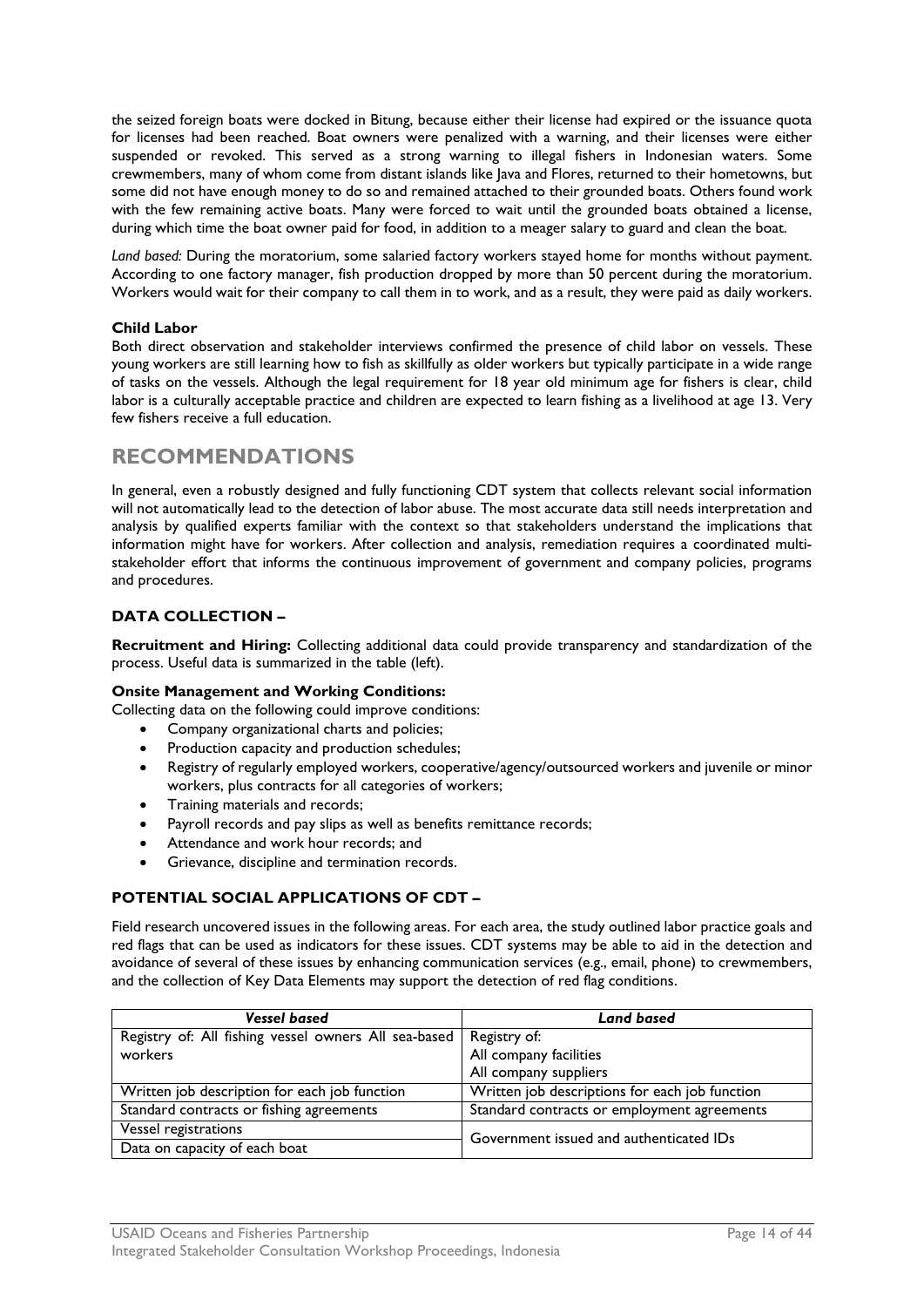# **METHODOLOGY**

The Rapid Appraisal of labor and social welfare conditions was conducted in the fishing sector in Bitung, Indonesia in early 2015. Follow-up research was carried out at Manado, Bitung and Sangihe Island in Indonesia in October 2016 to validate labor risks flagged during the Rapid Appraisal. The research sought to gather data on various recruitment and employment practices, and the working and living conditions of tuna fishers and workers in the Bitung seafood industry. Field data-gathering included in-depth interviews and focus group discussions with a representative sampling of workers involved in different work processes in Manado, Bitung and Sangihe; interviews with management representatives, supervisors and labor agents; key informant interviews with government and civil society representatives; site observation of recruitment centers and transit points, work processes and transactions; physical inspection of employer- or labor agent-provided accommodations; and review of available documentation related to recruitment, hiring, employment and management of workers.

This research structure allowed researchers to validate in-field findings and informant interviews with desk research, enabling sound information and findings. The validation process serves to decrease the chance that any particular finding is simply the result of an anomaly or bias, but rather represents a larger systematic issue that can be confirmed by multiple sources. Qualitative information allowed researchers to provide deeper insight into the nature of labor-related risk, relationships between types of stakeholders, individual experiences as well as group norms.

Limitations of the approach stemmed from the fact that much of the work in the supply chain is highly precarious and workers legitimately fear losing their jobs. While researchers made every effort to protect identity of interviewees and conduct interviews in secure location, this pervasive fear may have limited informant willingness to speak openly about their full range of experiences.

# 5.3.4 Results of Rapid Appraisal for Fisheries Management

# **OVERVIEW**

USAID Oceans conducted a Rapid Appraisal of Fisheries Management Systems in early 2017 to assess the status of the capture fisheries subsector in the Indonesian Fisheries Management Area (FMA) or Wilayah Pengelolaan Perikanan (WPP) 716 (Figure 3). The study assessed the tuna fishery sector, as well as the small pelagic fishery in that management area, as purse seine fishing is employed to catch small pelagic species. In recent years, two decrees have been established to support the Fisheries Management Plan (FMP) for WPP 716, the (i) Fisheries Management Plan for Tuna, Skipjack and Tuna-like species through Ministerial Decree No. 107/KEPMEN– KP/2015; and (ii) FMP for WPP–716 through Ministerial Decree No. 83/KEPMEN–KP/2016. The USAID Oceans study serves to update information, identify strategic issues and revisit fisheries management objectives, measures and interventions, as required, in support of implementing the cited FMPs. Consistent with the objectives of the USAID Oceans program, the study sought to identify potential points of intervention in the production and market chains and provide critical information from these leverage points. These outputs will contribute to strengthening the fisheries management system in order to address the issues of illegal, unreported and unregulated (IUU) fishing and the development of a sustainable Catch Documentation and Traceability (CDT) system.



#### <span id="page-16-0"></span>**Figure 3. Map of Indonesia's Fisheries Management Area (FMA/WPP) 716**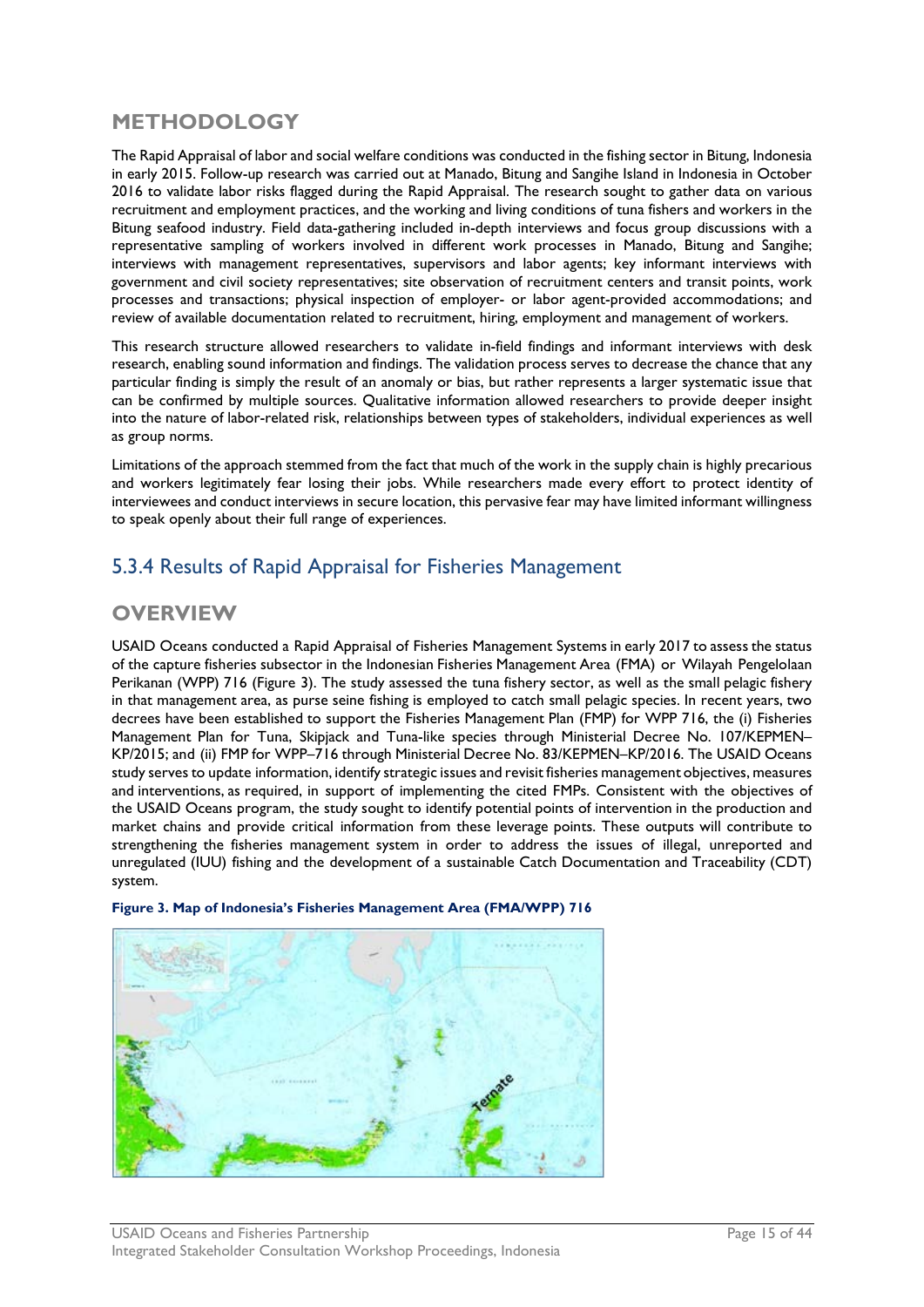# **FINDINGS**

#### **ATTRIBUTES –**

WPP 716 includes the waters of the Sulawesi Sea and part of Western and Central Pacific Fisheries Commission (WCPFC) Convention area. Its fisheries are complex and diverse, reflecting the region's extraordinary heterogeneous geography and species diversity. The estimated potential fish production that can be harvested sustainably from fish stocks in FMA 716 is estimated at about 480,000 tons, and consists of approximately 46.6% small pelagics, 32.2% large pelagics, 7.2% coral fish, 11.3% demersal, 1.8% penaeid shrimps, while 0.1% lobster, 0.4% mangrove crab, and 0.2 % blue swimming crab and 0.2 % squids (MMAF Ministerial Decree No. 47/KEPMEN-KP/2016).

In terms of volume, the artisanal sector brings in the majority of catch, while industrial fisheries contribute considerably more in terms of value, since they target high value catch, such as tuna and shrimp. Major species caught in WPP 716 include tuna and small pelagics such as round scads, sardines, mackerel and a range of reef fish. Fishing gear used includes purse seine (including 'pajeko' - mini seine), oceanic and coastal drift gill net, set gill net, pole and line, bottom long line, trap, squid jig, bouke ami and some types of hand lines.

Demersal, penaeid shrimp, mangrove crab and blue swimming crab are primarily caught in west 716, with pelagic fish located mainly in the east. Fishing grounds for coral fish, lobsters and squid span the whole of WPP 716, especially along the coastal areas and the small islands, such as in the District of Sangir and Talaud.

#### **THE STATUS OF FISH STOCKS AND FISHERIES –**

Large tunas in FMA 716, i.e. skipjack, yellowfin and bigeye tunas, are estimated to be part of the stock in the western and central Pacific Ocean, therefore USAID Oceans' stock assessment referred to the results of the WCPFC stock assessment. USAID Oceans reviewed the maximum sustainable yield (MSY), the maximum level at which a resource can be routinely exploited without long term depletion. Recent levels of the spawning biomass of skipjack tuna were found to be well above the level that will support the MSY. The fishing mortality, the loss of fish of all age-classes, of skipjack tuna was estimated to have increased significantly since the beginning of industrial tuna fishing, but fishing mortality still remains below the level that would result in the MSY, and was estimated to have decreased moderately in the last several years. Current catches of skipjack tuna were found to be lower than, but approaching estimated the MSY. Stocks of skipjack tuna are still estimated to be healthy (WCPFC-SC12-2016/SA-WP-04), while yellowfin tuna stocks are most likely above the level which will support the MSY. Recent levels of fishing mortality of yellowfin tuna stocks are most likely below the level that will support the MSY, and latest catches marginally exceed the MSY (WCPFC-SC10-2014/SA-WP-04). Recent levels of fishing mortality of bigeye tuna stock exceed the level that will support the MSY, and current catches exceed the MSY (WCPFC-SC10-2014/SA-WP-01).

USAID Oceans' study also reviewed the fisheries' spawning potential ratio, which is based on the principle that certain levels of fish have to survive in order to spawn and replenish the stock at a sustainable level. Recent levels of spawning potential of yellowfin tuna stock were estimated to be above the minimum target for sustainability but lower than the optimal level targeted in 2012 (WCPFC- SC10-2014/SA-WP-04). Recent levels of spawning potential of bigeye tuna stock were most likely below the level which will support the MSY, estimated in 2012 (WCPFC-SC10-2014/SA-WP-01).

USAID Oceans' study assessed the development of the Indonesian tuna fishery operating in WPP 716. Based on the distribution of the annual effort of the Indonesian fishing fleet, the optimum production level was surpassed between 2009 and 2010, with the respective effort of 2,294 and 4,407 mini-purse seine units, and an optimum catch per unit effort (CPUE) of about 20.2 tons/purse seine unit/year. The recent status of exploitation (2015) of 716's large tuna fishery, with the calculated CPUE equaling 12.2 tons, was below the optimum level. However, if effort is maintained at the 2015 level, it is likely that the fishery will be recovered. Looking at the CPUE data in 2013, 2014 and 2015–in which the lowest CPUE (10.2) occurred in 2014 but increased in 2015–it is likely that 716's large tuna fishery was in the process of recovery. Similarly to large tuna, the optimum skipjack production level was also surpassed in 2009 and 2010, with the respective effort of 1,788 and 3,435 pole & line units; the optimum CPUE was about 25.6 tons/pole & line/year. The recent status of exploitation (2015) of the skipjack tuna fishery in WPP 716 is below the MSY level, and the fishery is likely in the process of recovery, as indicated by the higher CPUE in year 2015.

The results of USAID Oceans' study, analyzing data from 2005 to 2015, show that fishing pressure from the small pelagic fishery has been at a safe level since 2010. The small pelagic group is dominated by round scads (50%), of which the 'malalugis' (Decapterus macarellus) makes up the majority (76%). Other dominant small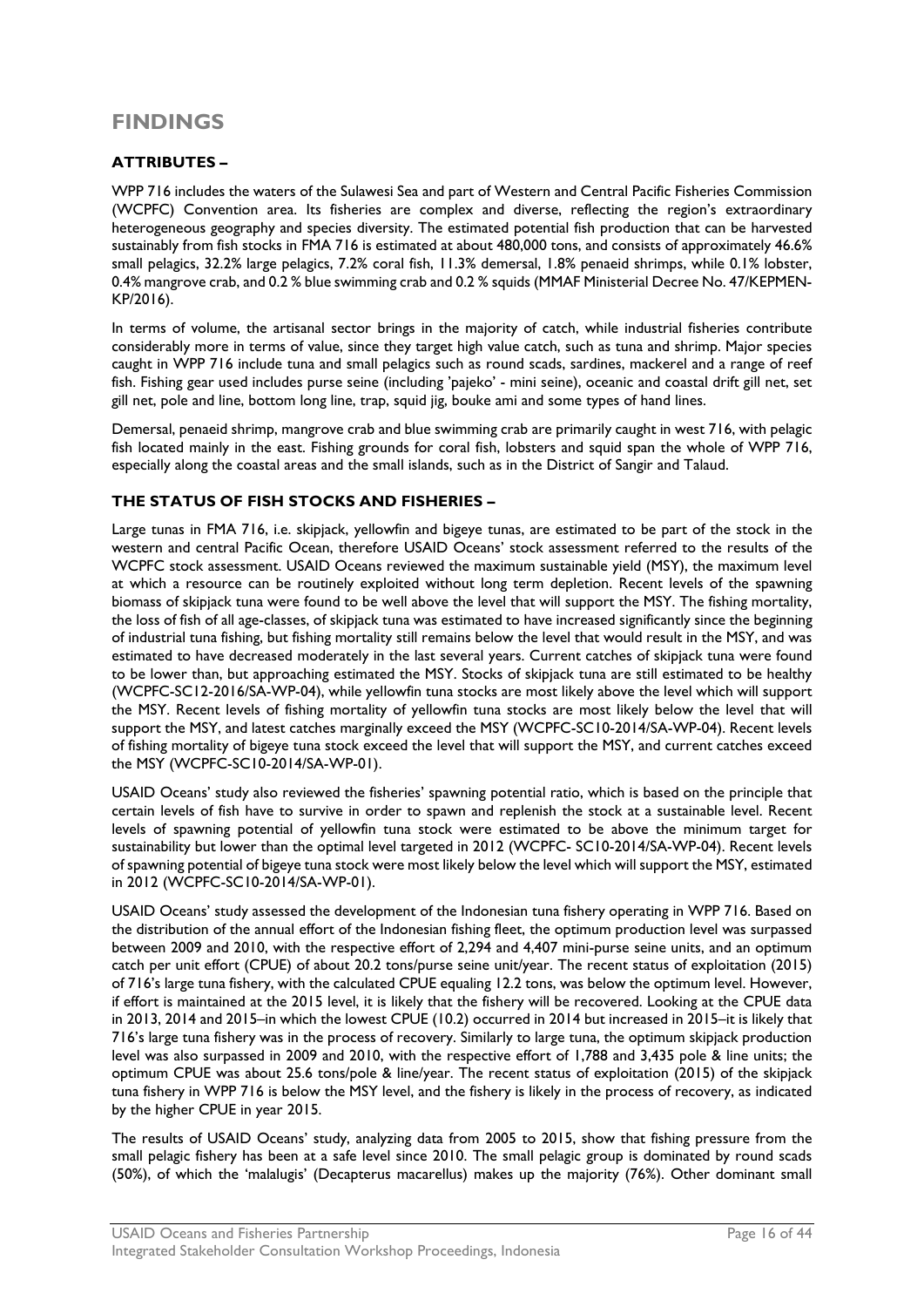pelagic species groups are anchovies and trevallies, 13.7% and 10.5% respectively. Mackerels, sardines, garfish, flying fish and mullets make up the remaining less than 5% of small pelagic catch. The stock of small pelagics was shown to be in healthy condition, recovering from its overexploitation in 2005 through 2012. Fishing mortality (F) and biomass (B) were estimated to be lower than F at MSY (FMSY) and larger than B at MSY (BMSY), respectively (Fig. 2). Therefore, there is an opportunity to increase fishing activities that target small pelagic species to optimize economic profit and fish production.

The study also found that, since the profit and production curves are bell-shaped, the optimum levels of profit and production (MSY) are achieved when the levels of fishing effort are equal to 501 units and 747 units, respectively (Fig. 3). (Note: 1 unit is equal to a unit of 20 m length vessel operating purse seine).

#### **ENVIRONMENTAL ANALYSIS –**

The prevailing environmental/ecosystems components of the WPP 716 Sulawesi Sea are mostly deep-sea, with a narrow strip of continental shelf, some mangrove areas, estuaries and some coral reefs. A number of estuaries and mangroves areas with muddy bottom substrate and sea-grass, found in the East-North Kalimantan area, provide nursery grounds to some of the most economically important fish and shrimp. Some continuous spots of coral reefs are laid from the coastal areas of East-North Kalimantan to North Sulawesi, ending at the Bunaken National Marine Park and exhibit exceptional levels of coral species diversity. The richest locations host 25-30% of the reef-building coral species of the entire Indo-Pacific region. This lends strong support to the selection of Bunaken National Park as one of Indonesia's, and the region's, flagship MPAs (Turak and DeVantier, 2003). The Halmahera Eddy current, found in the Sulawesi and Halmahera Sea, may contribute to the area being a marine productivity hotspot compared to the surrounding regions. As such, during the northwest monsoon and La Niña events, skipjack tuna catch increases in the western tropical Pacific waters.

#### **SOCIO-ECONOMICS OF BITUNG FISHERIES –**

The number of fishing vessel crew members varies with the type of gear and size of the vessel. Purse-seine vessels had an average of 25 crew members. Fishing operations with more vessels have more crew members on each boat, however an increase in number of vessels is also found to decrease the profitability per vessel. Since crew members are paid using a profit sharing system, increases in the number of vessels also results in a decrease in economic profit per fisher. Fishers' income is highest when the fish stock is healthy and the fishery is operating at the optimum level.

Fish landed in North Sulawesi are both consumed locally and exported. Traditional processing, such as smokefish, is undertaken to preserve the catches. Tuna is sold fresh, processed in cans or is packaged as frozen whole fish, fillet, loin and other forms. Only 31% of tuna production from Bitung is exported, the rest is sold to domestic markets. Tuna landed in Bitung Port is exported to Asian markets, including Thailand and the Philippines, as well as the US, the European Union and other international markets. USAID Oceans' rapid assessment of the tuna value chain revealed that Bitung experienced a production drop of 59% in 2015, causing significant economic impacts in the region and changes in trading dynamics. Adding to production pressures are increasing preferences for sustainable and traceable products from buyers in the US, EU, and Australia.

#### **FISHERIES GOVERNANCE –**

Article 33(3) of the Indonesian Constitution stipulates that the land, waters and natural resources therein are basic assets for the people's prosperity and should, therefore, be utilized to the greatest benefit of the people. Marine fish stocks are classified as natural resources, with the management of marine fish stocks inside of provincial waters is under the responsibility of provincial government, and those beyond the boundary of provincial waters the responsibility of central government, i.e. the Ministry of Marine Affairs and Fisheries (MMAF). WPP 716 is one of the most important fishing areas in Indonesia. Its fishing fleet consists of small, medium and large-scale fishing vessels. 95% of the fleet are small scale vessels, consisting of non-power and outboard motor boats, and small fishing vessels of <5GT. Members of the small-scale fishing fleet are not required to have a fishing license to operate. Only 4.8% of Indonesia's fleet, ranging between 5 to <30GT, are are required to have fishing licenses issued by the Provincial Fisheries Services to operate. Fishing vessels greater than 30 GT (only 0.3% of the total fleet) must obtain a fishing license from MMAF to operate.

To manage fisheries in WPP 716, MMAF has issued the (i) FMP for Tuna, Skipjack and Tuna-like species through Ministerial Decree No. 107/KEPMEN–KP/2015; and (ii) FMP for WPP–716 through Ministerial Decree No. 83/KEPMEN–KP/2016. USAID Oceans aims to support the crafting of the fisheries management implementation plan for the North Sulawesi province with MMAF, and for the FMP for WPP 716 to achieve its sustainable fisheries and biodiversity goals. Currently, the MMAF is in the process of establishing "WPP-based fisheries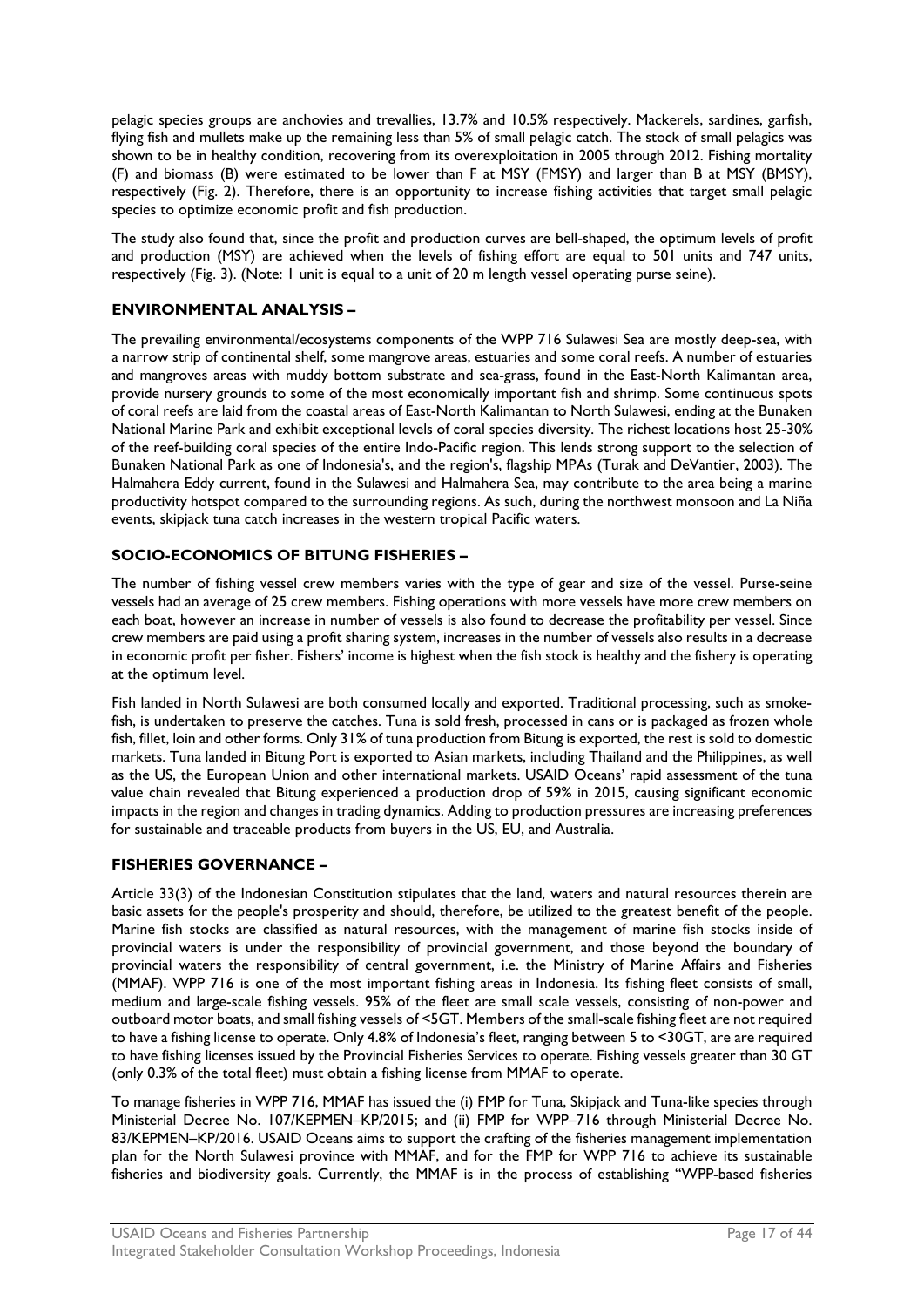management authority."

### **METHODOLOGY**

This study was conducted using the Rapid Appraisal of Fisheries Management Systems (RAFMS) framework to complement the EAFM planning process. The RAFMS method consists of four sequential but overlapping steps: (1) secondary data analyses that includes a comprehensive review of existing literature on capture fisheries and tuna industry assessments; (2) reconnaissance surveys to validate the data/information collected from secondary data analyses and site visits to initiate stakeholder engagements; (3) field data gathering to collect data on fishing practices and production, fishing related business activities, cost and earning and other data/information on socioeconomic (which included analysis using biomass dynamic, bioeconomic models, statistical analysis and mathematical optimization methods); and (4) a community/stakeholder workshop, conducted to validate the initial analyses and implications as well as develop scenarios on the future of capture fisheries and fisheries management in the region. Under this process, group discussions were also undertaken to identify broad objectives and issues, prioritize issues, formulate operational objectives and identify indicators and performance measures and required management measures/intervention.

# <span id="page-19-0"></span>5.4 Session 3

# 5.4.1 Electric Catch Documentation Traceability (e-CDT)

**Existing Catch Documentation and Traceability Practices –** Entities involved in capture fisheries in Indonesia are subject to various government requirements for business licenses, such as licenses to capture and transport fish or run a fish business. Similarly, fishing vessels, depending on their size, are subject to licensing and documentation requirements, such as registration documentation. For fishing vessels <5GT, catch certificates, issued by the government, are required. The Port Authority is responsible for issuing Catch Certificates. There are two catch certificate documents: the initial sheet and the derivative sheet.

The Catch Certificate – Initial Sheet is a requirement for fishing boats above 5GT, and consists of the following documents:

- Application Form
- Photo identification of requesting party
- Draft SHTI (Sertifikasi Hasil Tangakapan Ikan a Fisheries Catch Certificate statement containing information on the catch of fish landed from fishing vessels for the purpose of recording)
- Surat Izin penangkapan Ikan (SIPI, a license to capture fish)
- Pas Besar/Kecil
- Surat Tanda Bukti Lapor Kedatangan Kapal (STBLKK) Letters of Evidence Reporting Ship Arrival
- Laporan Hasil Verifikasi Pendaratan Ikan (LHVPI) Report of Fish Landing Verification, a report prepared by the Supervisory Fisheries after verifying the landing of fish as a condition of issuance SHTI.
- Copy of logbook
- SKPI Surat Keterangan Pendaratan Ikan (SKPI) Certificate of Fish Landing (SPKI), if outside of Bitung

Once issued, the Catch Certificate – Initial Sheet contains the fish species, catch area(s), dates, estimated live weight, estimated weight to be landed and verified weight landed.

The Catch Certificate – Derivative Sheet is requested by the exporter, which is typically the cannery or processor. It can only be issued with the approved Catch Certificate – Initial Sheet as an attachment, as some of the information will derive from the Initial Sheet. In order to obtain The Catch Certificate – Derivative Sheet, the requesting party must submit the following documents:

- Application form
- Photo identification of requesting party
- Derivative of SHTI
- Fish purchase receipt
- Laporan Hasil Verifikasi Pendaratan Ikan (LHVPI) Report of Fish Landing Verification
- Photocopy of SIPI and Pas Kecil
- Photocopy of Surat Tanda Bukti Lapor Kedatangan Kapal (STBLKK) Letters of Evidence Reporting Ship Arrival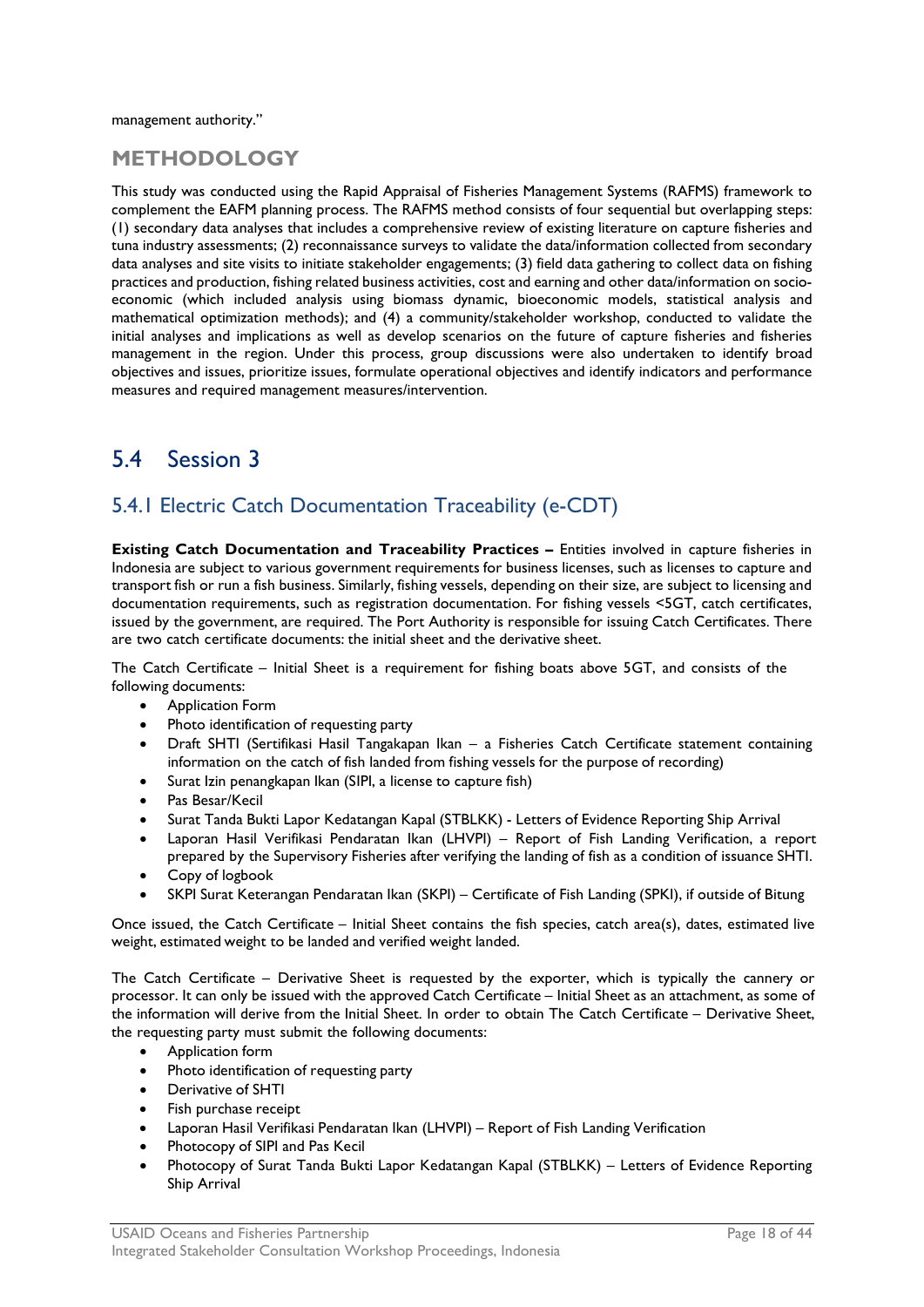- Vessel forms
- Packing list and invoice
- Bill of Lading
- Surat Keterangan Pendaratan Ikan (SKPI)
- Notification of export goods

Once issued, the Catch Certificate – Derivative Sheet contains a description of the product (e.g., fresh tuna, frozen loin, etc.), the species and verified landed weight, a list of vessels that provided raw material and volumes for each vessel (vessel name, registration number), the name and address of the importer, and transportation information (number of flight and bill number, vessel name and flag, container number, etc.).

In Bitung, tuna processors and canneries report that complying with the catch certificate processes is cumbersome, time consuming, and costly. Furthermore, once the paperwork is submitted, there are long waits (at least five days) for the catch certificates to be issued by the government.

# 5.4.2 Small Pelagic Fisheries in Indonesia's FMA 716

### **BACKGROUND**

The Preamble of the Indonesian Constitution of 1945 clearly states various national objectives, one of which is to improve public welfare in order to bring into reality one of the national ideas, that is people's prosperity. As such, national development has been undertaken and has promoted various economic activities. Article 33(3) of the Indonesian Constitution stipulates that the land, the waters and the natural resources therein are basic assets for the people's prosperity and should, therefore, be utilized to the greatest benefit of the people. Marine fishery resources are classified as natural resources.<sup>[1](#page-20-0)</sup>

The roles and contributions of marine resources, including fishery resources, in the current long-term national development are clearly stated in the Act no 17 year [2](#page-20-1)007.<sup>2</sup> The marine environment and its biodiversity will become increasingly important resources for Indonesia to promote economic growth and social development. The Indonesian economic activities that depend on or are related to the sea, including fisheries, have significantly contributed to the national economy through the production of goods and services and creation of jobs for Indonesians. President Joko Widodo and Vice President M. Jusuf Kalla, during their election campaigns of 2014, stated that in order to achieve economic independence, Indonesia needs to conduct a number of programs, one of which is the development of maritime economy, covering: (1) development of integrated fisheries center, (2) the eradication of illegal, unregulated and unreported fishing, (3) reduction of fishing intensity in the area of overfishing, and increase the fishing intensity in the area of under-fishing within the limits of fishery resource sustainability, and (4) increase in fish production. These goals are included in Indonesia's National Medium-term Development Plan for years 2015 - 2019 (Presidential Regulation no. 2 year 2015).<sup>[3](#page-20-2)</sup>

The National Medium-term Development Plan for the years 2015 – 2019 aims at consolidating the overall development in various fields by emphasizing the achievement of economic competitiveness based on comparative advantage of natural resources and qualified human resources, and the ability of science and technology that continues to increase (Act no. 17 year 2007). The comparative advantage of fishery resources in Indonesia is one of the basis to enhance the competitiveness of fishery products, thus the productivity and efficiency of fisheries should be increased to enhance the competitiveness of fishery products (Presidential Regulation no. 2 year 2015). As the productivity and efficiency of fisheries are higher when fishery resources are healthier and more abundant, the preservation of ecosystems and their flora and fauna are an integral part in building the competitiveness of Indonesia (Act no. 17 year 2007). Optimizing sustainable fish production is another way to strengthen domestic economy, since the increase in fish production contributes to the acceleration of the national economic development.

Unfortunately, most fish stocks in Indonesia are currently over-exploited (Ministerial Decree no. 47/KEPMEN-

<span id="page-20-0"></span><sup>—&</sup>lt;br><sup>1</sup> Fishery resources, in general, refers to elements of a natural aquatic resource (e.g. strains, species, populations, stocks, assemblages) which<br>can be legally caught by fishing. It may sometimes be taken as including

<span id="page-20-1"></span><sup>&</sup>lt;sup>2</sup> Act no 17 year 2007 on the Long-term National Development Plan for 2005-2025.

<span id="page-20-2"></span><sup>3</sup> Presidential Regulation no. 2 year 2015 on the National Medium-term Development Plan for the years 2015 – 2019.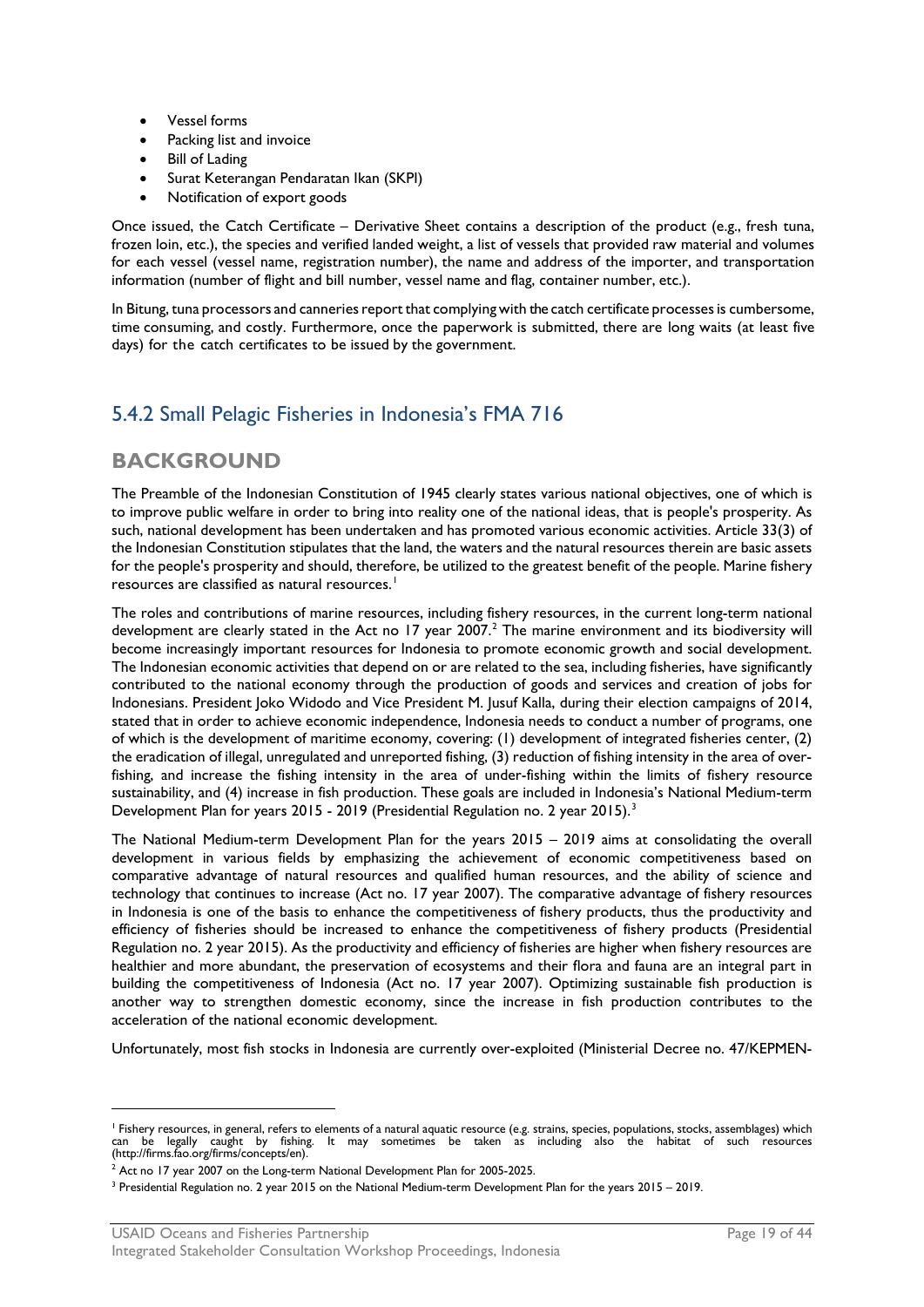KP/2016).<sup>[4](#page-21-0)</sup> Some stocks are depleted, and some species are even extinct. Both overfishing and illegal fishing have seriously depleted those living resources and decreased the productivity and resilience of fisheries throughout Indonesia. Overexploitation not only causes negative ecological consequences, but it also has had a negative impact on fishery production, which further leads to negative social and economic consequences.

Indonesia requires strict fisheries management to rebuild stock abundance and restore sustainable productivity. Therefore, management of fisheries becomes an integral part in enhancing the competitiveness of fishery products. Better fisheries management will result in increases in fisheries productivity and efficiency, which in turn will result in optimum sustainable fish production.

Appropriate fisheries management is expected to provide optimum support to national development through positive contributions to increase fishery production, economic growth, productivity improvement, increased income for welfare and prosperity improvement, and increased employment opportunities, while maintaining the sustainability of fish resources and the environment. An ecosystem approach to fisheries management (EAFM), as recommended by FAO (2003),<sup>[5](#page-21-1)</sup> is considered to be an appropriate approach to manage small pelagic fisheries in WPP-716. EAFM is a means to implement sustainable development concepts into fisheries by addressing both human and ecological well-being (FAO, 2003; Bianchi, 2008).<sup>[6](#page-21-2)</sup> The purpose of EAFM is to plan, develop and manage fisheries in a manner that addresses the multiple needs and desires of societies, without jeopardizing the options for future generations to benefit from the full range of goods and services provided by marine ecosystem (FAO, 2003; 2005).<sup>[7](#page-21-3)</sup>

# **PURPOSE**

The paper that this presentation draw from focuses on the small pelagic fish stock in Fisheries Management Area (FMA) or Wilayah Pengelolaan Perikanan (WPP) 716. The small pelagic fish stock was one of the two groups of important species, in terms of quantity and value, namely tunas and small pelagic species. MMAF has finalized and issued the Fisheries Management Plan (FMP) for WPP 716 (Ministerial Decree No. 83/KEPMEN-KP/2016), which was developed using an EAFM framework. <sup>[8](#page-21-4)</sup>

The FMP for WPP 716 as appeared in the Ministerial Decree No. 83/KEPMEN-KP/2016, is not complete with control measures, reference points and control rules. To complement the FMP, the paper presents the current stock statuses of the 17 groups of small pelagic fish species and the fisheries targeting these groups, current issues and objectives of fisheries management, indicators and proposed reference points and harvest control rule. The development of a fisheries management plan is a key step in the implementation of EAFM.<sup>[9](#page-21-5)</sup> This research is expected to contribute to the development and implementation of fisheries control measures for the management of small pelagic fisheries in WPP 716 in order to ensure sustainable and optimal use of the fishery resource.

# **METHODOLGY**

This study was conducted using the rapid appraisal of fisheries management systems to complement the EAFM planning process. The method consists of four sequential but overlapping steps:

- 1. Completion of a secondary data analyses that included a comprehensive review of existing literature on capture fisheries;
- 2. Conduct of reconnaissance surveys to validate some of the data/information collected from secondary data analyses, and site visits to initiate stakeholder engagements;
- 3. Complete field data gathering to collect data on fishing practices and production, fishing-related business activities, cost and earning and other data/information on socio-economic; and

<span id="page-21-0"></span> <sup>4</sup> Marine Affairs and Fisheries Ministerial Decree no. 47/KEPMEN-KP/2016 on the estimated potential yield, total allowable catch, and the level of fishery resource utilization in the fisheries management area of the Republic of Indonesia.

<span id="page-21-1"></span><sup>&</sup>lt;sup>5</sup> The Food and Agriculture Organization of the United Nations (FAO), 2003. Fisheries management. 2. The ecosystem approach to fisheries.<br>FAO Technical Guidelines for Responsible Fisheries. No. 4, Suppl. 2. FAO, Rome. 112

<span id="page-21-2"></span> $^6$  Bianchi, G. 2008. The Concept of the Ecosystem Approach to Fisheries in FAO, in: G. Bianchi and H.R. Skjoldal (eds), The Ecosystem Approach to Fisheries (pp: 20 – 38). CAB International and FAO, Rome.

<span id="page-21-3"></span> $^7$  FAO. 2005. Putting into practice the ecosystem approach to fisheries. Rome. 76p.

<span id="page-21-4"></span><sup>8</sup> Marine Affairs and Fisheries Ministerial Decree no. 83/KEPMEN-KP/2016 on Fisheries Management Plan for Fisheries Management Area 716.

<span id="page-21-5"></span><sup>&</sup>lt;sup>9</sup> A fisheries management plan is a formal or informal arrangement between a fisheries management authority and interested parties or stakeholders which identifies the partners in the fishery and their respective roles, details the agreed objectives for the fishery and specifies<br>the management rules and regulations which apply to it and provides other de management authority (FAO, 2005).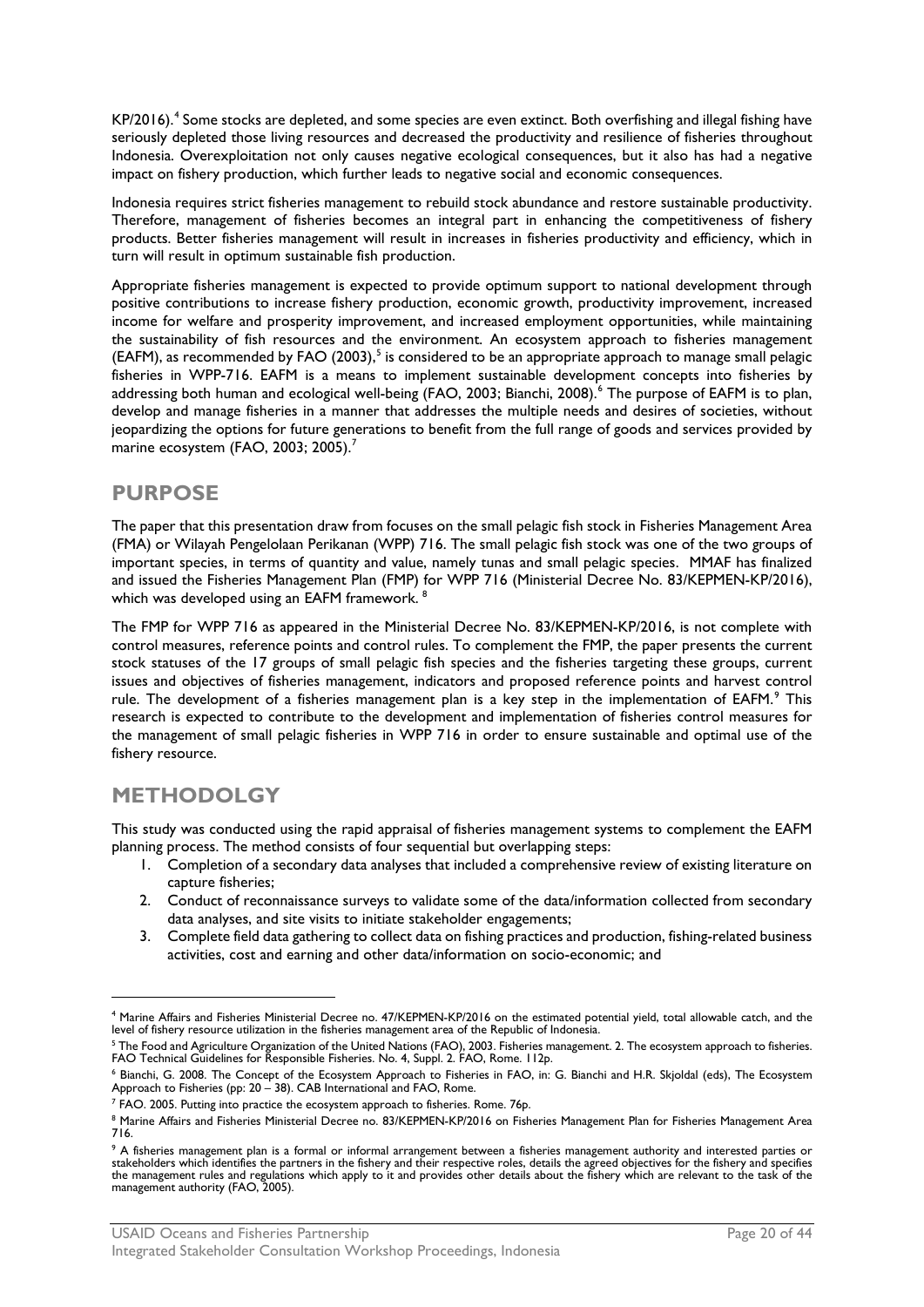4. Conduct a community/stakeholder workshop to validate the initial analyses and implications as well as develop scenarios on the future of capture fisheries and fisheries management in WPP 716. Group discussions are held as part of the workshop to identify broad objectives of the fisheries management and issues, prioritize the issues, formulate operational objectives for each priority issue, identify indicators for each operational objective, and to formulate required management measures/intervention for each appropriate operational objective.

The activities of the rapid appraisal of fisheries management systems in each step of the development of EAFM Plan are presented in Table 2. Quantitative data were analyzed by using biomass dynamic and bioeconomic models. Statistical and mathematical optimization methods were used in the analyses. Risk assessment was used to prioritized issues. The methods and data used for the analyses as well as the parameter values resulting from the analyses are described in the Annexes.

|   |                                                                                                                                                                                                                                               | Desk study                                                |                               |                           |                                            |                                    |
|---|-----------------------------------------------------------------------------------------------------------------------------------------------------------------------------------------------------------------------------------------------|-----------------------------------------------------------|-------------------------------|---------------------------|--------------------------------------------|------------------------------------|
|   | <b>Activity of</b><br>Rapid appraisal<br>Steps of developing an EAFM Plan                                                                                                                                                                     | existing<br>Comprehensive<br>৳<br>review of<br>literature | data<br>Secondary<br>analyses | Reconnaissance<br>surveys | gathering<br>and analysis<br>data<br>Field | Community/stake<br>holder workshop |
|   | Define the scope of the fishery management plan under EAF:<br>(i) identification of the fishery, geographic area and stakeholders<br>(ii) identification and evaluation of the broad issues                                                   | ۷<br>V                                                    |                               | $\vee$                    | v                                          |                                    |
| 2 | Compile and analyse background information related to:<br>(i)<br>contribution of fisheries to ecological wellbeing and human wellbeing,<br>and (ii) factors affecting the ability of the fishery to achieve its optimal<br>contribution       | $\vee$                                                    | $\vee$                        | v                         | V                                          |                                    |
| 3 | Set objectives, covering:<br>(i) setting the broad objectives,<br>identification of the issues under each of the broad objectives<br>(ii)<br>ranking the issues<br>(iii)<br>developing operational objectives for each priority issue<br>(iv) | $\vee$                                                    |                               |                           |                                            |                                    |
| 4 | Select indicators and reference points for each operational objective:<br>Select indicators<br>(i)<br>Define performance measures/reference points<br>(iii)                                                                                   | v                                                         | v                             |                           | $\vee$                                     |                                    |
| 5 | Formulate management action/measures and decision rules                                                                                                                                                                                       | ٧                                                         | v                             |                           | V                                          | ν                                  |

#### <span id="page-22-0"></span>**Table 2. Rapid appraisal of fisheries management systems activities**

### **RESULTS**

**Development of Catch, Fishing Effort and Catch per Unit Effort -** Based on the statistical data of capture fisheries, published by DGCF (2016), the small pelagic fishery in the WPP-716 contributed 29.3% of the total production of marine capture fisheries in that area during 2005 – 2015. The small pelagic fishery production landed by purse-seiners from WPP-716 consisted of at least 17 groups of species, contributing 87.1% of the total production of small pelagic fishery during that period. However, 69.2 % of the total small pelagic fishery production consisted of round-scads (56.6%) and trevallies (12.6%).

During 2005-2015, there was a tendency of small pelagic fishery production to increase, while fishing effort of small pelagic fishery tended to decline (Figure 4). The fishing effort was standardized to the number of the 20 meter length overall (LOA) vessels operating purse seine. The average tonnage of the 20 meter LOA vessels was about 35 GT, categorized as a medium scale purse-seiner.

The 17 groups of species were caught by purse-seine fishing fleet and always appeared in the capture fisheries statistic published by DGCF at least during 2005 – 2015. Since the other small pelagic species contributing 12.9% of the total production could consist of different species at different years, this study only analyzed the production of the 17 groups of species. Those 17 groups of small pelagic species will only be mentioned as small pelagic species in the rest of this paper.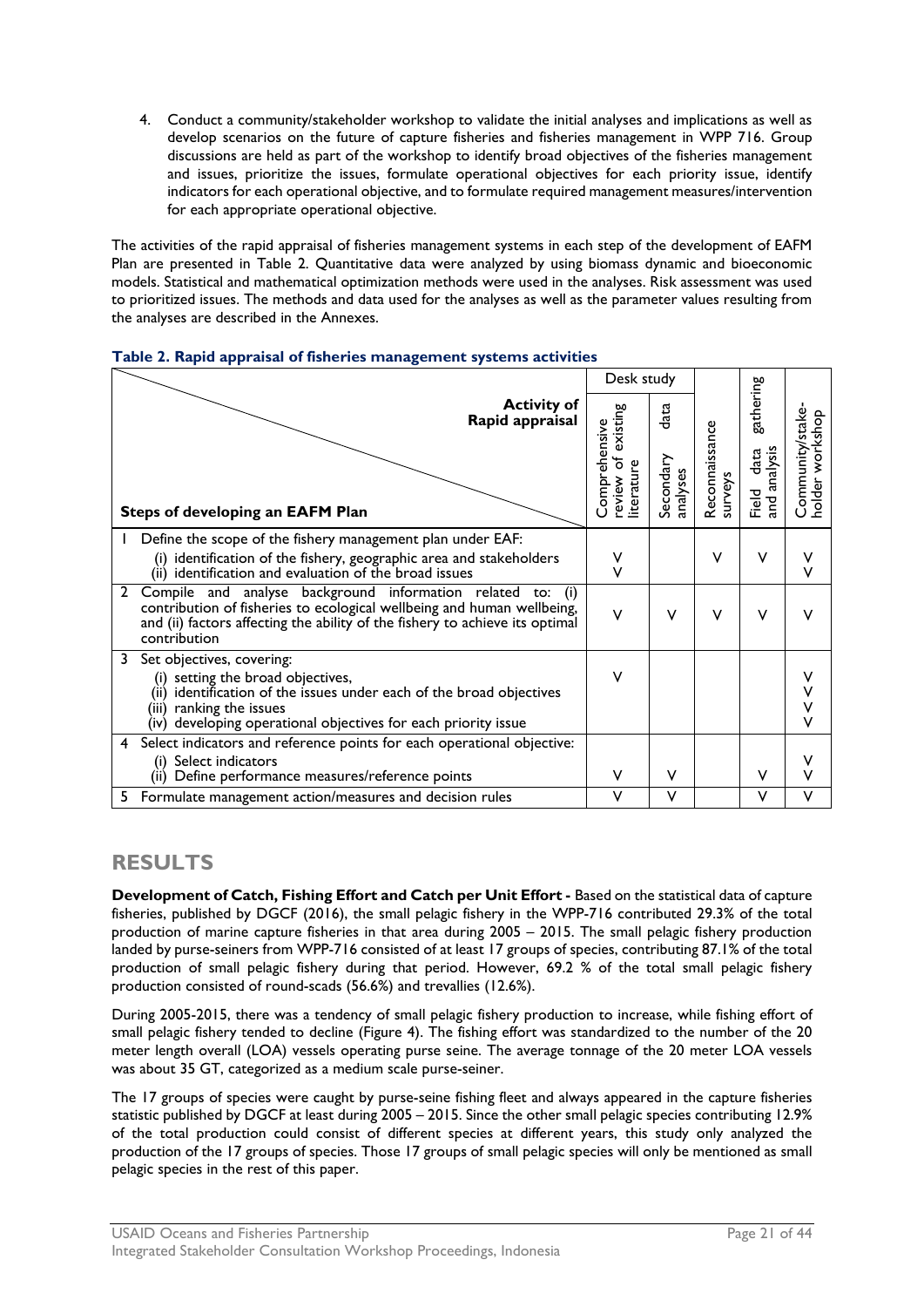The development of catches per unit of fishing effort (CPUE) resulting from observation and estimation for the period of 2005 – 2015 is presented in Figure 4. The catch per unit effort over the year period tends to increase. In 2015, the production of the small pelagic fish species was about 71 thousand tons. The CPUE of the medium scale purse seine fishery was about 165 ton/vessels. Meanwhile the CPUE of the small-scale purse seine fishery was about 30.4 ton/vessels; the length overall of a vessel operated by the small-scale purse seine fishery was about 12 meters.



<span id="page-23-0"></span>**Figure 4. Total catch, fishing effort, and catch per unit effort, of small pelagic fishery in WPP-716, 2005 – 2015**

**Potential Production and the Status of Fish Stock and Fishery –** Analysis results showed that the catch per unit effort of small pelagic fishery in WPP-716 decreased with increasing fishing effort (Figure 5). Similarly, biomass of small pelagic fish stock was also estimated to decrease with increasing fishing effort.

<span id="page-23-1"></span>



The estimated optimum value of small pelagic fish biomass and production, and the estimated optimum level of fishing mortality and fishing efforts of the small pelagic fishery in WPP 716 are presented in Table 3. The results of the analysis indicate that the small pelagic fish stock in WPP 716 could produce sustainable production at a maximum level of 82 thousand tons/year resulting from fishing effort of 747 units. Fishing activities that resulted in the maximum sustainable yield (MSY) caused a fishing mortality of 0.893 on the small pelagic fish stock, and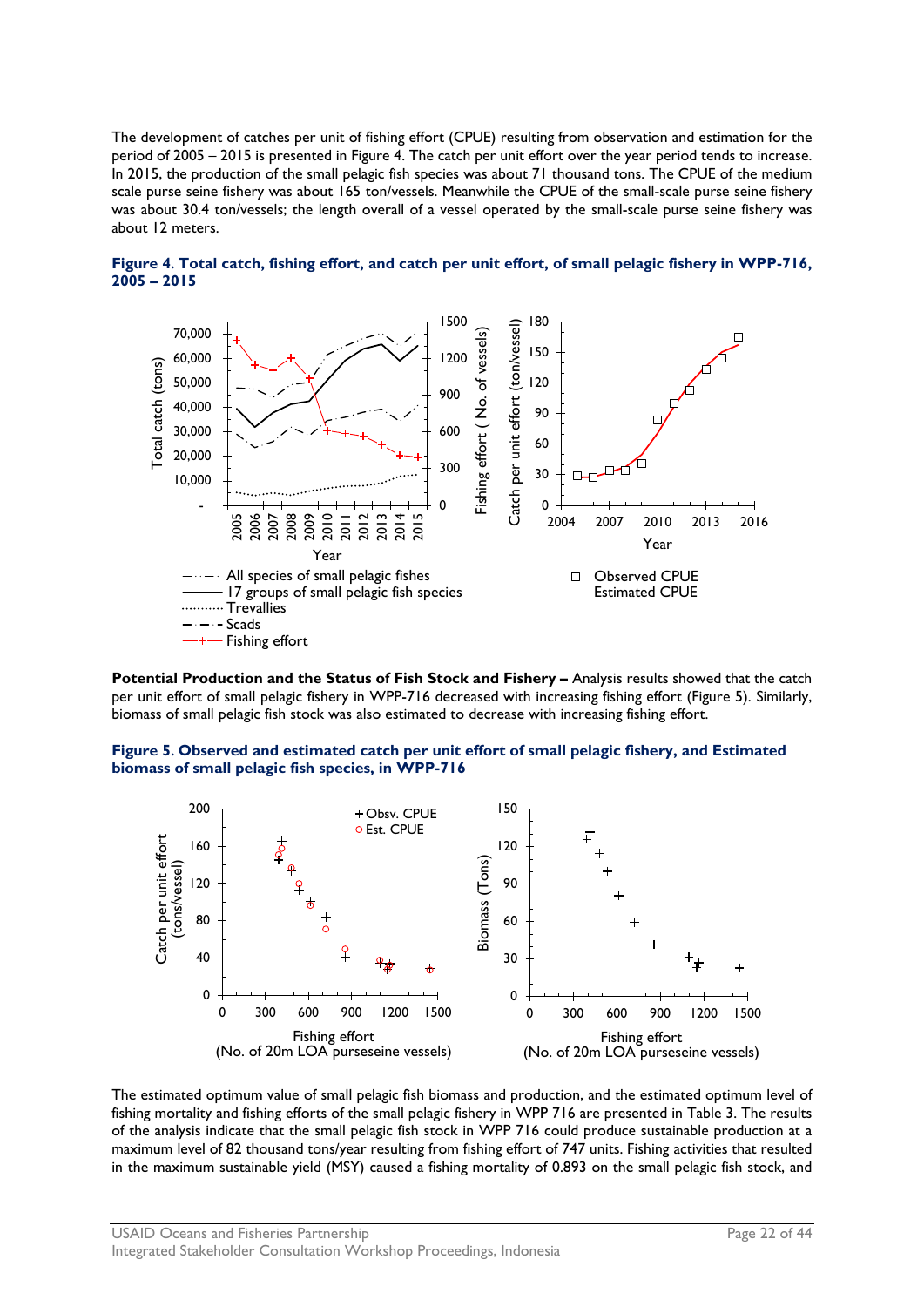caused the fish biomass to be around 91,950 tons.

| <b>Parameters</b>                 | Symbol                  | <b>Units</b> | Point<br>estimate | Approximate 80%<br>confidence limits |
|-----------------------------------|-------------------------|--------------|-------------------|--------------------------------------|
| Maximum sustainable yield         | <b>MSY</b>              | tons         | 82.110            | $75,630 - 88,100$                    |
| Fishing mortality at MSY          | F <sub>MSY</sub>        |              | 0.893             | $0.575 - 0.992$                      |
| <b>Biomass at MSY</b>             | <b>B</b> <sub>MSY</sub> | tons         | 91.950            | $76,850 - 142,100$                   |
| Estimated yield in 2016           | $\overline{Y}_{2016}$   | tons         | 66.330            | $64,720 - 70,000$                    |
| Relative fishing mortality at MSY | $F_{2015}/F_{MSY}$      |              | 0.555             | $0.506 - 0.628$                      |
| Relative biomass at MSY           | $B_{2016}/B_{MSY}$      |              | 1.438             | $1.378 - 1.488$                      |

<span id="page-24-0"></span>

| Table 3. The optimum value of small pelagic fish biomass and production, and the optimum level |
|------------------------------------------------------------------------------------------------|
| of fishing mortality and fishing efforts of the small pelagic fishery in WPP 716               |

The estimated value of CPUE in year 2015 was about 157 tons/year, while CPUE when MSY reached was about 110 tons/year. In 2015, the fishing mortality  $(F<sub>2015</sub>)$  was estimated to be about 0.496, which was lower than the estimated fishing mortality when MSY reached  $(F_{MST})$ , equaling to 0.893. Therefore, the relative fishing mortality  $(F_{2015}/F_{MST})$  was about 0.55. On the other hand, the estimated fish biomass in 2015 (B<sub>2015</sub>) was higher than the fish abundance at MSY (B<sub>MSY</sub>). The B<sub>2015</sub> was 131 thousand tons, while the B<sub>MSY</sub> was about 92 thousand tons. The relative fish biomass in 2015 ( $B_{2015}/B_{M5Y}$ ) was about 1.42. The relative fishing mortality and the relative biomass in 2015, i.e.  $F_{2015}/F_{MST}$  <1 and  $B_{2015}/B_{MST}$  >1, indicated that the fishing pressure by small pelagic fishery to the fish stock was underfishing and the fish stock was in underexploited condition, respectively. The fish biomass was projected to be 132 thousand tons in 2016, and the relative fish biomass  $(B_{2016}/B_{MST})$  was about 1.44.

#### <span id="page-24-1"></span>**Figure 6. Kobe plot of the status of small pelagic fish stock and fishery in WPP-716**



The development of fishing pressures and affected small pelagic fish biomass in WPP-716 was shown from the plot of relative fishing mortality and relative fish biomass presented in Figure 6. In 2005, the small pelagic fishery was overfishing, and the small pelagic fish stock was under overexploited condition, as shown from  $F_{2015}/F_{MST} > 1$  and B2015/BMSY <1. The fishing pressure decreased afterwards, and was at a safe level since 2010, as indicated by  $F_t/F_{MSY}$  < I. On the other hand, the fish stock needed longer time to recover from overexploited condition. Therefore, the fish stock was in a healthy condition since 2013, as shown from  $B_t/B_{MSY}$  >1. Since 2013, the small pelagic fishery was underfishing, and the small pelagic fish stock was underexploited.

**Economic Potential of Fishery -** The average price of small pelagic fishes, based on the data provided by the Oceans Fishing Port of Bitung North Sulawesi, was about Rp. 10,340 per kilogram. Meanwhile, the cost of fishing activity of a medium-scale fishing vessel operating purse-seine in WPP-716 was about Rp. 748.8 million per vessel per year. The estimated cost, the expected income and the expected economic profit of small pelagic fishery operating medium-scale purse-seine vessels at various fishing effort in WPP-716 are presented graphically in Figure 5. The economic profit of fishery varied with the level of fishing effort. In early development of fishery, increases in fishing effort increased the profit. After achieving the optimum profit level, increases in fishing effort decreased the profit. On the contrary, per vessel profit decreased with increasing fishing effort.

When the fishing activity in WPP-716 was targeted small pelagic fish stock with the production at the MSY level, i.e. at the biological optimal level, the total cost of fishery operating medium-scale purse seine vessels was about Rp. 375 billion per year. The expected annual income of the small pelagic fishery was about Rp. 757 billion. Therefore, the expected profit of the small pelagic fishery in WPP-716 and targeting production at the MSY level was about Rp. 382 billion per year. The average economic profit of the fishing activity of a medium-scale fishing vessel operating purse-seine in WPP-716 was about Rp. 762 million per vessel per year when the fishery production was at the MSY level. The optimum economic profit of the fishery was estimated to be about Rp. 382 billion per year resulting from the operation of 501 units of medium-scale purse-seine fishing vessels. The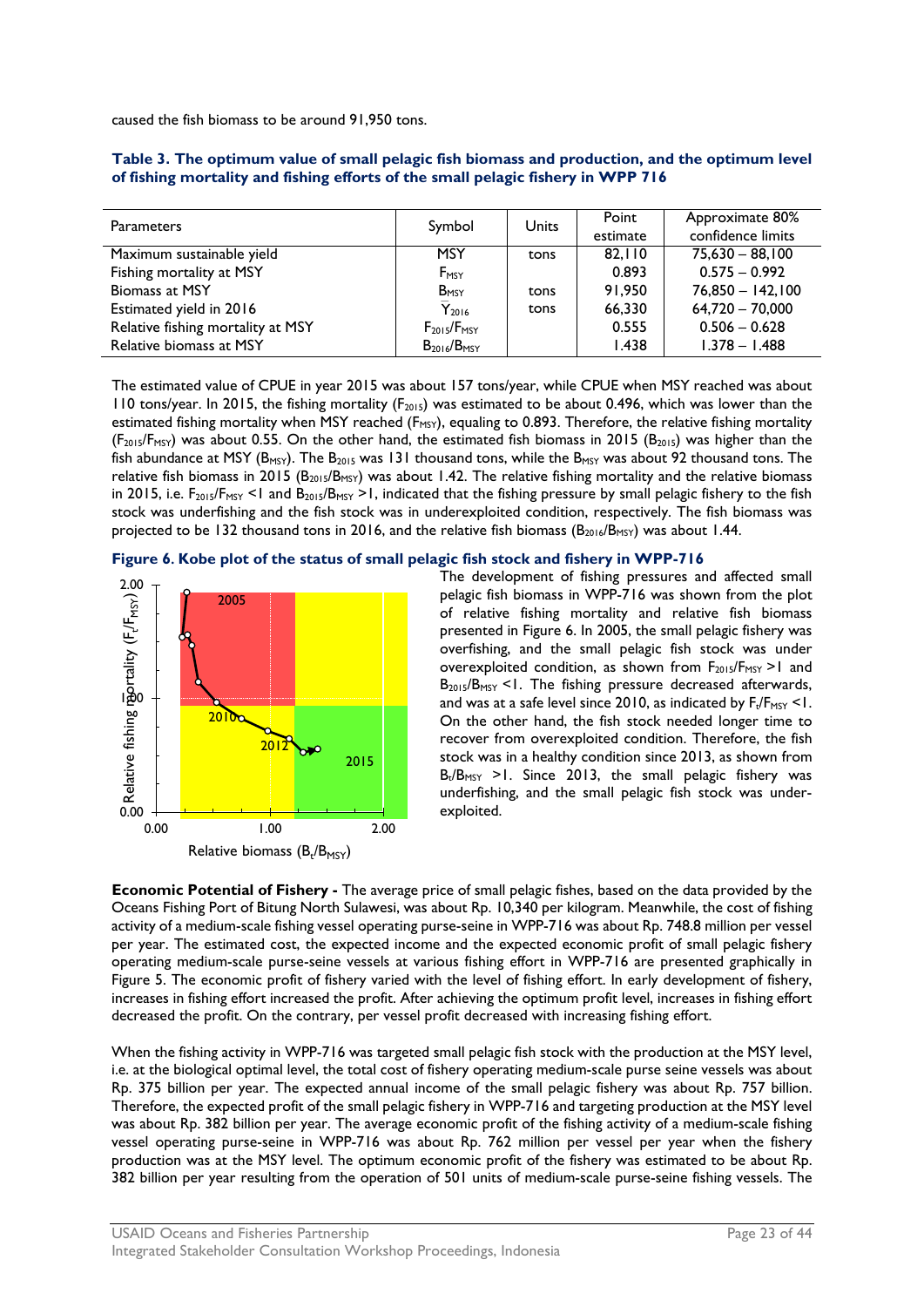production of small pelagic fish species when the optimum economic profit achieved, i.e. maximum economic yield (MEY), was about 73200 tons per year. Operation of that fishing fleet costed about Rp. 375 billion per year. When small pelagic fishery was at the economically optimal level, the fishing pressure as indicated by the relative fishing mortality was lower, and therefore safer, than the fishery at the level where biologically optimal. Consequently, the fish stock, as indicated by relative biomass, was healthier than the stock utilized by the fishery at the level where biologically optimal.

#### <span id="page-25-1"></span>**Figure 7. The estimated total cost (TC), the expected total revenue (TR), and the expected economic profit (NR) of small pelagic fishery, and economic profit of a vessel, operating medium-scale purse-seine vessels in WPP-716, 2016**



The fishery was estimated to gain zero profit when the number of vessels operated was about 1002 units. At this level of fishing effort, the fishing pressure and the fish stock were in worsened conditions than conditions when fishery utilized stock at either biologically optimal or economically optimal levels. The fishing effort and biomass, and the relative fishing mortality and relative biomass indicated those conditions (Table 4).

|                            |                | <b>Biologically</b> | Economically | Zero   | Year  |
|----------------------------|----------------|---------------------|--------------|--------|-------|
|                            | Unit           | optimal             | optimal      | profit | 2015  |
| Fishing effort             | No. of vessels | 747                 | 50 I         | 1002   | 395   |
| Production                 | 1000 tonnes    | 82.1                | 73.2         | 72.6   | 63.9  |
| <b>Biomass</b>             | 1000 tonnes    | 92.0                | 122.3        | 60.6   | 135.3 |
| Catch per unit effort      | Tonnes/vessel  | 109.9               | 146.1        | 72.4   | 161.7 |
| Total cost                 | Rp. billion    | 559.3               | 375.1        | 750.4  | 295.8 |
| Total revenue              | Rp. billion    | 849.1               | 756.9        | 750.4  | 660.4 |
| Economic profit            | Rp. billion    | 289.8               | 381.7        | 0.0    | 364.6 |
| Profit per vessel          | Rp. million    | 387.9               | 761.9        | 0.0    | 923.1 |
| Relative fishing mortality | 1.00           | 0.67                | 1.34         | 0.53   |       |
| Relative biomass           | 1.00           | 1.33                | 0.66         | I.47   |       |

#### <span id="page-25-0"></span>**Table 4. Estimated production, catch per unit effort, cost, revenue and profits of small pelagic fishery from operating medium-scale purse-seiners at various levels of fishing effort**

**Fisher Productivity and Income -** Number of fishing vessel crews varied with type of gear and size of vessel. The average number of purse-seine vessel crews was about 25 people/vessel. The number of fishing vessel crews increases with an increase in the number of fishing vessels (Figure 8). Unfortunately, the increase in the number of vessels result in a decrease in fisher productivity in fishing (Figure 8). An increase in the number of vessels also resulted in a decrease in economic profit per vessel. Since the fishers were paid on the basis of a profit sharing system, increases in the number of vessels also result in decreases in economic profit per fishers.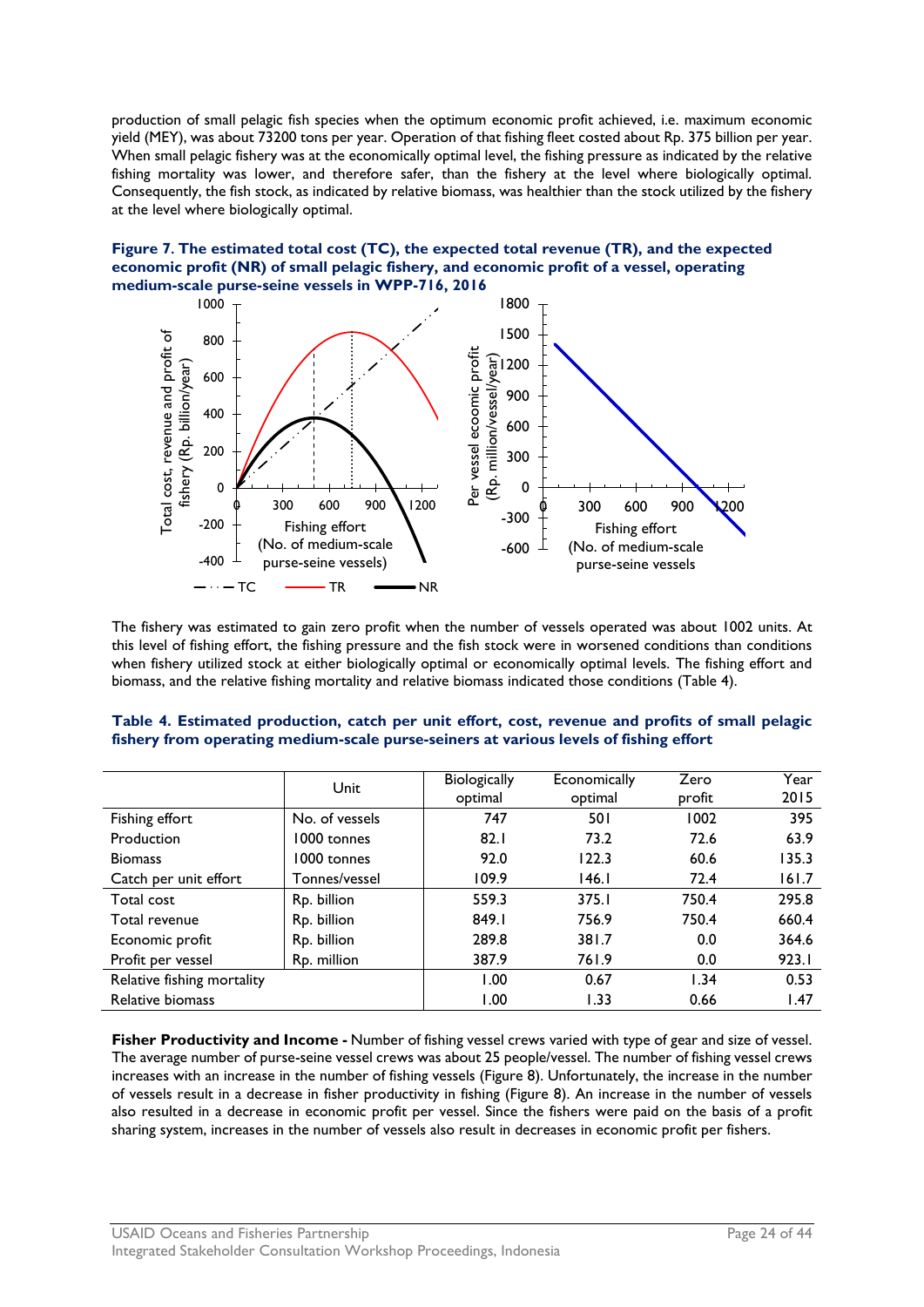<span id="page-26-1"></span>



A fisher gained higher income when fishing effort decreased, as resulted from the termination of fishing activity and exit from fishing industry undertaken by other fishers. The fisher income would be optimum when fish stock is healthy and the fishery operates at the optimum level. When the fishing effort was in the biologically optimal level, i.e. E<sub>MSY</sub>, fisher productivity and income were 4.6 tons/person/year and Rp. 16.2 million/person/year, respectively (Table 5). The fisher productivity and income were higher than those at  $E_{MST}$  when the fishing effort was in the economically optimal level, i.e.  $E_{\text{MET}}$ .

#### <span id="page-26-0"></span>**Table 5. Estimated number of fishers of small pelagic fishery, and their productivity and income operating at various levels of fishing effort**

|                      | Unit                    | <b>Biologically</b><br>optimal | Economically<br>optimal | Zero<br>profit | Year<br>2015 |
|----------------------|-------------------------|--------------------------------|-------------------------|----------------|--------------|
| Fishing effort       | No. of vessels          | 747                            | 501                     | 1002           | 395          |
| Number of fishers    | People                  | 12024                          | 17928                   | 24051          | 9481         |
| Fishers productivity | Tons/person/year        | 6.1                            | 4.6                     | 3.0            | 6.7          |
| Fishers income       | Rp. million/person/year | 31.7                           | 16.2                    | 0.0            | 38.5         |

# 5.4.3 Methodology on EAFM Planning

The legal basis of fisheries management in Indonesia is Fisheries Act no. 31 year 2004.<sup>[10](#page-26-2)</sup> This Act has its root in the 1945 Constitutions of the Republic of Indonesia, particularly Article 33(3), stipulating that the natural resources of Indonesia are basic assets for the people's prosperity and should be utilized to the greatest benefit of all Indonesians. Improvement of the people welfare is undertaken by national development. In the Long-term National Development Plan for 2005-2025, it is clearly stated the roles and contribution of marine resources (Act no. 17 year 2007). To promote economic growth and development, there is a need to protect marine environments and to manage marine resources, including fishery resources that balance the basic needs of a healthy marine ecosystem, the need to sustain and nourish humankind from what the marine ecosystem can produce. That effort would ensure more reliable sources of food and income for the millions living along coastlines, as well as enhancing the welfare of others in the country. In accordance with those, fisheries management in Indonesia is intended to obtain optimal and sustainable benefits and to ensure sustainability of fish stocks (Act no. 31 year 2004, Article 6(1)).

Management of Indonesian fisheries is a complex task conducted to ensure sustainability and optimal use of multispecies fishery resources living in a complex environment, where interactions exist among fishery resources, and between fishery resources and their ecosystems. Fisheries management in Indonesia is also conducted to achieve a number of objectives, as stated in the Act no. 31 year 2004, Act no. 17 year 2007 and

<span id="page-26-2"></span><sup>&</sup>lt;sup>10</sup> Fisheries management covers all effort, including integrated process of information gathering, analysis, planning, consultation, decision-making, allocation of resources, and implementation and enforcement of legislations in fisheries, undertaken by government or other authority in order to accomplish the continued productivity of the resources and other agreed objectives (Act no. 31 year 2004, Article 1).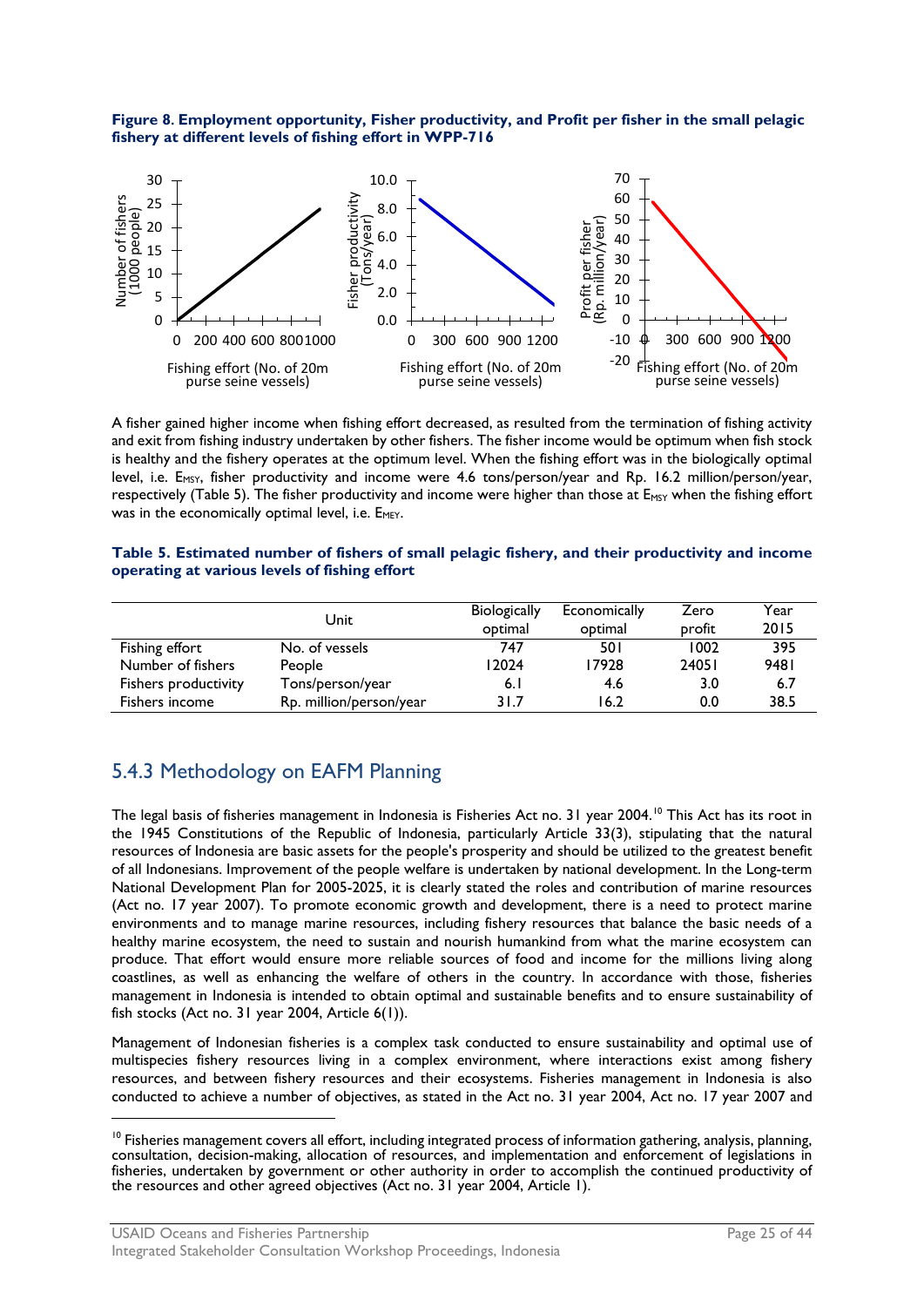Presidential Regulation no. 2 year 2015. Those multiple objectives include conservation, economic, and social objectives. Multiple objectives and values of fishery resources and marine ecosystems are recognized within the context of sustainable development. The concept of sustainable development requires an ecosystem approach to fisheries.

The EAFM is the most complex kind of management that places fisheries within the context of the whole ecosystem. It is an approach to balance both human well-being and ecological well-being. An EAFM strives to balance diverse societal objectives, by taking into accounts the knowledge and uncertainties about biotic, abiotic, and human components of ecosystems and their interactions and applying an integrated approach to fisheries within ecologically meaningful boundaries (FAO, 2003). The purpose of an ecosystem approach to fisheries is to plan, develop and manage fisheries in a manner that addresses the multiple needs and desires of societies, without jeopardizing the options for future generations to benefit from the full range of goods and services provided by marine ecosystem (FAO, 2003). This approach is now recommended by FAO and requires that fishery management be placed within the wider context of sustainable development. EAFM merges two different but related paradigms, namely ecosystem management and fisheries management (FAO, 2003; 2005). The ecosystem management focuses on protecting and conserving ecosystem structure and functions by managing the biophysical components of ecosystem, while fisheries management focuses on providing food and income/livelihoods for humans by managing fisheries activities (FAO, 2003). The EAFM requires coordination, consultation, cooperation and joint decision making not only between different fisheries operating in the same ecosystem or geographical area, but also between the fisheries management agency and the other sectors that have an impact on fisheries or are effected by fisheries (FAO, 2005).

The EAFM is in accord with the goals of fisheries management and sustainable utilization of fishery resources in Indonesia, as implicitly stated in Indonesian Constitution of 1945 and Fisheries Act No 31 of 2004. Article 33(3) of the 1945 Constitutions of the Republic of Indonesia and Article 6(1) of Act no. 31 year 2004 clearly state two high level policy goals, i.e. fish stocks as part of natural resources in Indonesia should be sustainable and utilized in an optimal and sustainable way for the welfare of Indonesians. These national goals imply that fisheries management should ensure both ecological well-being and human well-being. The EAF is a means to implement sustainable development concepts into fisheries by addressing both human and ecological well-being (FAO, 2003; Bianchi, 2008).

EAFM is a broadening of current fisheries management practices. Data and information needs to implement EAF will be broader and the analysis will be very complicated, as shown by Plagányi (2007). [11](#page-27-0) Consequently, the implementation of EAFM demands higher capacity, wider systems and adds a significant additional budget. From a global perspective, an EAFM is still in its very first stages of implementation, although it may already be quite advanced in a few countries (Garcia & Cochrane, 2005).<sup>[12](#page-27-1)</sup>

Indonesia has initiated the implementation of EAFM, as was used in fisheries management planning for WPP 718 (see Ministerial Decision no. 54/KEPMEN-KP/2014) and other 10 WPPs. However, the formulation of appropriate fisheries management in Indonesia was constrained by incomplete and often biased data and information available. In capacity-poor and data-poor fisheries, as those in Indonesia, complex EAFM models as described by Plagányi (2007) will be difficult to be implemented. However, the absence of adequate scientific information should not be used as a reason for postponing or failing to take measures to conserve target species, associated or dependent species and non-target species and their environment. The precautionary approach should be applied widely to conservation, management and exploitation of living aquatic resources in Indonesia, to protect them and preserve the aquatic environment, taking account of the best scientific evidence available  $(FAO, 1995).$ <sup>[13](#page-27-2)</sup>

Considering multiple objectives of fisheries management, complexity of multispecies fisheries and the current practice of governance relating to fisheries, limited availability of data and the sub-optimal capacity of management institutions, it is suggested to implement EAFM with a limited coverage focusing on the management unit, taking into account their coastal and marine environment, and involving fisheries institution and other institutions related directly to fishery production economics. Furthermore, fisheries management in Indonesia is expected to be conducted by adopting learning-by-doing processes, or adaptive management to deal with the complexity of fisheries and incomplete data, information and knowledge on the ecosystems. Meanwhile, formulation of the strategy of fisheries management adopting ecosystem approach can be undertaken by using methodology for limited data fishery as developed for the FAO Projects and reported by Cochrane *et al*. (2007)

<span id="page-27-0"></span><sup>&</sup>lt;sup>11</sup> Plagányi, É.E. 2007. Models for an ecosystem approach to fisheries. FAO Fisheries Technical Paper. No. 477. Rome, FAO. 108p.

<span id="page-27-1"></span><sup>&</sup>lt;sup>12</sup> Garcia, S.M., & K.L. Cochran, 2005. Ecosystem approach to fisheries: a review of implementation guidelines. ICES Journal of Marine Science,<br>62: 311-318.

<span id="page-27-2"></span><sup>&</sup>lt;sup>13</sup> FAO. 1995. Code of Conduct for Responsible Fisheries. FAO, Rome. 41p.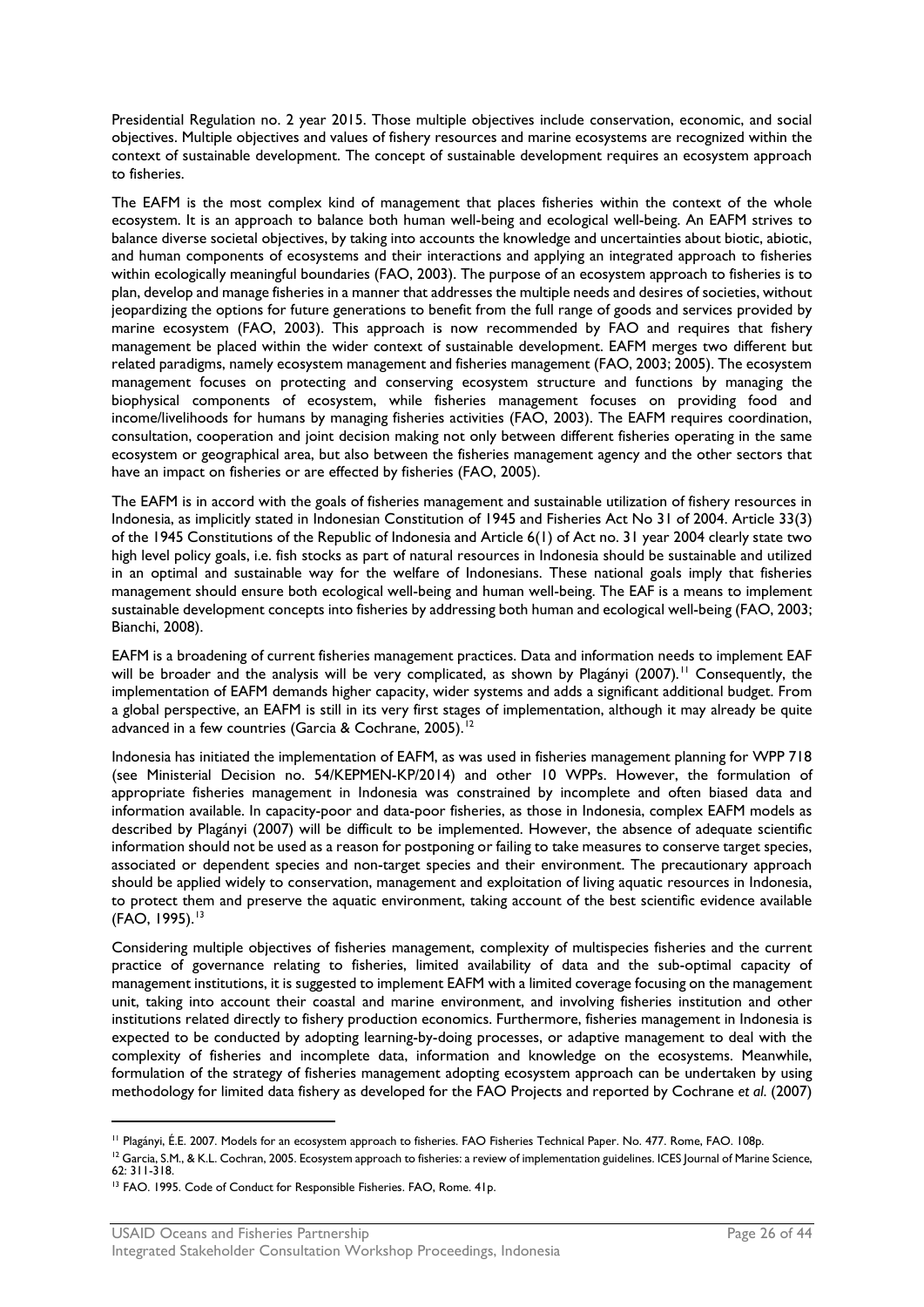and Grant (2008),<sup>14,[15](#page-28-2)</sup> and for the tuna fisheries of the Western and Central Pacific Region (Fletcher, 2008, 2010).<sup>[16,](#page-28-3)[17](#page-28-4)</sup> FAO, in a purpose of providing technical support to its member countries for the adoption and implementation of the EAF, has issued a handbook on preparation and implementation of an EAFM plan (FAO,  $2016$ .<sup>[18](#page-28-5)</sup>

Based on the CTI Regional EAFM guidelines the EAFM planning process includes the following five steps (plus a pre-step for start-up tasks):

Step 1. Define and scope the fisheries management unit;

Step 2. Identify and prioritize issues and goals;

Step 3. Develop the EAFM plan;

Step 4. Implement the EAFM plan;

Step 5. Monitor, Evaluate and Adapt.

It should be noted that the EAFM planning process is dynamic rather than linear, often cyclic as it evolves, and adaptive. A process of development, implementation, evaluation and adaptation of the EAFM plan with more detail steps (Figure 9) is provided by FAO (2003, 2005), and Garcia & Cochran (2005).

<span id="page-28-0"></span>



The steps of the planning and management cycle of EAFM are very similar to those undertaken under conventional fisheries management. Additional mandatory elements under an EAF framework include (1) stakeholder participation at all steps of the planning, management and decision-making process, (2) use of best available knowledge, which also implies that the planning and decision making should take place without being postponed until improved knowledge is available, and (3) to consider the priority of actions along the three main dimensions of fisheries systems, i.e. the ecological, human and institutional dimensions (Bianchi, 2008).

The development of FMPs is a key step in implementing EAFM. The implementation of an ecosystem approach

<span id="page-28-1"></span><sup>—&</sup>lt;br><sup>14</sup> Cochrane, K.L., C.J. Augustyn, G. Bianchi, P. de Barros, T. Fairweather, J. litembu, D. Japp, A. Kanandjembo, K. Kilongo, N. Moroff, D.<br>Nel, J.-P. Roux, L.J. Shannon, B. van Zyl, & F. Vaz Velho. 2007. Results and co

<span id="page-28-2"></span><sup>&</sup>lt;sup>15</sup> Grant, S. 2008. Scientific basis for ecosystem-based management in the Lesser Antilles including interactions with marine mammals and other top predators: Assessment of fisheries management issues in the Lesser Antilles and the ecosystem approach to fisheries management by, FAO, Barbados. 254p.

<span id="page-28-3"></span><sup>&</sup>lt;sup>16</sup> Fletcher, W.J. 2008. A Guide to implementing an ecosystem approach to fisheries management (EAFM) for the tuna fisheries of the<br>Western and Central Pacific Region. Forum Fisheries Agency, Honiara, Solomon Islands. Ver

<span id="page-28-4"></span><sup>&</sup>lt;sup>17</sup> Fletcher, W.J. 2010. Planning processes for the management of the tuna fisheries of the Western and Central Pacific Region using an<br>Ecosystem Approach. Forum Fisheries Agency, Honiara, Solomon Islands. Facilitator's V

<span id="page-28-5"></span><sup>&</sup>lt;sup>18</sup> FAO, 2016. Handbook of the EAF-Nansen project training course on the ecosystem approach to fisheries: Preparation and implementation of an EAF management plan. Rome, FAO. 71p.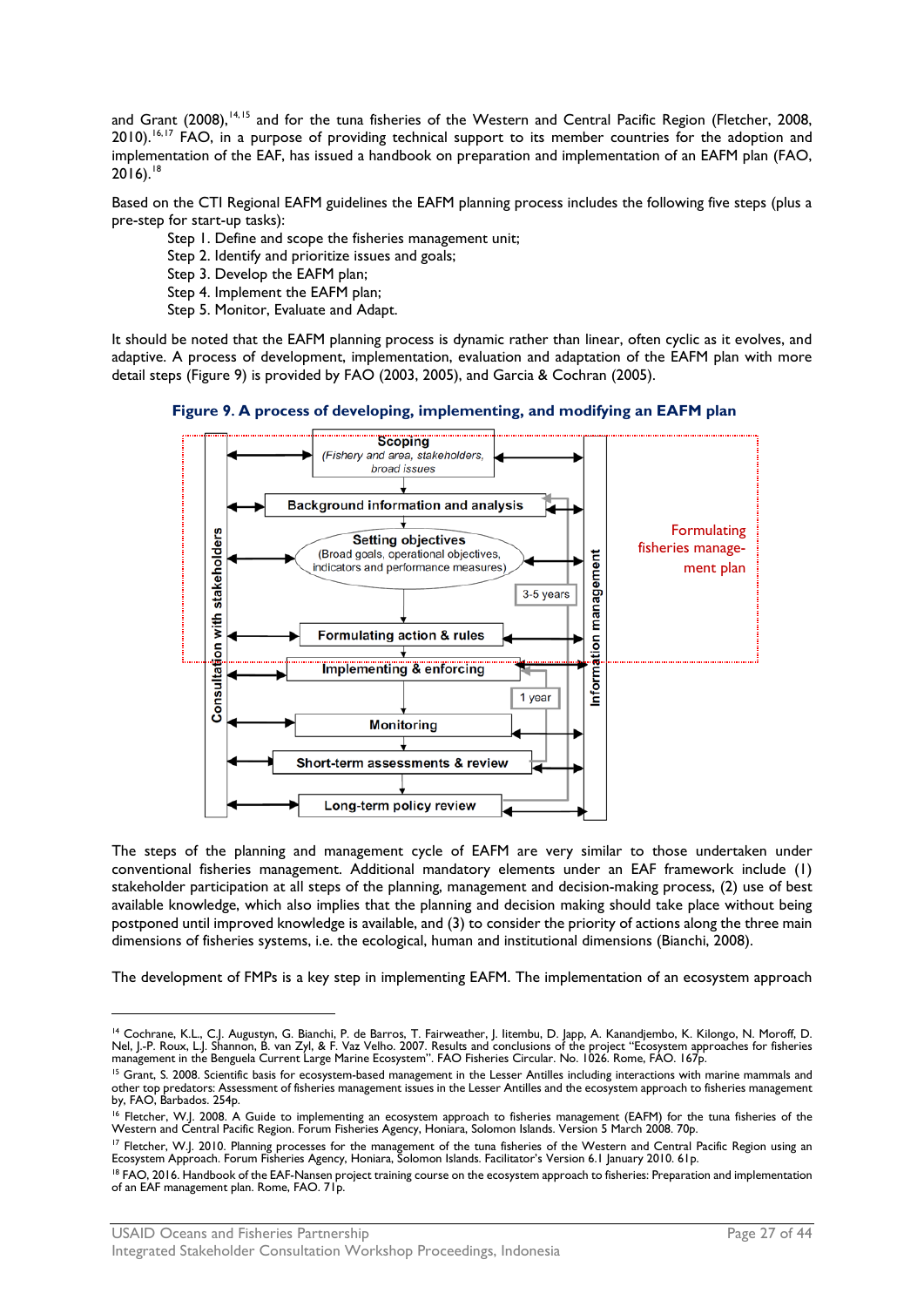requires that management plans be developed consistent with the EAFM principles (Bianchi, 2008). FAO (2003) identifies the key principles addressed by EAFM as follows:

- 1. Fisheries should be managed to limit their impact on the ecosystem to an acceptable level;
- 2. Ecological relationships between species should be maintained;
- 3. Management measures should be compatible across the entire distribution of the resource;
- 4. Precautionary approach should be applied because the knowledge on ecosystems is incomplete;
- 5. Governance should ensure both human and ecosystem well-being and equity.

# 5.4.4 Results of Gender Analysis at Fisheries Sector in Bitung

### **OVERVIEW**

In early 2017, USAID Oceans initiated a gender analysis in the fisheries sector of Bitung, Indonesia through the Faculty of Fisheries and Marine Science, Sam Ratulangi University (UNSRAT), Manado. Bitung is the center of the fishing industry in Eastern Indonesia, particularly for tuna and tuna-like species.

Tuna fishing is predominantly a male-dominated industry. Although women play key roles in post-harvest activities, their contribution to the industry has often been undervalued and unappreciated. Therefore, a gender analysis was conducted to understand the different roles and interactions among male and female actors along the tuna value chain and to identify key issues and constraints to achieve gender equality and women empowerment. The results of this study identified strategic areas of intervention to empower and build the capacity of women along the fisheries value chain.

# **FINDINGS**

USAID Oceans' Gender Analysis, particularly through the value chain mapping workshop, found that the tuna value chain in Bitung is jointly managed by men and women. Fishing and fish transportation activities are exclusively carried out by men, whereas most of the fish processing and fish trading activities are carried out by women. The main gender issues in the fisheries sector in Bitung include differences between men and women in terms of access and control to resources, roles and responsibilities, and knowledge on certain activities.

Through literature reviews, in field data collection, and the value chain mapping workshop, the UNSRAT team established the following preliminary findings. More in-depth analysis will occur as research results are analyzed and the research team finalizes the Gender Analysis Report.

- Men control the access to physical resources (ships, fishing gear and industrial-scale processing units), while women gain access to small-scale processing units and local marketing activities. Access to capital and information resources, especially for small-scale ventures, are most often dominated by women.
- There is close cooperation among family members in carrying out activities in the fisheries sector. If a man as the head of the household works as a fisherman, then his wife plays a role in helping to sell the fish. Conversely, if the wife has a fish processing business, then her husband plays a role to help carry out heavy work, such as transporting fish.
- Both men and women have roles in Bitung's fisheries sector. Men complete heavier physical tasks like fishing and transporting fish, while women are more involved in fish processing and marketing. The participation of women and men in the fisheries value chain is relatively comparable in terms of working hours and income contribution.
- Men were found to be more knowledgeable in fishing activities, while women have more knowledge in fish processing and marketing activities. These gender roles are reinforced in the community through beliefs and perceptions that women are not suitable for fishing activities, either because of physical factors or their responsibility to take care of the house and the children.
- Time spent by women and men in the tuna value chain is relatively equal. Women spend more time than men in fish processing activities, but outdoor activities along the value chain (fish and fish products transport and selling) are relatively comparable between men and women.
- Men and women have equal legal rights and status in all activities of tuna value chain. Power and decisionmaking varies across the value chain, but on average are relatively comparable and reasonable.
- The distribution of inheritance to children is usually done fairly and equitably regardless of the sex of the child.

# **RECOMMENDATIONS**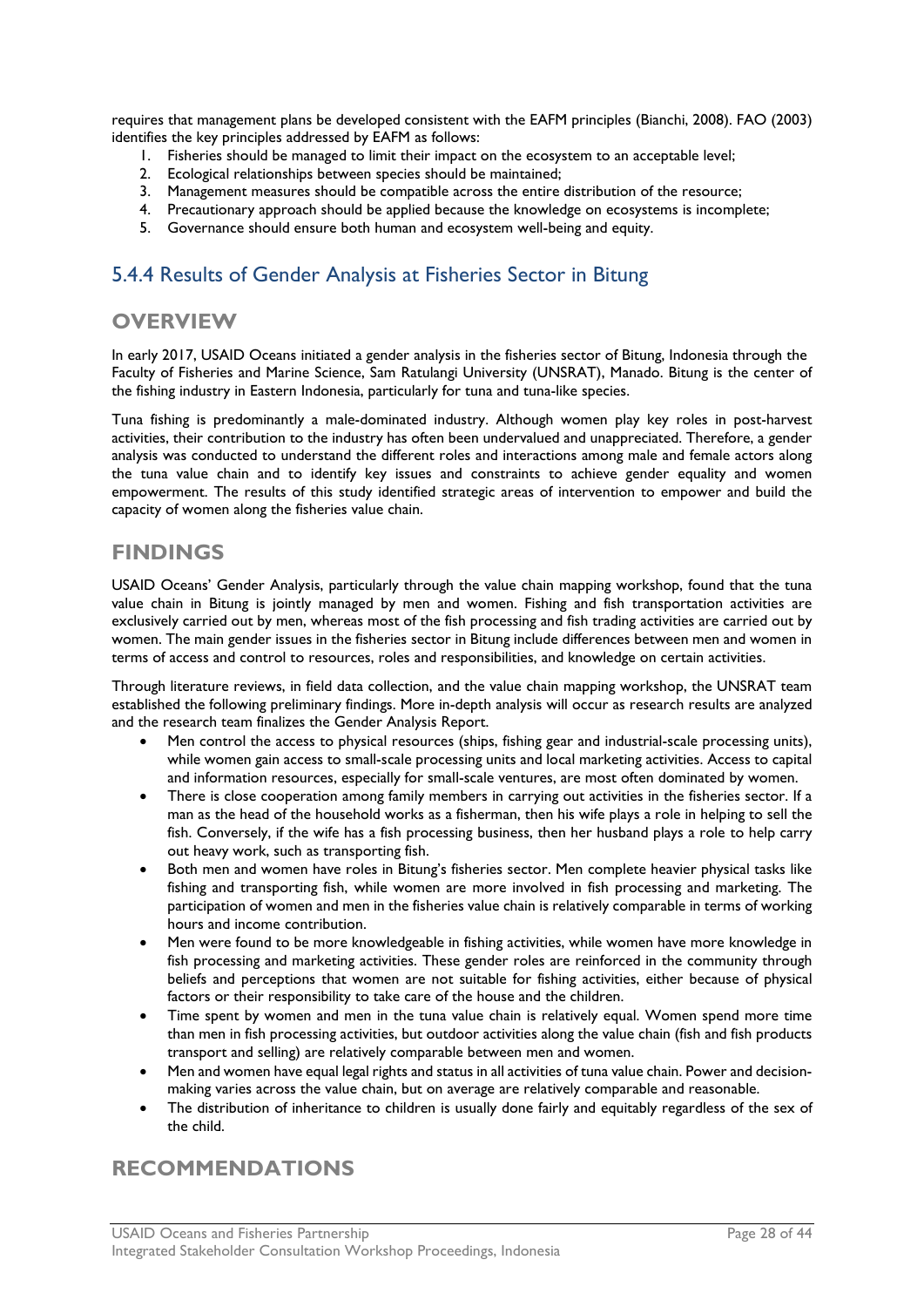Based upon the conducted research, UNSRAT consulted with stakeholders on priority needs and developed the following recommendations to improve gender equity and gender equality in Bitung fisheries. Additional recommendations, including how USAID Oceans' CDTS can benefit gender issues, will be developed upon finalization of the Gender Analysis.

- Strengthen existing groups of women fish processors
- Facilitate formation of new women's groups that will start business as fish vendors and fish processors
- Provide capital assistance programs for women-owned businesses
- Provide tailored training to improve women's entrepreneurial, managerial and technical skills
- Conduct capacity development for women entrepreneurs to gain greater access to raw materials and financial resources
- Develop accompaniment programs for women entrepreneurs to conduct business diversification, market expansion, product development, packaging design, etc.
- Facilitate provision of day care facilities for female workers in fish processing plants
- Support balancing of roles between women and men in public decision-making at kelurahan, kecamatan and city level.

### **METHODOLOGY**

This study employed the Gender Dimensions Framework (GDF) developed by Rubin et al. (2009) to understand gender issues and gender differences in roles, constraints and opportunities along tuna value chain in Bitung. The GDF comprises six dimensions: (i) access and control over key productive assets, (ii) knowledge, beliefs and perceptions, (iii) practices and participation, (iv) time and space, (v) legal rights and status, and (vi) power and decisionmaking. This framework also facilitates data collection and further implementation of the study.

The UNSRAT team conducted a literature review, preliminary field visits, secondary data collection, and a gendered value chain mapping workshop. Primary data collection was carried via interviews with 244 respondents—fishers using various types of fishing gears, fish traders, small-scale fish processors and workers of large fish processing plants. Participation was gender-balanced, with 48% of respondents male, 52% female. The survey was conducted from March to May 2017 and covered four subdistricts in Lembeh Island (Papusungan, Batu Lubang, Pasir Panjang, Pintu Kota) and four subdistricts in the mainland of Bitung City (Aertembaga Satu, Girian Atas, Girian Bawah and Sagerat). Results of in-field research were confirmed through focus group discussions, key informant interviews, and a local stakeholder validation workshop.

# <span id="page-30-0"></span>6. DAY TWO PROCEEDINGS

### <span id="page-30-1"></span>**6.1** Overview

Opening the second day of the workshop, Dr. Jardie Andaki on behalf of UNSRAT, welcomed the participants to the second day of the workshop, gave a brief synthesis of day one activities and provided an overview of the schedule for day two.

While the first day of the workshop was characterized by plenary presentations, days two and three of the workshop were structured into various group discussions to gather participant inputs. The group discussions aimed to explore and determine priority issues, set objectives, select indicators and management measures for the Sustainable Fisheries Management Plan, especially for tuna and small pelagic fish resources with stakeholders in North Sulawesi Province as a USAID Oceans learning site.

Participants were divided into three major groups based on three components of fisheries issues, namely ecological well-being, human well-being and governance. The local committee divided the participants according to their background (Annex III).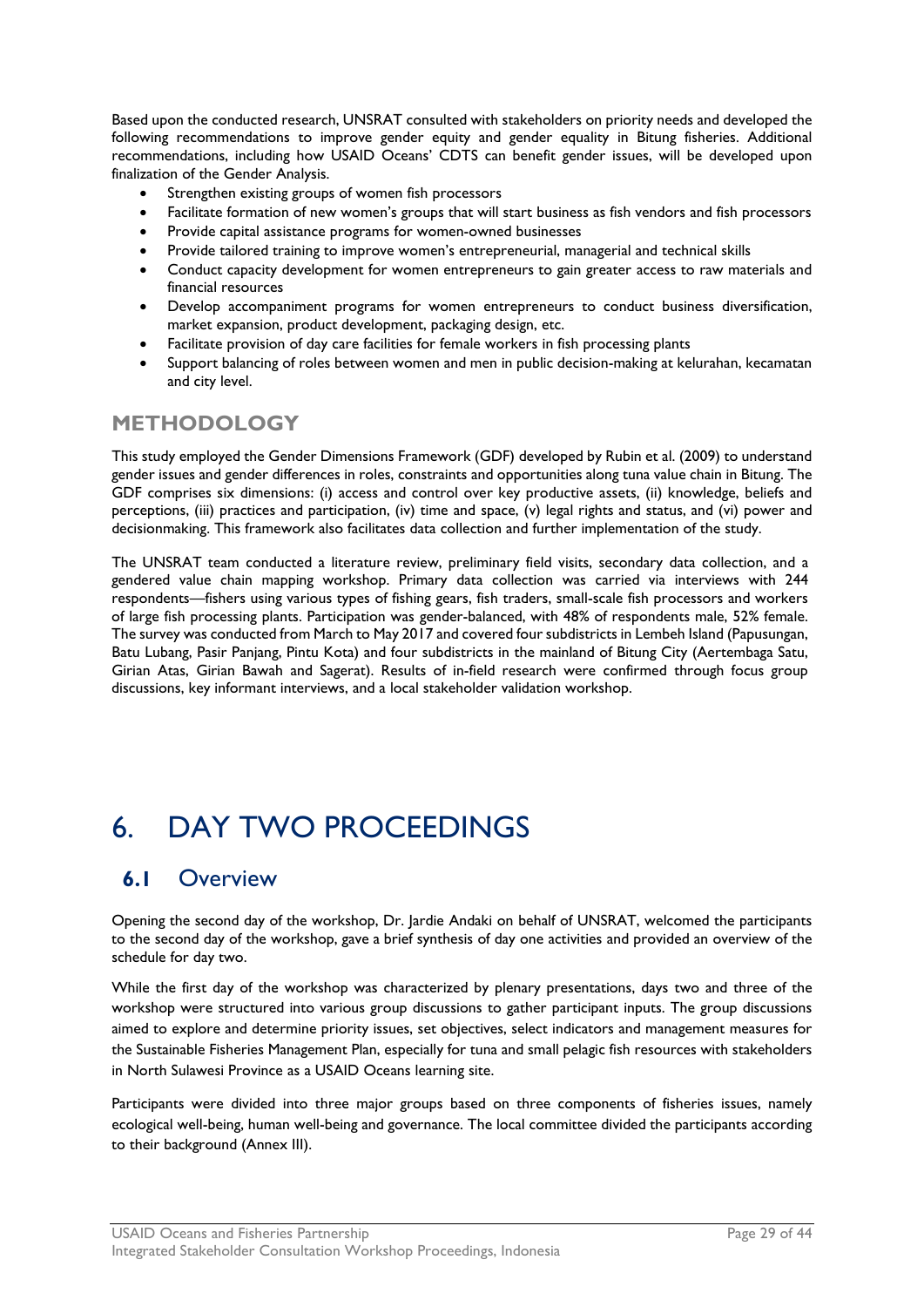# <span id="page-31-0"></span>**6.2** Parallel Group Discussion

In the discussion session, participants were divided into three main categories related to fisheries, i.e.; contribution of the fisheries to ecological well-being, contribution of the fishery to human well-being, and governance. Each group discussed the issues faced in the management of fisheries resources, especially in regard to tuna and small pelagic fish. The participants in each group were asked to determine the issues that are considered priorities and determine its operational objectives, indicators and its management measures.

Each group was guided by a facilitator from the local committee from the Faculty of Fisheries and Marine Science of Sam Ratulangi University (FPIK-UNSRAT), as follows:

- Dr. Gustav Mamangkey as a facilitator of the Ecological Well-being group,
- Dr. Sitti Suhaimi as a facilitator of the Human Well-being group,
- Dr. Jhony Budiman as a facilitator of the Governance group (Ability to achieve).

In the first focus group session, participants were guided in a discussion of the specific issues faced in managing fishery resources, to later be used to determine the priority issues. The discussions dynamics of the three groups were quite tough, exciting, and dynamic. The participants were enthusiastic to engage with each other in debate as participants were comprised of various layers of fishermen, fishery producers, fishery entrepreneurs as well academe and civil servants from the central and local government.

In the afternoon, each group presented the results of the issues their groups identified. In this presentation session, there were many exchanges of intergroup issues that came up. In the subsequent activities, each group was asked to establish the priority level of the issues raised by using a scoring method (presented by Dr. Purwanto). The results of the work in each group are summarized below:

#### **Group 1: Ecological Well-being**

The group discussed that some of the management challenges are related to ecological well-being by determining some priority issues such as that there is a catch limit of big eye tuna (BET) of about 5889 tons/year that has not yet utilized. Participants also discussed Fish Aggregating Devices (FAD) which indicated blocking of the fish migratory path (Hallier and Gaetner, 2008: Marsac *et al*., 2000; Dagorn *et al*, 2010).

#### **Group 2: Human Well-being**

The Human Well-being component group discussed the issues related to the increase in remote fishing grounds that have resulted in increased fishing operational costs (a priority issue). Other proposed issues were the declining income from tuna and skipjack fisheries, the low quality of the catch that leads to low selling price of the products, and the lack of fishers knowledge related to post-harvest and handling that may lead to lower quality fish.

#### **Group 3: Governance**

The large number of tuna fishing vessels that have not yet registered to the Western and Central Pacific Fisheries Commission (WCPFC) Secretariate and the need for data on the dynamics of tuna and skipjack fisheries for management in the WCPFC area by Governance group were agreed as priority issues. In addition, the absence of derivative regulations regarding the authority of the central and provincial governments related to the Law No. 23/2014 concerning Local Government is also considered as the priority issue.

The presentation of Group 1 was represented by Gustaf Mamangke (FPIK-UNSRAT), Group 2 was represented by Aswan Tamim (DKP Bitung) and Group 3 by Jhoni Budiman (FPIK-UNSRAT).

Following, participants were asked to discuss in groups to set operational objectives by considering the value of impact and handling opportunities on the established priority issues. The purpose of determining the operational objective is to find ways to overcome the priority issues. Dr. Purwanto provided guidance to the participants on how to determine the value of the impact and its handling opportunities. Participants were advised to consider the objectives of Indonesian fisheries management in determining operational objectives and to consider the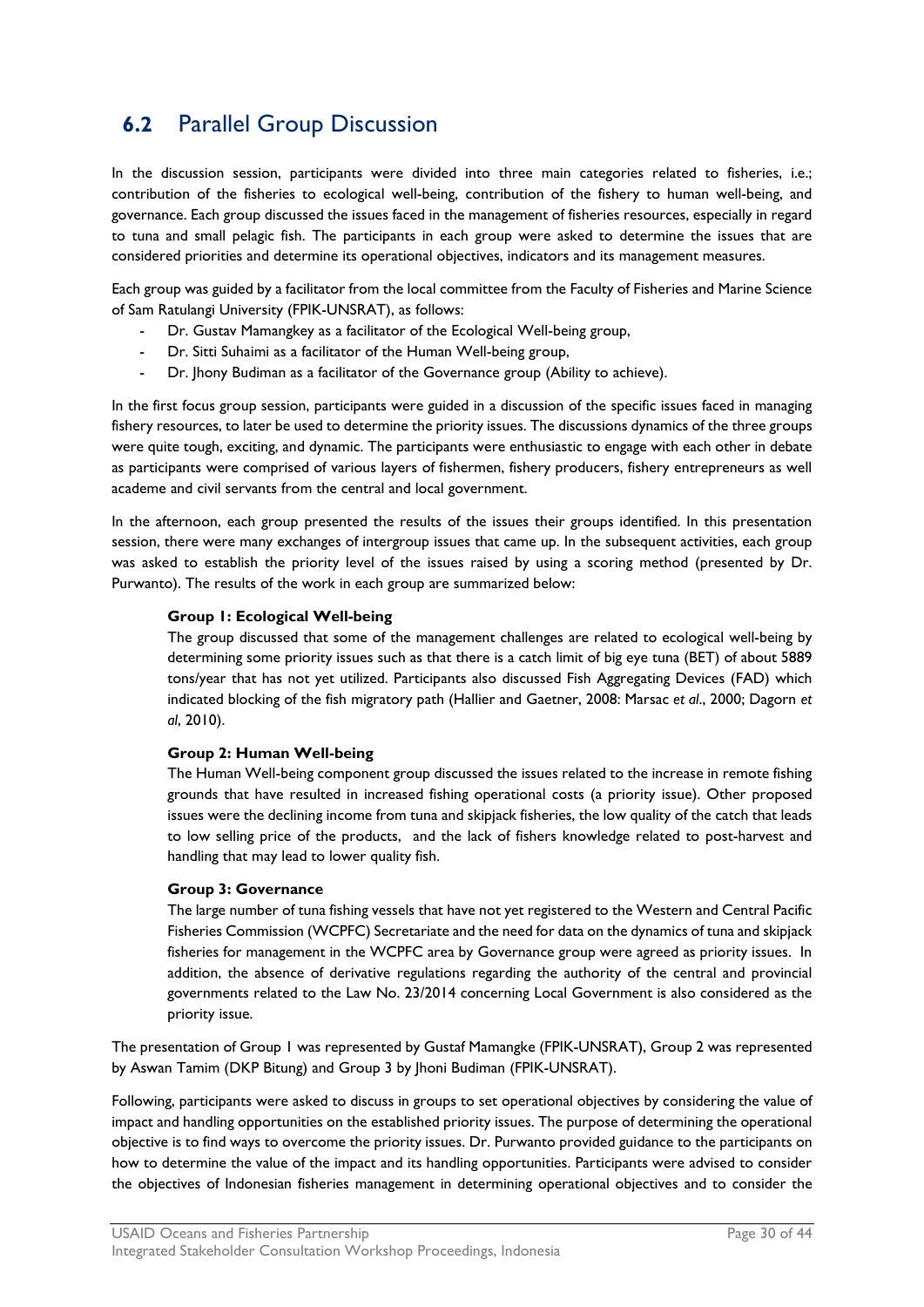productivity aspect and the increase in income as supporting aspects to the determination of 'operational objectives'.

# <span id="page-32-0"></span>7. DAY THREE PROCEEDINGS

# <span id="page-32-1"></span>7.1 Panel Discussion Results

On day three, the groups once reported out on their group discussions from the previous day to set operational objectives. Summary reports included:

#### **Group 1: Ecological Well-being**

- Increases in remote fishing locations/grounds lead to higher operational costs of the fishers, thus participants determined that it is necessary to increase the abundance of fish in the fishing ground.
- To overcome decreased income from tuna and skipjack fisheries, participants agreed that the productivity of tuna/skipjack vessels must be increased in order to increase the net income of the tuna fisheries.
- The selling price of fish is not prime because of the low quality of the fish catches landed, thus the quality of the catch must be maintained on board.

#### **Group 2: Human Well-being**

- The catch limit of big eye tuna (BET) is about 5889 tons/year but has not been utilized, thus the utilization of BET catch limits should be optimized.
- Regarding the use of Fish Attractive Device (FAD) issue which indicates that it may block the fish migration paths, it is necessary to initiate a FAD controlling system in the FMA 716 region.
- The details of other operational objectives agreed by this group are contained in Annex II.

#### **Group 3: Governance**

- Large numbers of tuna fishing vessels are not registered with the WCPFC, thus awareness of WCPFC ship registration mechanisms must be raised.
- To address the data needs concerning the dynamics of tuna and skipjack for management in the WCPFC area, participants agreed fishery data must be collected as needed on a regular basis and reported to the WCPFC.
- There are no derivative rules on the authority of the central and regional governments based on Law No. 23/201, thus it is necessary to clarify and to divide some of fisheries management authority.

In the afternoon session, to facilitate the participants' further understanding in determining the operational objectives, Dr. Purwanto explained the determination of the indicators and management steps. Mr. Saut Tampubolon, representative of the Directorate of Fish Resources Management of the Directorate General of Capture Fisheries (MMAF), gave a presentation on management steps and operational objectives examples.

Following, each group revisited the operational objectives that were discussed in the previous session to add indicators and management steps that will inform management strategies. An example of discussion results can be seen in the table compiled by Human Well-being group: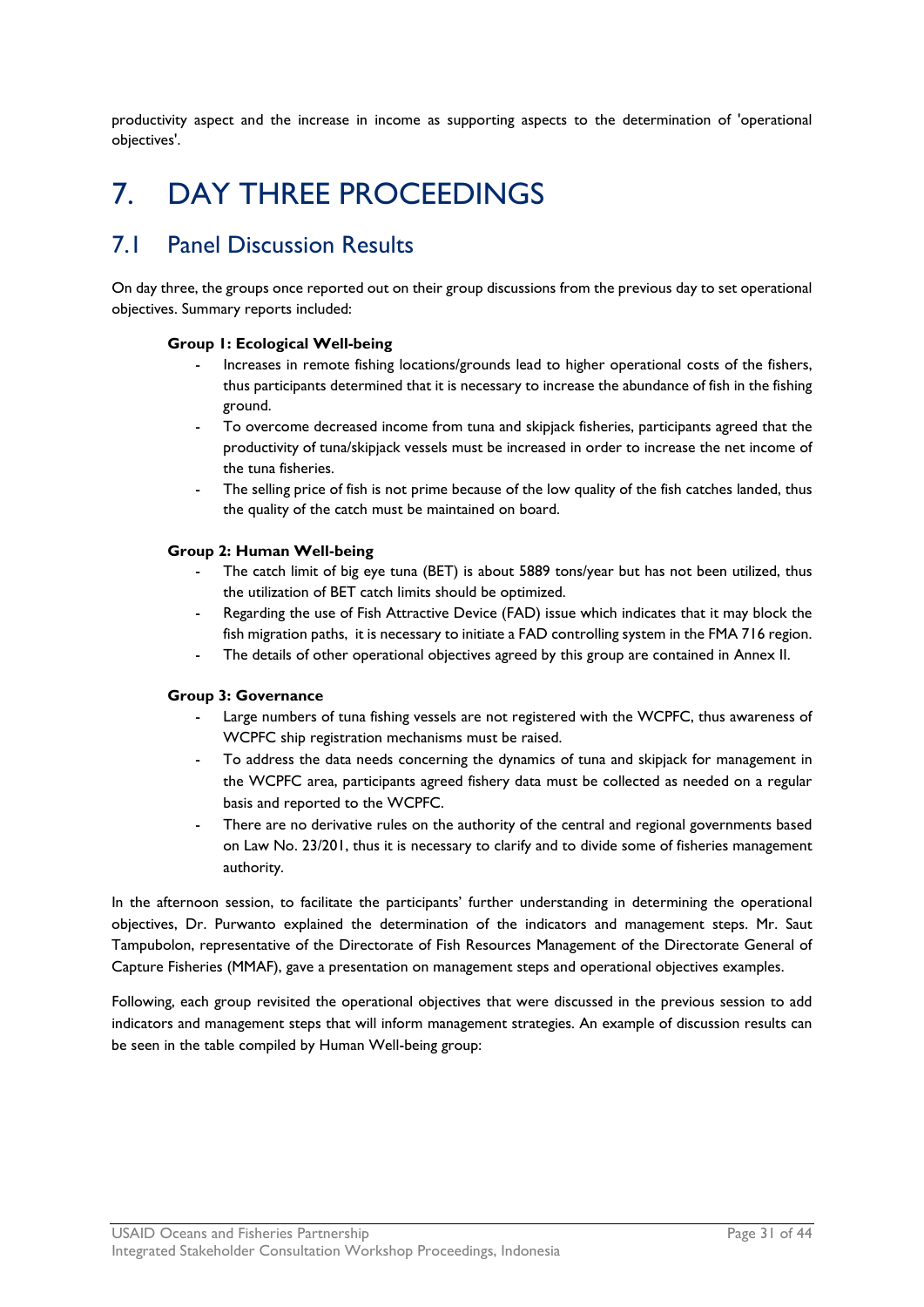#### <span id="page-33-0"></span>**Table 6. Sample of issues, operational objectives, indicators and management measures as compiled by Human Well-being group**

| No           | <b>Issues</b>                                                                                      | <b>Operational Objectives</b>                                                 | Indicator                                                                             | Provision / management<br>measures                                                    |
|--------------|----------------------------------------------------------------------------------------------------|-------------------------------------------------------------------------------|---------------------------------------------------------------------------------------|---------------------------------------------------------------------------------------|
|              | More remote fishing<br>grounds cause high<br>operating costs                                       | Increase the abundance of<br>fish in the old fishing<br>ground                | <b>CPUE</b>                                                                           | Control of fishing effort                                                             |
| $\mathbf{2}$ | Decline in revenue<br>from tuna fishery                                                            | Increased productivity of<br>tuna fishing boats                               | <b>CPUE</b>                                                                           | Control of fishing effort                                                             |
|              |                                                                                                    | Increased production of<br>tuna                                               | Production, CPUE                                                                      | Control of fishing effort                                                             |
|              |                                                                                                    | Increase in net income of<br>tuna fishery                                     | Advantages fishermen                                                                  | Increased efficiency of<br>fishing effort                                             |
| 3            | Decline in revenue<br>from tuna fishery                                                            | Increased productivity of<br>tuna fishing boats                               | <b>CPUE</b>                                                                           | Control of fishing effort                                                             |
|              |                                                                                                    | Increased production of<br>tuna                                               | Production, CPUE                                                                      | Control of fishing effort                                                             |
|              |                                                                                                    | Increase revenue tuna<br>fishery                                              | Advantages fishermen                                                                  | Increased efficiency of<br>fishing effort                                             |
| 4            | Selling price is not<br>prime because of the<br>low quality of the fish<br>landed                  | Maintaining the quality of<br>the catch on board                              | The proportion of fish<br>catches in landing with good<br>quality                     | Quality control policy of<br>the catch on board                                       |
| 5            | Low quality of fish for<br>processing raw material                                                 | Maintaining the quality of<br>the fish in transport to the<br>processing unit | The proportion of the raw<br>materials of good quality fish<br>in the processing unit | Policy quality control of<br>raw materials processing                                 |
| 6            | Declines in revenue due<br>to the lack of raw<br>materials for the<br>processing of smoked<br>fish | Optimizing the catch of<br>local fishermen                                    | Production                                                                            | Control of fishing effort                                                             |
|              |                                                                                                    |                                                                               | <b>CPUE</b>                                                                           | Control of fishing effort                                                             |
|              |                                                                                                    | Increasing the supply of raw<br>materials from other<br>regions               | The volume of supply from<br>other regions                                            | National logistics<br>distribution optimization                                       |
| 7            | Fisheries contribution<br>to the regional<br>economy declined                                      | Increase the contribution of<br>fisheries to fishing                          | Production                                                                            | Control of fishing effort                                                             |
|              |                                                                                                    |                                                                               | <b>CPUE</b>                                                                           | Control of fishing effort                                                             |
|              |                                                                                                    | Increase the contribution of<br>fisheries on the fish<br>processing           | production of processed                                                               | Optimization of the supply<br>of raw materials                                        |
|              |                                                                                                    | Increase Revenue (PAD) on<br>fisheries                                        | <b>PAD</b> of fisheries                                                               | Improved government<br>services                                                       |
| 8            | Declining foreign<br>exchange (devisa) from<br>the export of fish<br>processing                    | Increase exports of<br>processed fishery<br>production                        | Volume and export value of<br>processed fish                                          | Matching the requirements<br>of the importing country<br>(al provisions traceability) |
|              |                                                                                                    |                                                                               |                                                                                       | Quality control is<br>processed                                                       |
|              |                                                                                                    |                                                                               |                                                                                       | Maintaining the stability of<br>the production of<br>processed                        |
|              |                                                                                                    |                                                                               |                                                                                       | New market penetration<br>and increased production<br>of processed                    |
| 9            | Household income<br>communities around<br>the fish processing unit<br>declining                    | Improving fish processing<br>business activities                              | Volume production of<br>processed fish                                                | Optimization of the supply<br>of raw materials                                        |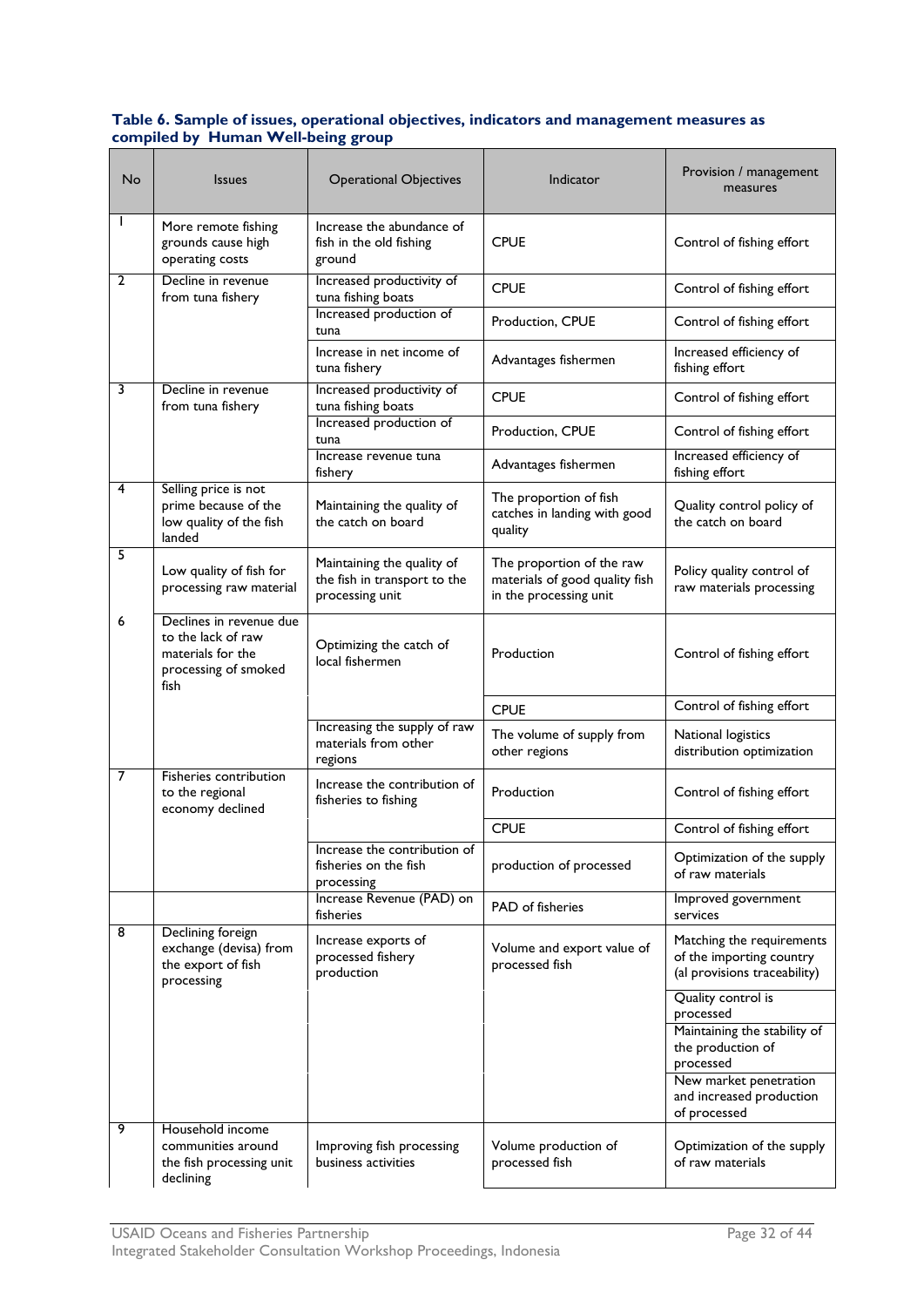| <b>No</b>       | <b>Issues</b>                                                                                                       | <b>Operational Objectives</b>                                                                          | Indicator                                                         | Provision / management<br>measures                            |
|-----------------|---------------------------------------------------------------------------------------------------------------------|--------------------------------------------------------------------------------------------------------|-------------------------------------------------------------------|---------------------------------------------------------------|
|                 |                                                                                                                     |                                                                                                        | Total employment in the fish<br>processing business               | optimization of job<br>opportunities for local<br>communities |
| $\overline{10}$ | Resources under-<br>exploited tuna                                                                                  | Optimize catches of<br>skipjack fishery                                                                | Production tuna                                                   | Control of fishing effort                                     |
|                 |                                                                                                                     |                                                                                                        | efforts to arrest                                                 | Control of fishing effort                                     |
| $\mathbf{H}$    | Opportunity increase in<br>longline fishing fleet and<br>purse seine area WCP                                       | Improving the fishing fleet<br>in the area purse seine<br><b>WCP</b>                                   | The number of fishing boats<br>purse seine                        | Control of fishing effort                                     |
|                 |                                                                                                                     |                                                                                                        | Production of tuna and tuna                                       | Control of fishing effort                                     |
|                 |                                                                                                                     | Increase longline fishing<br>fleet in the area of WCP                                                  | Number of longline fishing<br>boats                               | Control of fishing effort                                     |
|                 |                                                                                                                     |                                                                                                        | Production tuna                                                   | Control of fishing effort                                     |
| 12              | Resilience and food<br>security as a protein<br>source related with<br>catch volume and low<br>quality of the catch | Increase fish production                                                                               | Fish production                                                   | Control of fishing effort                                     |
|                 |                                                                                                                     | Preserving fish resources                                                                              | <b>CPUE</b>                                                       | Control of fishing effort                                     |
|                 |                                                                                                                     | Maintaining the quality of<br>fish                                                                     | The proportion of fish<br>catches in landing with good<br>quality | Quality control policy<br>catches                             |
| $\overline{13}$ | Fishermen's<br>cooperative role is not<br>optimal due to capital<br>constraints                                     | Enhancing the role of<br>cooperatives in supporting<br>the efforts of fishermen and<br>fish processors | Kind and cooperative<br>business turnover                         |                                                               |
| 4               | Lack of knowledge<br>about the handling of<br>post-catch fish, causing<br>low quality                               | Improving knowledge and<br>skills of handling post-catch<br>fish                                       |                                                                   |                                                               |
| 15              | Local fishermen work<br>ethic is lower than<br>foreign fishermen                                                    | Improving the work ethic of<br>the local fishermen                                                     |                                                                   |                                                               |

# <span id="page-34-0"></span>7.2 Closing Program and Sharing of Thoughts

Discussions held during the workshop produced valuable inputs and information to inform the preparation of the Sustainable Fisheries Management Plan (SFMP) develop under the Ecosystems Approach to Fisheries Management (EAFM) for FMA 716. At the end of the workshop, the participants were asked to fill out an After Action Review form (Annex V) as part of the assessment and evaluation of the Integrated Stakeholder Consultation Workshop. Selected participants were asked to share some of comments on the workshop.



Mrs. Deyne Rondonuwu, Head of Bureau for Processing of Marine and Fishery Products,

Marine and Fishery Office of North Sulawesi Province, expressed her gratitude for the opportunity to participate in the workshop. She was delighted thattheir break-out group was well represented and said that even though the participants hold different positions, they still all agreed that law enforcement isimportant.

Mr. Aswan Thamin, Staff of the Local Government in Bitung, said that he was very grateful to have this opportunity to participate in the workshop as he also participated in the survey done in Lembeh

for the Gender analysis study. He hopes that since the USAID Oceans project is a continuing partnership with the LGUs, that the results of the study be translated in a way that influences the government to take concrete actions in the future.

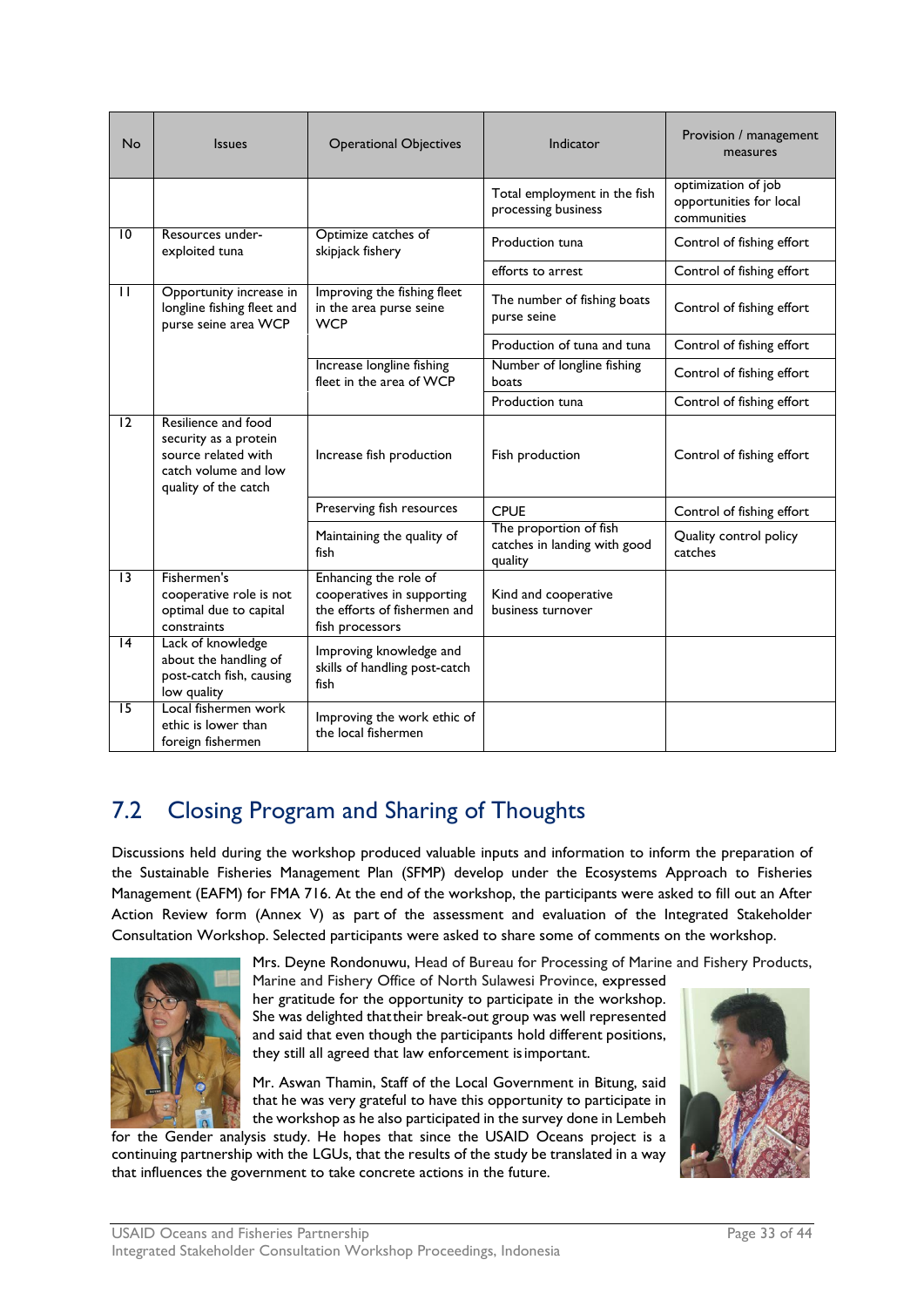

Mrs. Marwiah Lahadji, from small-scale fishery industry in Girian-Bitung, expressed her thankfulness to be involved in the project. She felt that she was free to express her thoughts and was heard during the workshop. She mentioned that as a fish processor she has been invited many times for similar events i.e., seminars and workshops in Jakarta and other places to discuss how to improve the welfare of fishermen and fish processors. The answer is always to have patience. Today, she is still patient and believes that a better future for fisheries lies ahead.

Ms. Shanty Sijabat, Verite, enjoyed the three-day workshop and especially liked the presentations of discussion outputs. She also appreciated how insights were freely shared throughout the duration of the workshop.

Ms. Stephani Mangunsong, MDPI, said that she was delighted to join this workshop and as a result has improved knowledge and experience in fisheries. She appreciated the participation of the different stakeholders, especially during the two days of discussions which were very tough. As a part of governance discussion group, we agreed and concluded that in order to improve human well-being in fisheries, fisheries governance must be improved.

Dr. Johnny Budiman, UNSRAT, was delighted to be involved in the workshop especially as a facilitator for the group of governance discussion sessions. He said that recently we are focusing on the fisheries management through EAFM and that the management of tuna in the Fisheries Management Area (FMA) of 716 needs to be implemented. Therefore, he said a learning center for FMA 716 has been established and the coordinator for this area is the Dean of Faculty of Fisheries and Marine Science UNSRAT Prof. Grevo Gerung.





# <span id="page-35-0"></span>7.3 Closing Messages

The workshop culminated with closing remarks from USAID Oceans, MMAF and USAID. On behalf ofUSAID Oceans, Mr. Geronimo Silvestre closed the workshop formally by thanking the participants for their enthusiasm and participation during the three-day workshop. He expressed his appreciation to the organizers from MMAF and UNSRAT who organized a successful event.

Mr. Saut Tampubolon, MMAF, remarked that capacity building in the fisheries sector is very difficult as no one knows the exact number of fish, just the catch per unit effort. Therefore, we need data and we need to discuss how to manage the fisheries. All stakeholders should be transparent in providing fisheries data because if the data is biased, the measurement would be wrong. He suggested some recommendations, such as conducting a study for small-scale fisheries in provincial level and developing a harvesting strategy in FMA 715, 716, 717, especially for small pelagic fish such as scad fish.

Mr. Alfred Nakatsuma, Director of the USAID Regional Development Mission for Asia's Environment Office, remarked that he arrived for the first time in Manado in 1993. At the time, management of fisheries was based on market based data. Since then, there have been many improvements now in fisheries management by applying better documentation of fish catch started from the point of catch. He encouraged the participants to support the management of fisheries in Indonesia through working together between stakeholders in fisheries sector.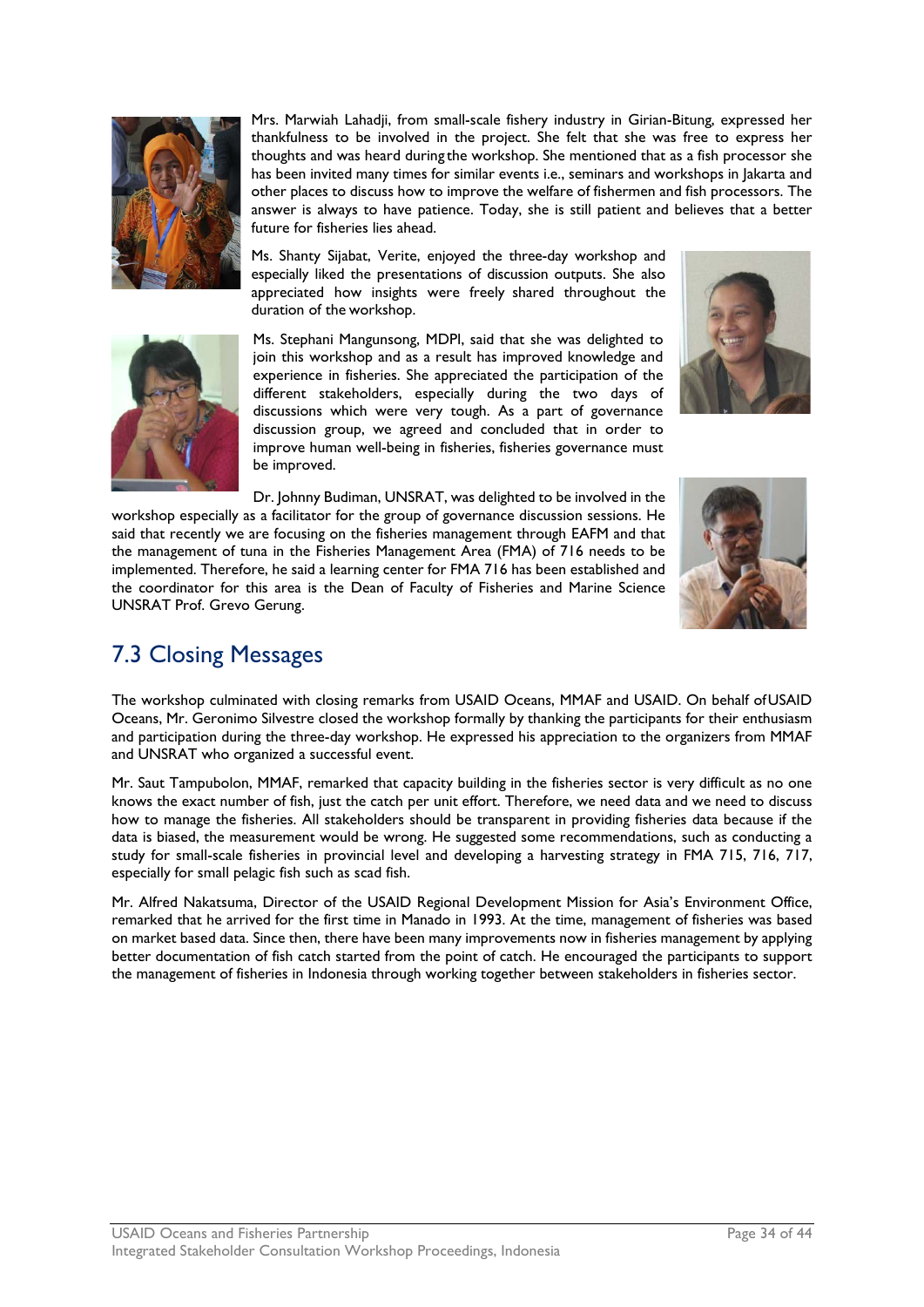# <span id="page-36-0"></span>ANNEX I. STAKEHOLDER VALIDATION WORKSHOP PROGRAM

#### **DAY 1: 19 JUNE 2017**

OPENING SESSION

| $08.30 - 09.00$ | Registration                                      |
|-----------------|---------------------------------------------------|
| $09.00 - 09.20$ | Welcoming remarks and workshop overview           |
|                 | (Prof. Grevo Gerung, University of Sam Ratulangi) |
| $09.20 - 09.40$ | Opening speech -open the workshop                 |
|                 | (Reza Shah Pahlevi, Ph.D - DGCF MMAF)             |
| $09.40 - 10.00$ | Coffee Break                                      |

#### PRESENTATION SESSION 1

| $10.00 - 10.30$ | National Policy on Fisheries Management and Development in FMA 716<br>(Saut Tampubolon - MMAF)               |
|-----------------|--------------------------------------------------------------------------------------------------------------|
| $10.30 - 11.00$ | Policy of North Sulawesi Province on Fisheries Management and Development in Provincial<br>waters of FMA 716 |
|                 | (Ronald Sorongan - DKP Province of North Sulawesi)                                                           |
| $11.00 - 11.30$ | Overview the Ocean and Fisheries Partnership                                                                 |
|                 | (Dr. Purwanto - USAID Oceans)                                                                                |
| $11.30 - 12.30$ | Open discussion (Q & A)                                                                                      |
| $12.30 - 13.30$ | Lunch Break                                                                                                  |

#### PRESENTATION SESSION 2

| $13.30 - 13.50$ | Profile of Fisheries and Fisheries Resources in FMA 716 |
|-----------------|---------------------------------------------------------|
|                 | (Dr. Badrudin - USAID Oceans, Indonesian team)          |
| $13.50 - 14.10$ | Results of Value Chain Analysis in Bitung               |
|                 | Presented by Oceans partner (Sari - Marine Change)      |
| $14.10 - 14.30$ | Results of Labor analysis at fisheries sector in Bitung |
|                 | Presented by Oceans partner (Shanty - Verite)           |
| $14.30 - 14.50$ | Results of Small-scale Tuna Fisheries in Bitung         |
|                 | Presented by Oceans partner (Stephani - MDPI)           |
| $14.50 - 15.30$ | Open discussion (Q & A)                                 |
| $15.30 - 15.15$ | Coffee Break                                            |

#### PRESENTATION SESSION 3

| $15.15 - 15.35$ | Electronic Catch Documentation Traceability (e-CDT)<br>(Dr. Farid Maruf - USAID/RDMA) |
|-----------------|---------------------------------------------------------------------------------------|
| $15.35 - 15.55$ | Small Pelagic Fishery in Indonesia's FMA 716                                          |
|                 | (Indonesia EAFM specialist, Dr. Purwanto)                                             |
| $15.55 - 16.15$ | Methodology on EAFM Planning                                                          |
|                 | (Saut Tampubolon - MMAF)                                                              |
| $16.15 - 16.35$ | Results of Gender analysis at Fisheries sector in Bitung                              |
|                 | Presented by Oceans partner (Alvon Yusuf - Unsrat)                                    |
| $16.35 - 17.00$ | Open discussion (Q & A)                                                               |
| $17.00 - 17.15$ | Closing Day 1                                                                         |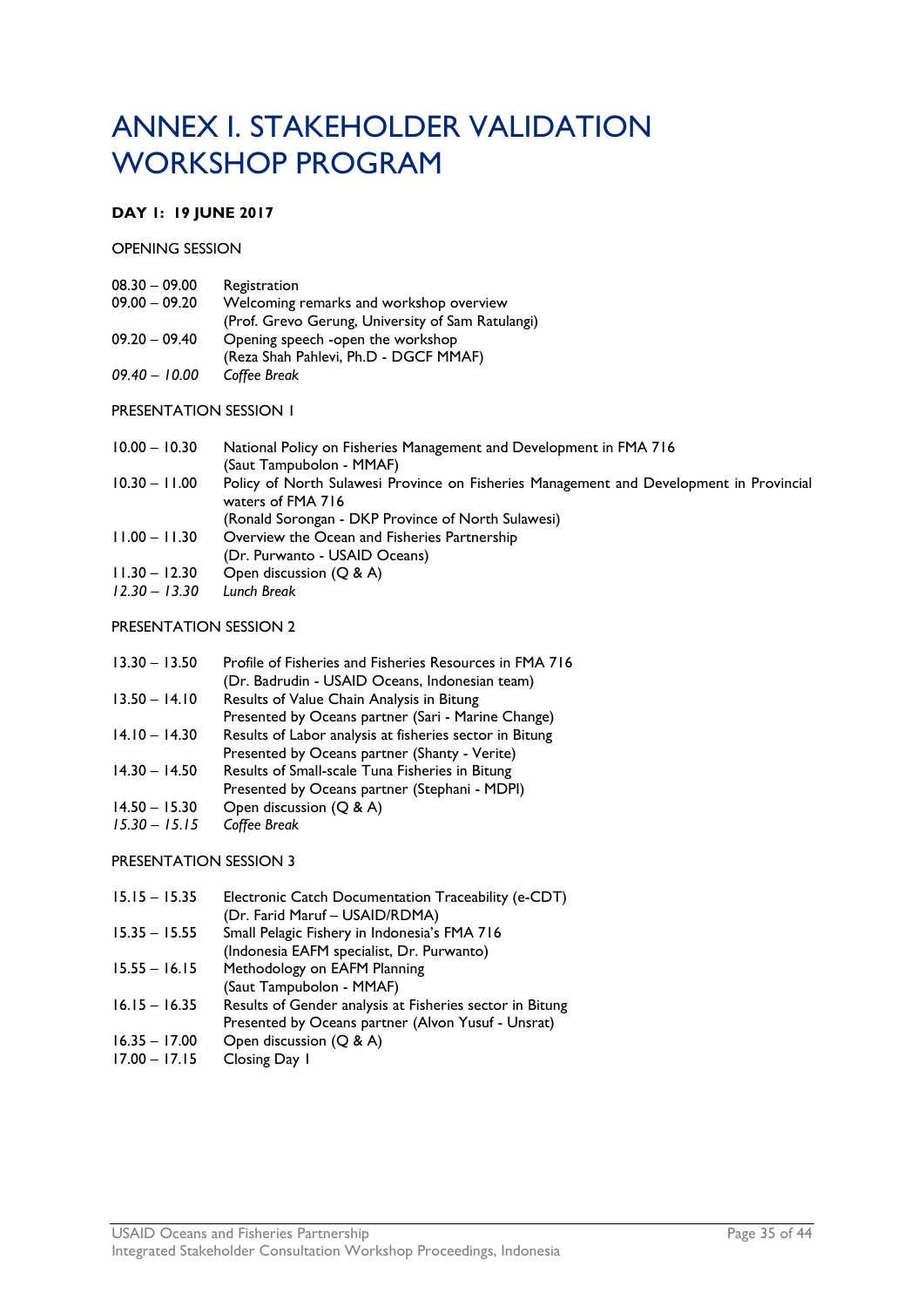#### **DAY 2: 20 JUNE 2017**

#### INTRODUCTION SESSION

- 08.30 08.45 Overview day 1 Presented by Oceans partner (Daisy Makapedua - Unsrat) 08.45 – 09.00 Welcoming remarks (USAID/RDMA)<br>09.00 – 10.00 Grouping (Workshop Facilitators by l
	- Grouping (Workshop Facilitators by UNSRAT)
		- Group 1: Ecological well-being
			- Group 2: Human well-being
			- Group 3: Governance

*Notes: Morning coffee/tea served in each meeting room*

PARALLEL GROUP DISCUSSION

10.00 – 12.30 Group discussion session 1: Identify issues of fisheries *12.30 – 13.30 Lunch Break* 13.30 – 14.30 Panel discussion 1<br>14.30 – 17.00 Group discussion Group discussion session 2: Prioritized issues and revisit operational objectives of fisheries management

*Notes: Afternoon coffee/tea served in each meeting room*

17.00 – 17.15 Closing Day 2

#### **DAY 3: 21 JUNE 2017**

08.30 – 08.45 Overview Day 2 Presented by Oceans partner (Jardie Andaki - UNSRAT) 08.45 – 10.00 Panel discussion 2 Presented by Indonesia Oceans Team

*Notes: Morning coffee/tea served in each meeting room*

- 10.00 12.30 Group discussion session 3: Revisit fisheries management intervention: measures, indicators, and reference points
- *12.30 – 13.30 Lunch Break*
- 13.30 14.30 Panel discussion 3<br>14.30 15.30 General discussion
- General discussion

*Notes: Afternoon coffee/tea served in panel room*

- 15.30 16.00 Wrap up workshop
- 16.00 16.15 Closing workshop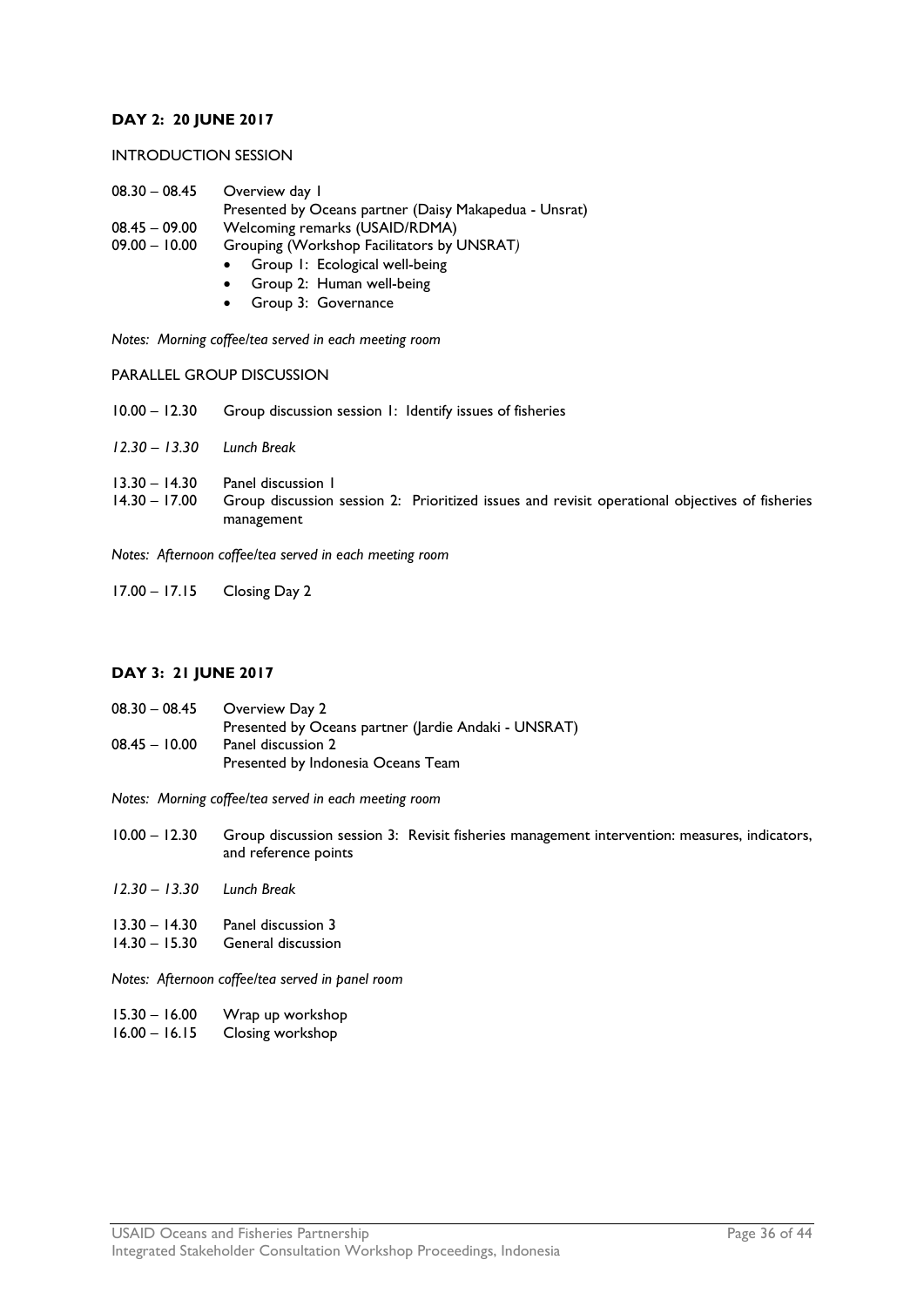# ANNEX II. DIRECTORY OF PARTICIPANTS

| <b>NAME</b>                                 | <b>DESIGNATION</b>                                                              | <b>CONTACT INFORMATION</b><br><b>AGENCY</b> |                                                 |                |              |                            |
|---------------------------------------------|---------------------------------------------------------------------------------|---------------------------------------------|-------------------------------------------------|----------------|--------------|----------------------------|
|                                             |                                                                                 |                                             |                                                 | <b>ADDRESS</b> | <b>PHONE</b> | <b>E-MAIL</b>              |
| <b>NATIONAL GOVERNMENT AGENCY(NGA)</b>      |                                                                                 |                                             |                                                 |                |              |                            |
| I. Reza Shah Pahlevi                        |                                                                                 |                                             | <b>KKP (MMAF)</b>                               |                | 081317432328 | pahlevi.rezashah@kkp.go.id |
| 2. Saut Tampubolon                          | Kasubdit Sumber Daya Ikan Zona<br>Ekonomi Eksklusif Indonesia dan Laut<br>Lepas |                                             | Direktorat Jenderal Perikanan<br>Tangkap, KKP   |                | 081319865116 | s.tampubolon@yahoo.com     |
| 3. Rizka F Sari                             | <b>PDSKKP-KIT</b>                                                               |                                             | Penggolahan dan Bina Mutu,<br><b>PDSKKP-KIT</b> |                | 081298767176 | rizuka-11@yahoo.com        |
| 4. Riana Handayani                          | Staf Direktorat Pengelolaan Sumberdaya Ikan                                     |                                             | Direktorat Jenderal Perikanan<br>Tangkap, KKP   |                | 08111499422  | riana.handayani@kkp.go.id  |
| 5. Yuni Trikumoro                           | Staf Direktorat Pengelolaan Sumberdaya Ikan                                     |                                             | Direktorat Jenderal Perikanan<br>Tangkap, KKP   |                | 08568089628  | yunilaksono@yahoo.com      |
| 6. Putuh Suadela                            | Staf Direktorat Pengelolaan Sumberdaya Ikan                                     |                                             | Direktorat Jenderal Perikanan<br>Tangkap, KKP   |                | 081288066544 | sdi.dipt@yahoo.com         |
| 7. Eva Suaryaman                            | Staf Direktorat Pengelolaan Sumberdaya Ikan                                     |                                             | Direktorat Jenderal Perikanan<br>Tangkap, KKP   |                | 081296433449 | sdi.dipt@yahoo.com         |
| 8. Waluyo Susanto                           |                                                                                 |                                             | <b>Biro Perencanaan KKP</b>                     |                | 081316185459 |                            |
| 9. Cut Pinta                                | Staff UKM KKP                                                                   |                                             | Biro Perencanaan KKP                            |                | 081297848585 |                            |
| 10. Erfin Nurdin                            | Peneliti                                                                        |                                             | <b>BPPL, KKP</b>                                |                |              | erfin_nurdin@yahoo.co.id   |
| 11. Budi Nugraha                            | <b>TD</b>                                                                       |                                             | <b>BPPL, KKP</b>                                |                |              | budinug73@gmail.com        |
| <b>LOCAL GOVERNMENT UNIT (LGU) /ACADEME</b> |                                                                                 |                                             |                                                 |                |              |                            |
| 12. Amelia Klampung                         |                                                                                 | Pelabuhan Perikanan                         |                                                 |                | 085240630611 | ameliaklampung@yahoo.co.id |
| 13. Silvana Manumpil                        | Kepala Balai                                                                    | <b>BPSMHP</b>                               |                                                 |                | 082113700749 |                            |

<span id="page-38-0"></span>USAID Oceans and Fisheries Partnership Page 37 of 44 and 2011 and 2012 and 2012 and 2012 and 2012 and 2012 and

Integrated Stakeholder Consultation Workshop Proceedings, Indonesia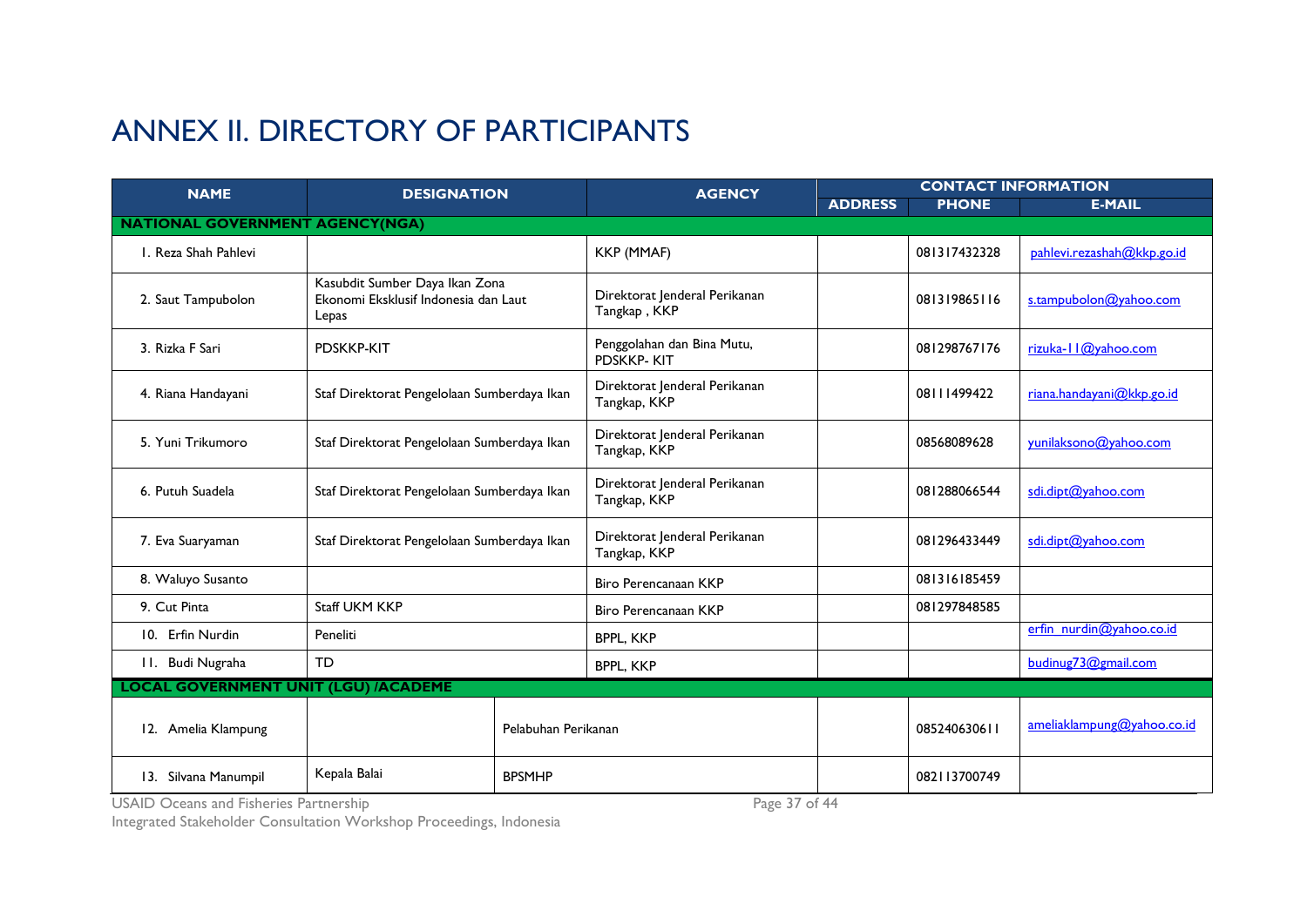| 14. Lumpat Sormin          |                                    | Pangkalan Pengawasan Sumberdaya Kelautan dan<br>Perikanan Bitung, PSKDP Bitung | 081548121194  |                            |
|----------------------------|------------------------------------|--------------------------------------------------------------------------------|---------------|----------------------------|
| 15. Maxi Nelwan            |                                    | Pangkalan Pengawasan Sumberdaya Kelautan dan<br>Perikanan Bitung, PSKDP Bitung |               | maxi.nelwan@yahoo.com      |
| 16. Irma Sesi Tidajoh      |                                    | Pangkalan Pengawasan Sumberdaya Kelautan dan<br>Perikanan Bitung, PSKDP Bitung | 085240285858  | td.5351@yahoo.com          |
| 17. Liesje Macawalang      | Kepala Dinas                       | Dinas Kelautan dan Perikanan Kota Bitung                                       |               | liesjemaewaly@gmail.com    |
| 18. Maureen Tangkudung     |                                    | <b>DKP</b> Provinsi                                                            | 081243685955  |                            |
| 19. Deyne Rondonuwu        |                                    | <b>BPHKP-DKP</b>                                                               | 082296782221  | deynerondonuwu@yahoo.co.id |
| 20. Agnes Walukow          |                                    | Disperik Bitung                                                                | 085240452709  | Revicowalukow@gmail.com    |
| 21. Aswan Thamin           |                                    | Pemerintah Daerah DKP                                                          | 085340061813  | aswan thamin@yahoo.co.id   |
| 22. Frits Kaihatu          | Kepala Bidang PDS                  | Dinas Kelautan dan Perikanan Propinsi Sulawesi Utara                           |               |                            |
| 23. Tienneke Adam          | Kepala Bidang Perikanan<br>Tangkap | Dinas Kelautan dan Perikanan Propinsi Sulawesi Utara                           |               |                            |
| 24. Rosela E Mamahit Elten |                                    | Dinas Perikanan                                                                | 0811432440    | rosellamamahit@gmail.com   |
| 25. Feisal Pamikiran       |                                    | <b>DKP Sulawesi Utara</b>                                                      | 082187913564  |                            |
| 26. Give R M               | Sektretaris Dinas Perdagangan      | Pemerintah Kota Bitung                                                         | 081245029655  |                            |
| 27. Efendi Maaruf          |                                    | <b>DKP</b> Gorontalo                                                           | 082394951833  | efendimaaruf@yahoo.co.id   |
| 28. Audy Dien              | Kabid                              | Pelabuhan Perikanan                                                            | 082188999307  | audidien@gmai.com          |
| 29. Ronald Sorongan        | Kepala                             | DKP Provinsi Sulawesi Utara                                                    | 082192664822  | onalso33@gmail.com         |
| 30. Daniel Ndahawali       | Kapus P3M                          | Politeknik KP Bitung                                                           | 0813400027134 | ndahawalidaniel@gmail.com  |
| 31. Inneke FM Rumengan     |                                    | <b>Rectorate- FPIK UNSRAT</b>                                                  |               |                            |
| 32. Gustaf Mamengke        | Fasilitator                        | <b>UNSRAT</b>                                                                  | 081236772676  | gustaf@unsrat.ac.id        |
| 33. Siti Suhaeni           | Fasilitator                        | Unsrat                                                                         | 085256603337  |                            |

USAID Oceans and Fisheries Partnership Page 38 of 44

Integrated Stakeholder Consultation Workshop Proceedings, Indonesia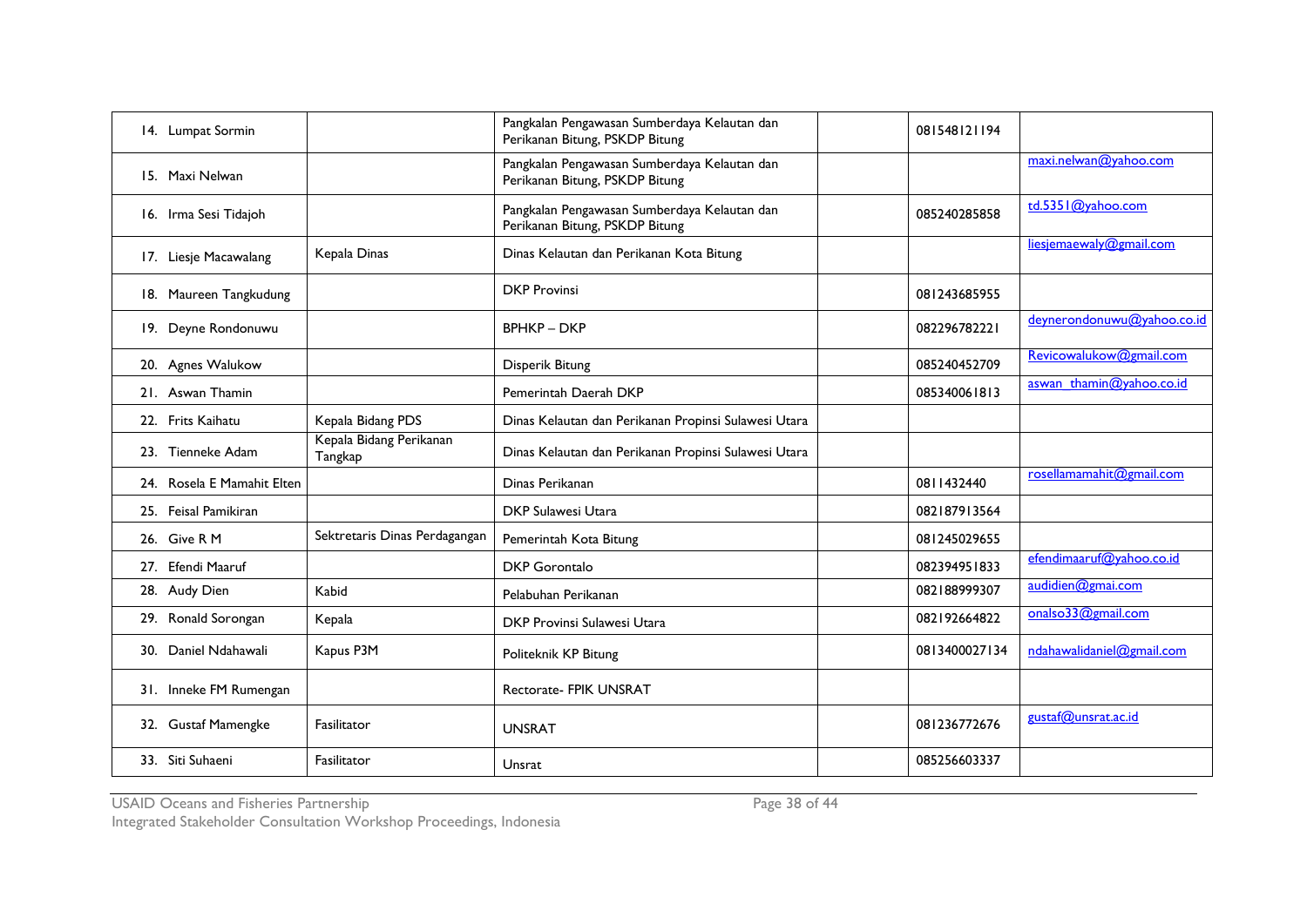| 34. Stephanus Mandagi                    | Fasilitator                  | Unsrat                     |                                    |  |               |                            |
|------------------------------------------|------------------------------|----------------------------|------------------------------------|--|---------------|----------------------------|
| 35. Johny Budiman                        | Fasilitator                  | Unsrat                     |                                    |  |               |                            |
| <b>FISHING INDUSTRYPLAYERS</b>           |                              |                            |                                    |  |               |                            |
| 36. Jason Loy                            | <b>Commercial Director</b>   | PT. SIG ASIA               |                                    |  | 08218888800   |                            |
| 37. Nurafina Suwadji                     | Secretary                    | PT. SIG ASIA               |                                    |  | 08114303800   |                            |
| 38. Godfried S. Badoa                    | Manajer Perkapalan           |                            | PT Nutrindo Freshfood Indonesia    |  | 082187256693  | nfi02.ira@gmail.com        |
| 39. Irawati C. Tobangen                  | Adm. Perkapalan              |                            | PT Nutrindo Freshfood Indonesia    |  | 081244209393  | nfi02.ira@gmail.com        |
| Hofni Muhaling<br>40.                    | <b>Superviser Production</b> | PT Delta Pasific Indo Tuna |                                    |  | 085256818664  |                            |
| Joseph Palinggi<br>41.                   | Ketua                        | <b>UD Karya Mandiri</b>    |                                    |  | 082326038888  | jpalinggi@yahoo.com        |
| 42. Yanti Djuari                         | Ketua                        |                            | Asosiasi AP2HI, Asosiasi Perikanan |  | 081213396433  | janti.djuari.ap2hi.org     |
| 43. Heri                                 |                              | AP <sub>2HI</sub>          |                                    |  | 08129545598   | heri@ap2hi.org             |
| Hendrik Maarebia<br>44.                  | Ketua                        | Usaha Bersama (KUB)        |                                    |  | 085240917890  |                            |
| 45. Marwiah Lahadji                      | Ketua                        | <b>USTAFU Bitung</b>       |                                    |  | 082293989844  |                            |
| 46. Mastin Pakaya                        |                              | <b>USTAFU Bitung</b>       |                                    |  | 0895416172163 |                            |
| 47. Anesta Makawekes                     | Ketua                        | Ikan Kuning                |                                    |  | 085298858572  |                            |
| 48. Noflin Takahelo                      | Ketua                        | Kelompok Pengolahan        |                                    |  | 082290662651  |                            |
| 49. Djefri Sagune                        | Ketua                        | <b>HIPKEN</b>              |                                    |  | 081340775777  |                            |
| 50. Erni Darongke                        |                              | <b>POKLAHSAR</b>           |                                    |  | 085256639037  |                            |
| <b>USAID OCEANS IMPLEMENTINGPARTNERS</b> |                              |                            |                                    |  |               |                            |
| 51. Stephanie Mangunsong                 | Supply Chain Manager         |                            | <b>MDPI</b>                        |  | 085242291701  | stephanie@mdpi.or.id       |
| 52. Hastuti                              | Supply Chain Field Officer   |                            | <b>MDPI</b>                        |  | 085242291701  | hastuti@mdpi.<br>or.id     |
| 53. Yennie Rumagit                       |                              |                            | <b>TDP</b>                         |  | 081244967270  |                            |
| 54. Irwansyah                            |                              |                            | <b>PSDI</b>                        |  |               |                            |
| 55. Momo Kochen                          |                              |                            | <b>MDPI</b>                        |  | 08123827068   | MKOCHEN@mdpi.or.id         |
| 56. Mariane V Pondaag                    |                              |                            | <b>BKIPM</b>                       |  | 08114300334   | vera77pondaag@yahoomailcom |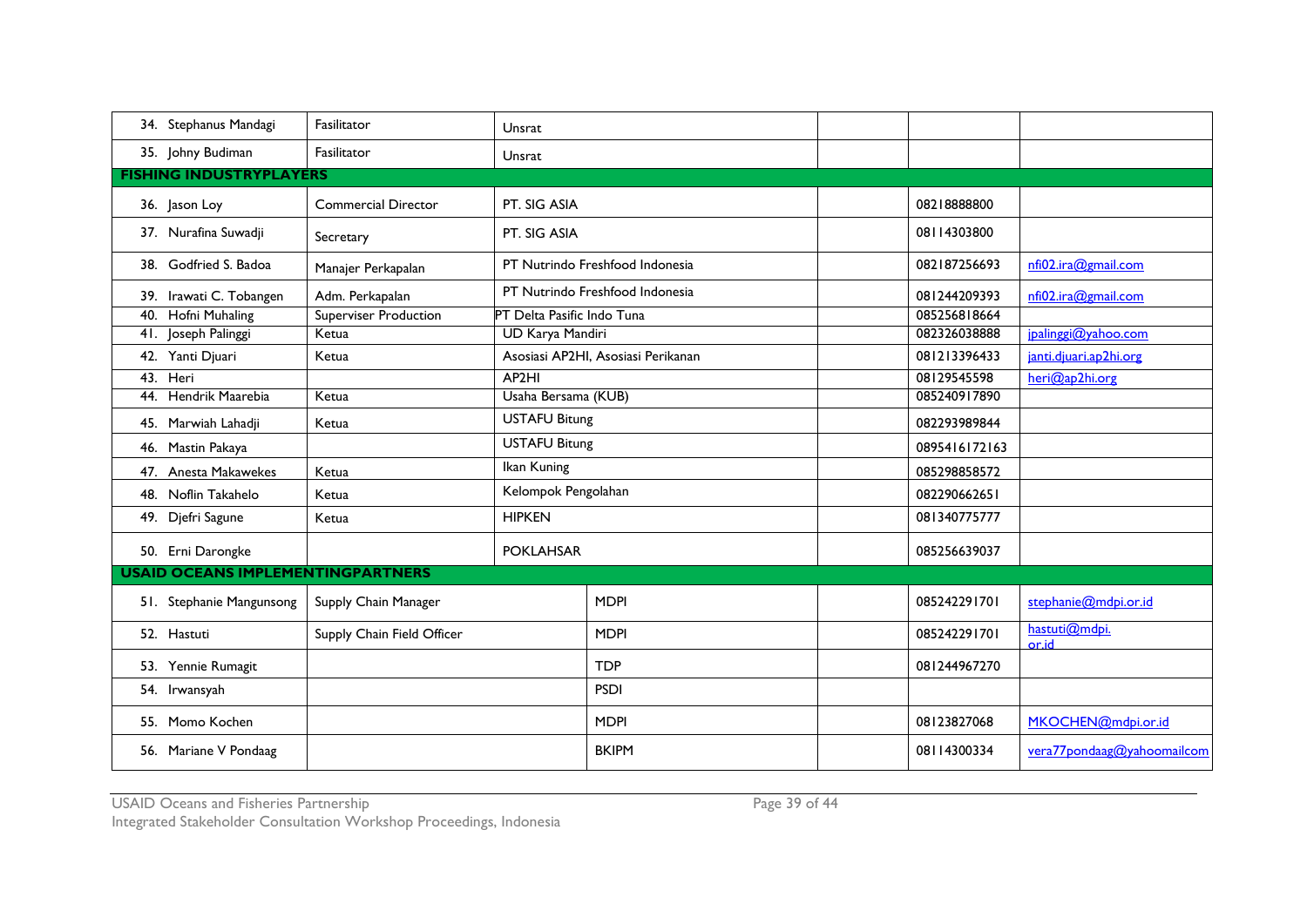| 57. Yosephine Avi Re               | Specialist               | <b>CTI-CFF</b>                 | 081236350827 | projecti.initiation@cticff.org     |
|------------------------------------|--------------------------|--------------------------------|--------------|------------------------------------|
| 58. Muhammad Lukman                | Research                 | CTI                            |              |                                    |
| 59. Wildan Ghifary                 | Staf                     | Marine Change                  | 085819295414 | wiklanturmudi@marinechange.c<br>om |
| 60. Shanti Heidi Delany<br>Sijabat | Researcher               | Verite                         | 081298810833 | Shades@verite.org                  |
| 61. Grevo Gerung                   | Project Manager          | <b>FPIK-UNSRAT</b>             |              | grevogerung@unsrat.ac.id           |
| 62. Reiny Tumbol                   | Coordinator Team         | <b>FPIK-UNSRAT</b>             |              | reinytumbol@yahoo.com              |
| 63. Daysi Makapedua                | Team Member              | FPIK-UNSRAT                    |              | daysi monica@yahoo.com             |
| 64. Alvon Jusuf                    | <b>Team Member</b>       | <b>FPIK-UNSRAT</b>             |              | alvon jusuf@yahoo.com              |
| 65. Jardie Andaki                  | <b>Team Member</b>       | FPIK-UNSRAT                    |              | jardieandaki@unsrat.ac.id          |
| 66. Djuwita Aling                  | <b>Team Member</b>       | <b>FPIK-UNSRAT</b>             |              | djuwita.aling@gmail.com            |
| 67. Jeannette Pangemanan           | <b>Team Member</b>       | <b>FPIK-UNSRAT</b>             |              | annetepangemanan@unsrat.ac.i       |
| 68. Victoria Manoppo               | <b>Team Member</b>       | <b>FPIK-UNSRAT</b>             |              | victoriamanoppo@gmail.com          |
| 69. Lusia Manu                     | <b>Team Member</b>       | FPIK-UNSRAT                    |              | manulusia@yahoo.com                |
| 70. Arter Budikase                 | <b>Team Member</b>       | <b>Team Member</b>             | 082393787070 |                                    |
| 71. Evan Kumesan                   | Team Member              | FPIK-UNSRAT                    | 082293227366 |                                    |
| 72. Maghelhais<br>Takalamingan     | <b>Team Member</b>       | FPIK-UNSRAT                    | 082193665595 |                                    |
| 73. Lestiawaty Gude                | <b>Team Member</b>       | <b>FPIK-UNSRAT</b>             | 081354887735 |                                    |
| 74. Fatrah Husuna                  | <b>Team Member</b>       | FPIK-UNSRAT                    | 081243496001 |                                    |
| 75. Irna Sari                      | <b>USAID SEA Project</b> |                                |              |                                    |
| 76. Ses Rini                       | <b>USAID SEA Project</b> |                                |              |                                    |
| 77. Daniel Tempomona               |                          | <b>EAFM Team - FPIK UNSRAT</b> | 085298707870 |                                    |
| 78. Ismanto A R Taib               |                          | <b>EAFM Team - FPIK UNSRAT</b> | 08526605537  |                                    |
| 79. Rini Lambaniga                 |                          | <b>EAFM Team - FPIK UNSRAT</b> | 082291134032 |                                    |

USAID Oceans and Fisheries Partnership Page 40 of 44 and 2012 11:00:00 Page 40 of 44 and 2012 12:00 Page 40 of 44 and 2012 12:00 Page 40 of 44 and 2012 12:00 Page 40 of 44 and 2012 12:00:00 Page 40 of 44 and 2012 12:00 Pag

Integrated Stakeholder Consultation Workshop Proceedings, Indonesia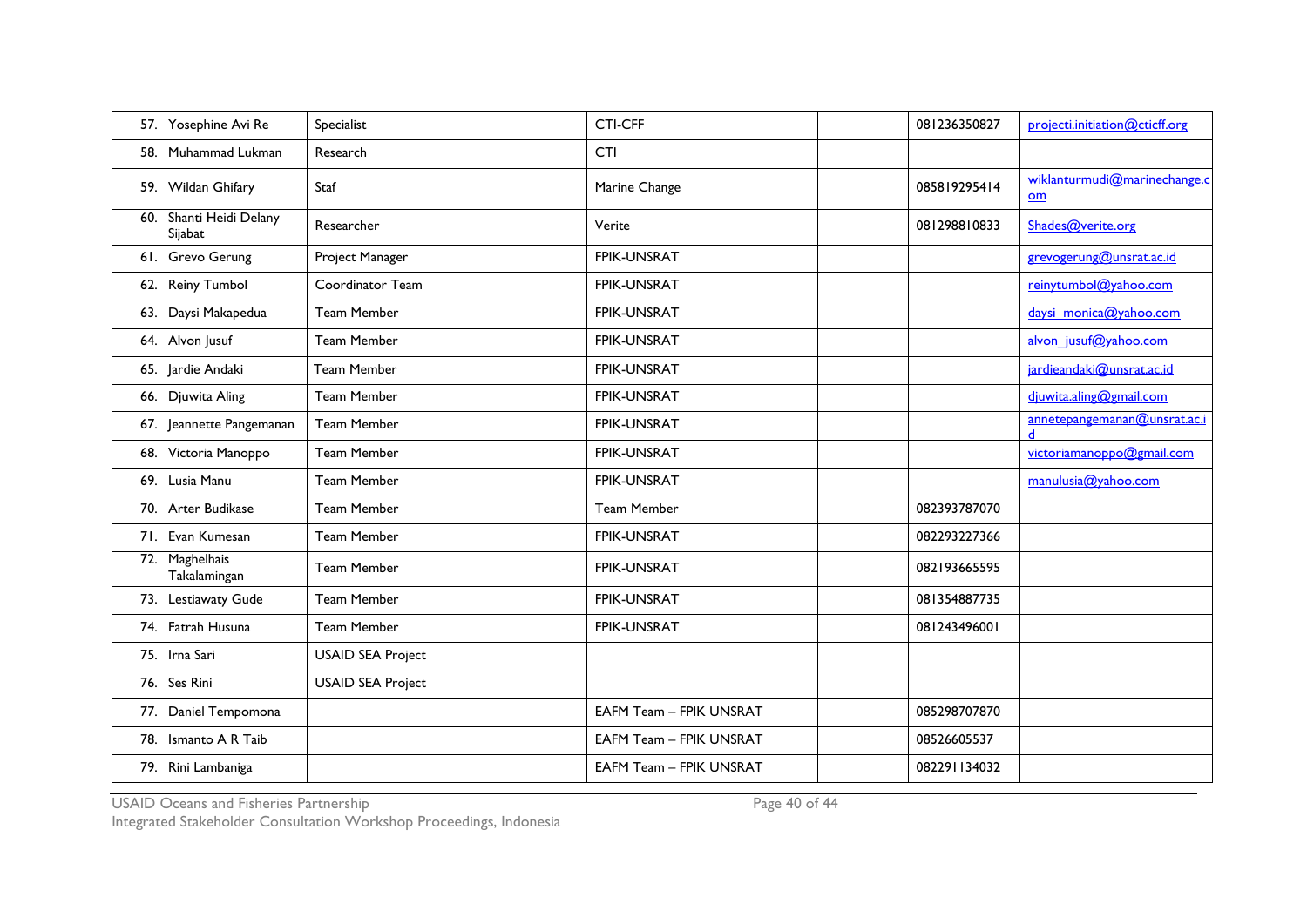| <b>Yustin Yusuf</b>                |                             |                                |                |                                                |
|------------------------------------|-----------------------------|--------------------------------|----------------|------------------------------------------------|
| 80. Alfred Nakatsuma               | Dir Environment Office      | <b>USAID/RDMA</b>              | 0628129178395  | anakatsuma@usaid.gov                           |
| 81. Cristina Velez<br>Srinivasan   | <b>COR</b>                  | <b>USAID/RDMA</b>              |                | cvelez@usaid.gov                               |
| 82. Celly Catharina                |                             | <b>USAID/Indonesia Mission</b> | 0628119628087  | ccatharina@usaid.gov                           |
| 83. Nils Bergeson                  |                             | USAID/ASEAN                    | 0628119867800  | Nbergeson@usaid.gov                            |
| 84. Geronimo Silvestre             | <b>COP</b>                  | <b>USAID Oceans</b>            | 066922594944   | Geronimo.Silvestre@oceans-<br>partnership.org  |
| 85. Len Garces                     | <b>EAFM Specialist</b>      | <b>USAID Oceans</b>            |                | Len.Garces@oceans-<br>partneship.org           |
| 86. Arlene Nietes<br>Satapornvanit | <b>HWGL Specialist</b>      | <b>USAID Oceans</b>            | 0668504606655  | Arlene.Satapornvanit@ocens<br>-partnership.org |
| 87. Timothy Moore                  | <b>PPP</b> Specialist       | <b>USAID Oceans</b>            | 06281719267384 | tim@ssg-advisors.com                           |
| 88. Farid Maruf                    | <b>CDT</b> Specialist       | <b>USAID Oceans</b>            | 062816824584   | Farid.Maruf@oceans-<br>partnership.org         |
| 89. Araya Poomsaringkarn           | PPP Specialist              | <b>USAID Oceans</b>            | 066926214555   | Araya.Poomsaringkarn@oceans                    |
| 90. Melinda Donnelly               | Communication and Outreach  | <b>USAID Oceans</b>            | 066947719782   | Melinda.Donnelly@oceans-<br>parnership.org     |
| 91. Kiki Anggraini                 | Country Coordinator         | <b>USAID Oceans Indonesia</b>  |                | kiki.anggraeni@oceans-                         |
| 92. Purwanto                       | <b>EAFM Specialist</b>      | <b>USAID Oceans Indonesia</b>  |                | purwanto.pp@gmail.com                          |
| 93. Fini Lovita                    | Site Coordinator            | <b>USAID Oceans Indonesia</b>  |                | Fini.Lovita@oceans-<br>nartnershin ord         |
| 94. Muhammad Badrudin              | <b>EAFM STTA</b>            | USAID Oceans Indonesia         |                | muh.badrudin   2@gmail.com                     |
| 95. Kun Praseno                    | <b>EAFM Facilitator</b>     | <b>USAID Oceans Indonesia</b>  |                | kunprasenobisnis@gmail.com                     |
| 96. Dwirachmayuni                  | <b>ISCW Admin Assistant</b> | <b>USAID Oceans Indonesia</b>  |                | dwirachmayuni2yahoo.com                        |
| <b>SEAFDEC</b>                     |                             |                                |                |                                                |
| 97. Yuttana Theparoonrat           |                             | <b>SEAFDEC</b>                 |                | yuttana@seafdec.org                            |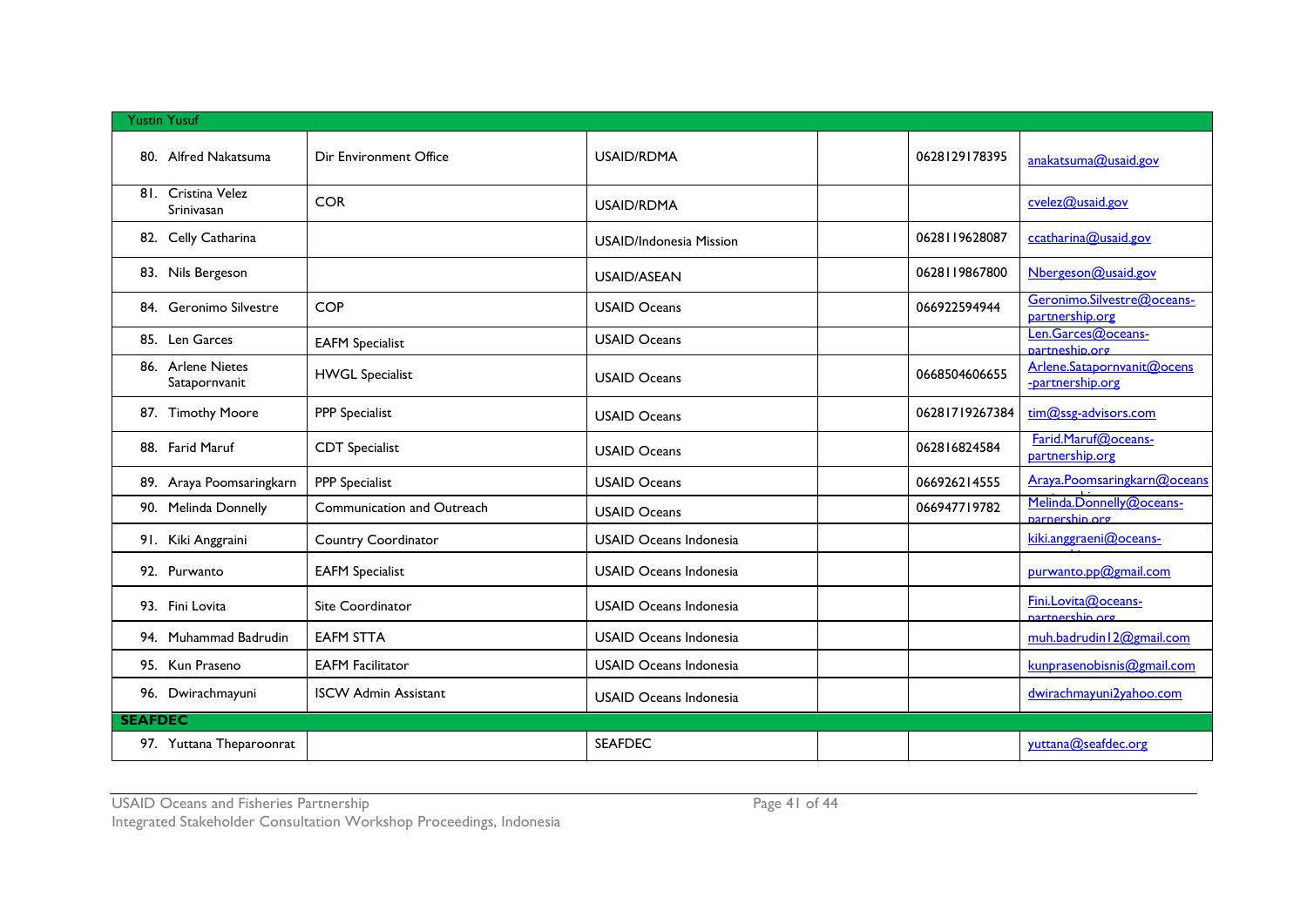| 98. Jariya Sornkliang            | <b>SEAFDEC</b> |  | <u>jariya@seafdec.org</u> |
|----------------------------------|----------------|--|---------------------------|
| 99. Kongpathai<br>Saraphaivanich | <b>SEAFDEC</b> |  | kongpathai@seafdec.org    |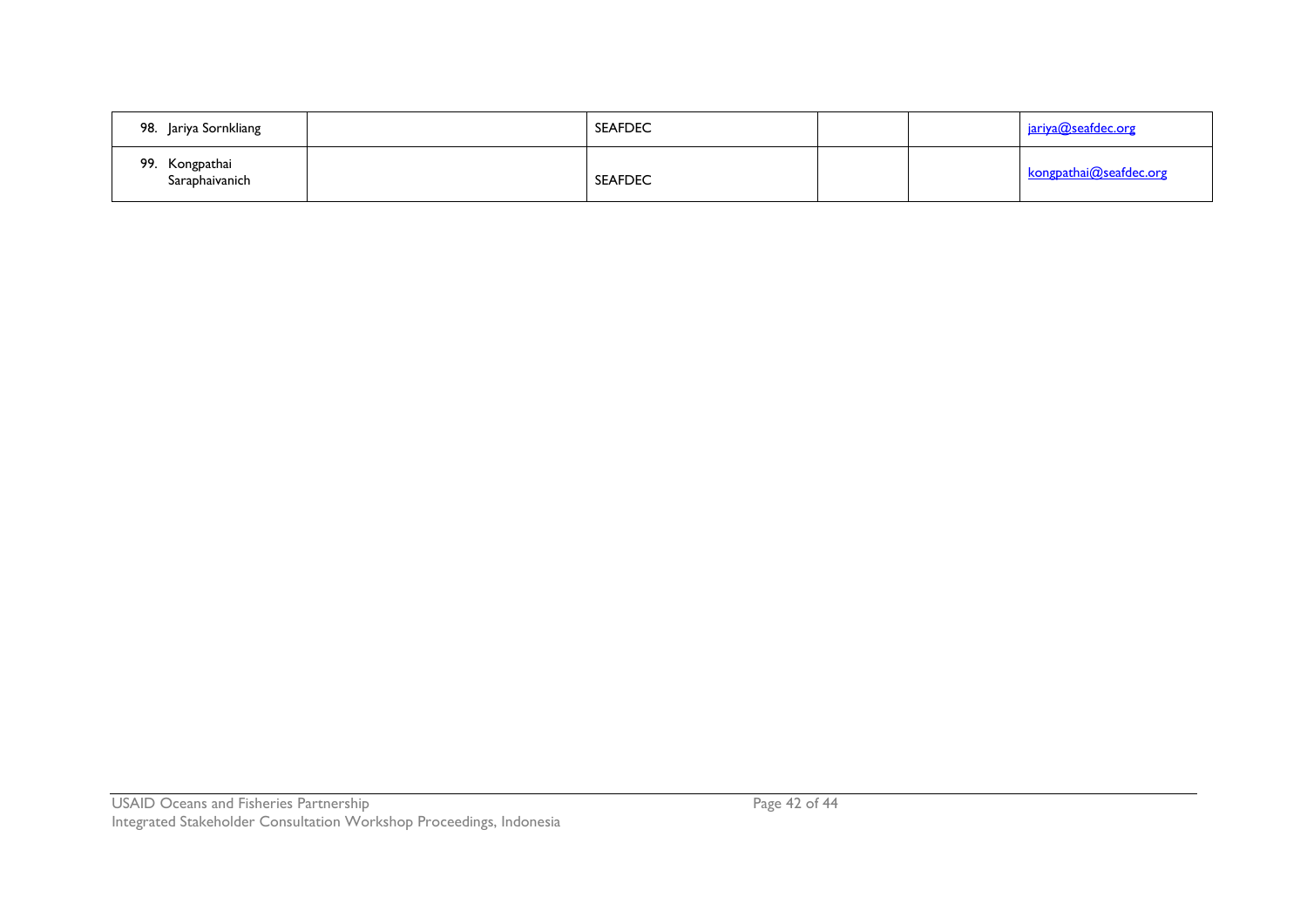# <span id="page-44-0"></span>ANNEX III. SCENARIO BUILDING BREAK-OUT **GROUPINGS**

| <b>Group I (Ecological Well-being)</b> | Group 2 (Human Well-being) |
|----------------------------------------|----------------------------|
| Muhamad Lukman<br>Ι.                   |                            |
|                                        | Ι.<br>Irawati Tobangen     |
| 2.<br>Lumpat Sormin                    | 2.<br>Mariane Pondaag      |
| 3.<br>Daniel Ndahawali                 | 3. Aswan Thamin            |
| Rizka F. Sari<br>4.                    | 4. Hofni Muhaling          |
| 5.<br>Janti Djuari                     | 5.<br>Djefry Sagune        |
| Riana Handayani<br>6.                  | 6.<br>Deyne Rondonuwu      |
| 7.<br>Eva Stephani Caroline            | 7. Yenni Rumagit           |
| 8.<br><b>Gustaf Mamangkey</b>          | 8. Erni Darongke           |
| Saut Tampubolon                        | 9. Anesta Makawekes        |
| 10. Maxi Nelwan                        | 10. Marwiah Lahadji        |
| 11. Audy Dien                          | 11. Joseph Palinggi        |
| 12. Jason Loy                          | 12. Shanty Sijabat         |
| 13. Timothy Hromatka                   | 13. Victoria Manoppo       |
| 14. Nurafina Suwadji                   | 14. Siti Suhaeni           |
| 15. Erfin Nurdin                       | 15. Eva Suryaman           |
| 16. Budi Nugraha                       | 16. Noflin Takahelo        |
| 17. Maureen Tangkudung                 | 17. Hastuti                |
| 18. Tineke Adam                        | 18. Frits Kaihatu          |
| 19. Feisal Pamikiran                   | 19. Yanti Djuari           |
|                                        | 20. Mastin Pakaya          |
| 20. Stephanus Mandagi<br>21. Heri      | 21. Djuwita Aling          |
|                                        | 22. Lusia Manu             |
| 22. Hendrik Maarebia                   |                            |
| 23. Wildan Ghifary                     | 23. Jardie Andaki          |
| 24. Reiny Tumbol                       | 24. Daisy Makapedua        |
|                                        |                            |
|                                        |                            |
| <b>Group 3 (Governance)</b>            |                            |
| Yosephine Avi Ayu<br>I.                |                            |
| Amelia Klampung<br>2.                  |                            |
| 3.<br>Silvana Manumpil                 |                            |
| 4.<br>Rosela Mamahit                   |                            |
| 5.<br>Agnes Walukow                    |                            |
| Liesje Macawalang<br>6.                |                            |
| 7.<br><b>Give Mose</b>                 |                            |
| 8.<br>Sari Tolvanen                    |                            |
| 9.<br>Johnny Budiman                   |                            |
| 10. Jeanette Pangemanan                |                            |
| II. Putuh Suadela                      |                            |
| 12. Yuni Trikumoro                     |                            |
| 13. Cut Pinta                          |                            |
| 14. Waluyo                             |                            |
| 15. Irma Sesi Tidajoh                  |                            |
| 16. Godfried Badoa                     |                            |
| 17. Irwansyah                          |                            |
| 18. Momo Kocher                        |                            |
| 19. Effendi Maaruf                     |                            |
|                                        |                            |
| 20. Waluyo Susanto                     |                            |
| 21. Ronald Sorongan                    |                            |
| 22. Stephani Mangunsong                |                            |
| 23. Alvon Jusuf                        |                            |
| 24. Grevo Gerung                       |                            |
|                                        |                            |